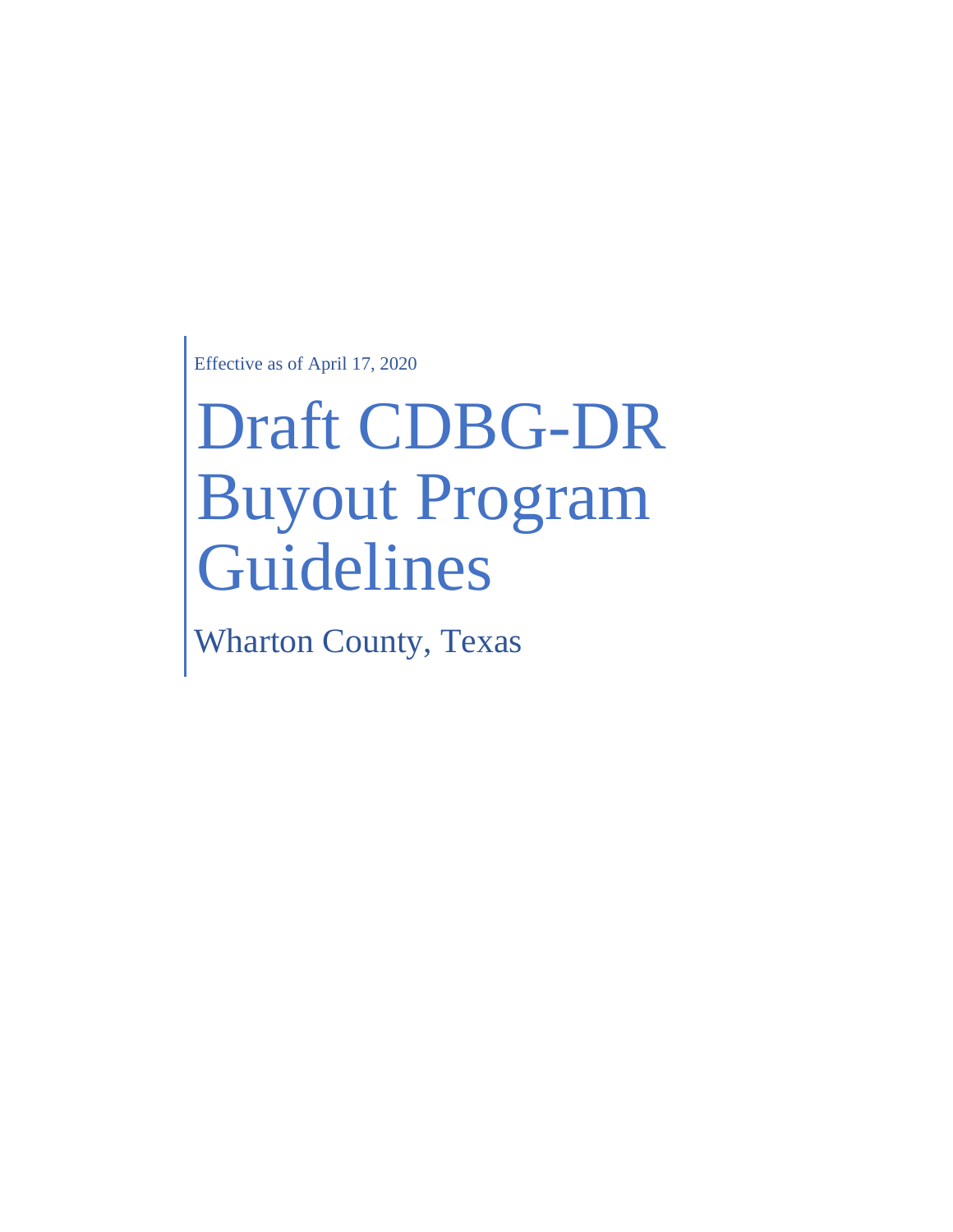# **Table of Contents**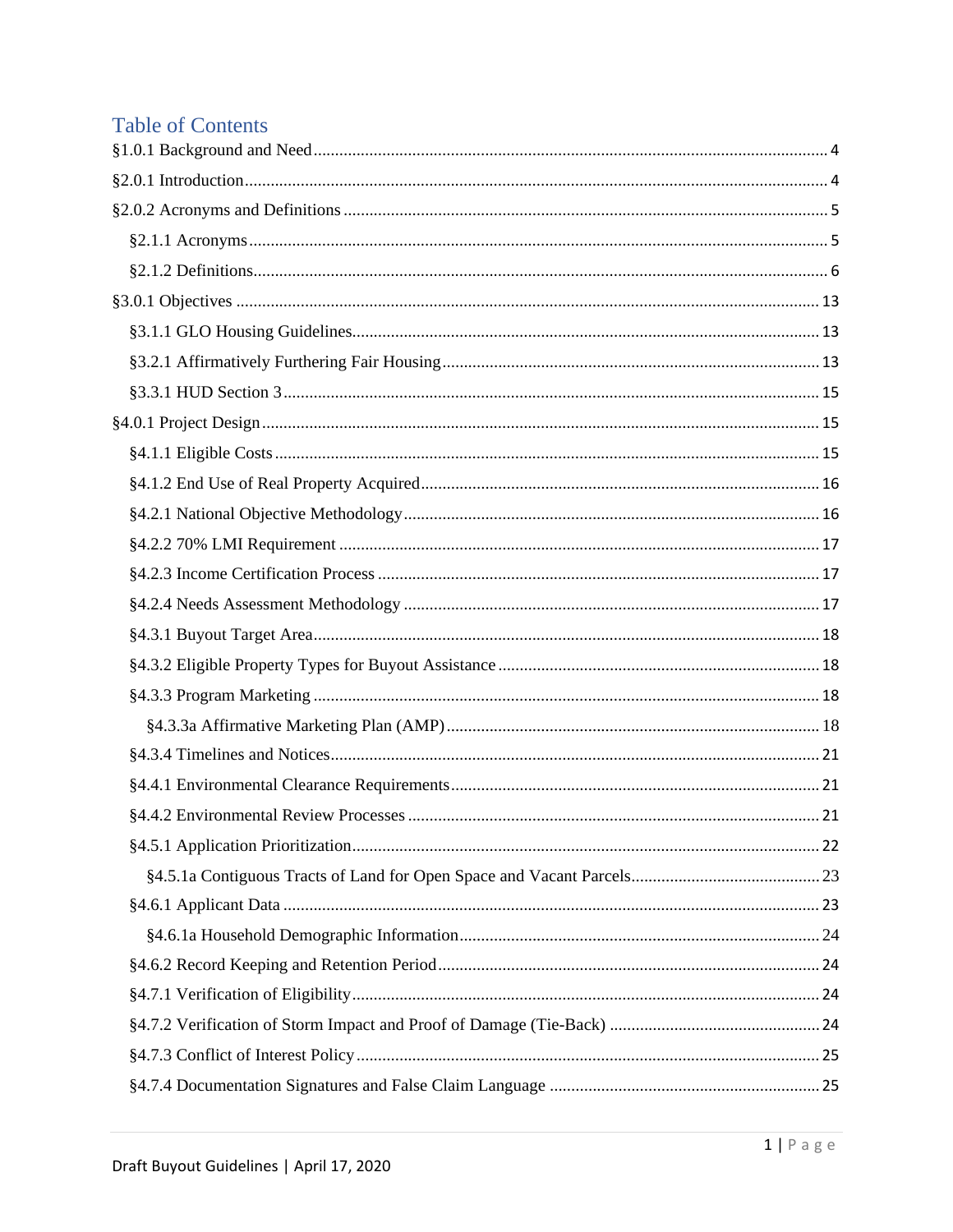| §4.9.1 Uniform Relocation Assistance and Real Property Acquisition Policies Act (URA)33 |  |
|-----------------------------------------------------------------------------------------|--|
|                                                                                         |  |
|                                                                                         |  |
|                                                                                         |  |
|                                                                                         |  |
|                                                                                         |  |
|                                                                                         |  |
|                                                                                         |  |
|                                                                                         |  |
|                                                                                         |  |
|                                                                                         |  |
|                                                                                         |  |
|                                                                                         |  |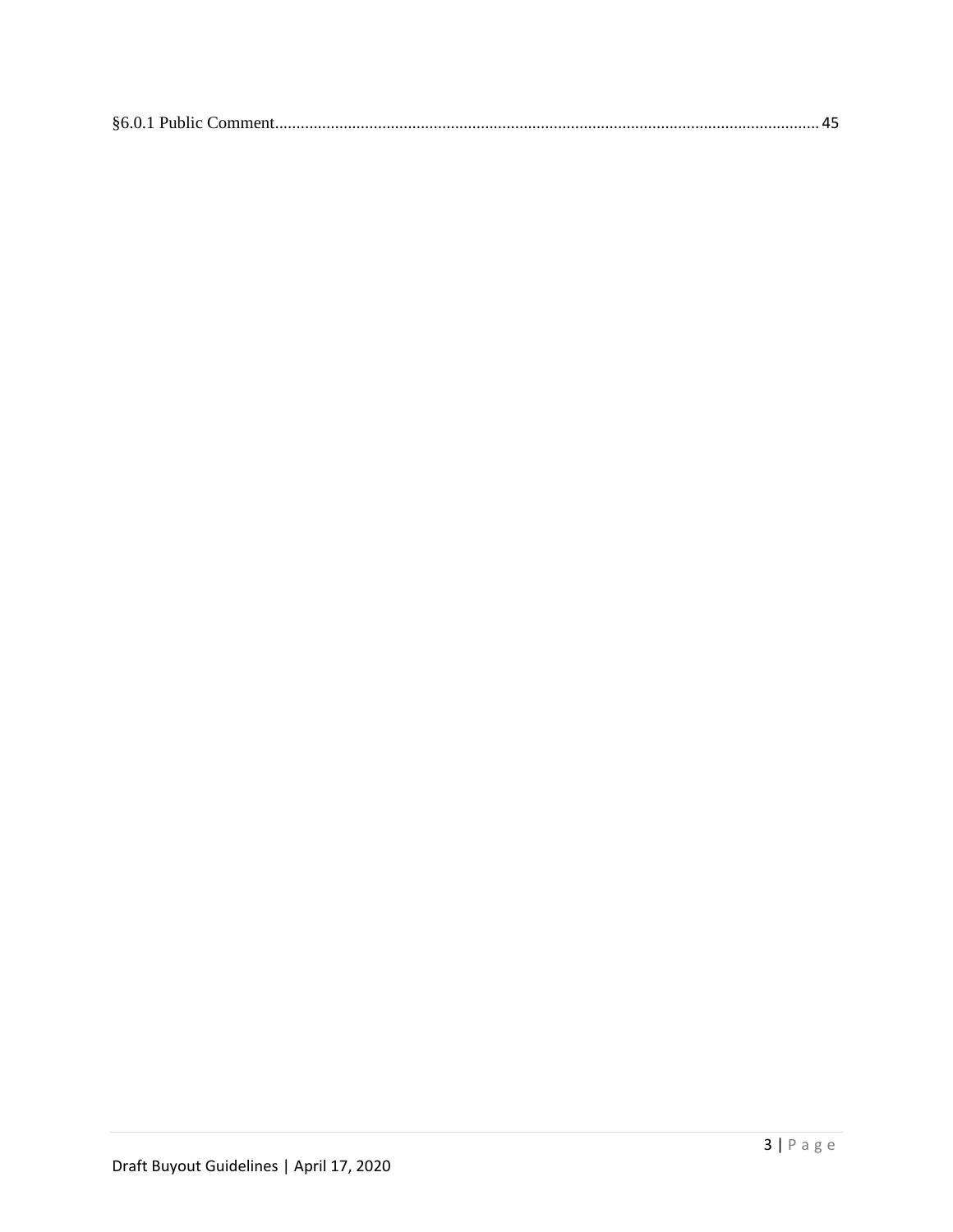# <span id="page-4-0"></span>§1.0.1 Background and Need

The hurricane season of 2017 proved to be the most expensive in United States history, impacting families from Puerto Rico to Florida and across the Texas coast. Hurricane Harvey made landfall on August 25, 2017, between Port Aransas and Port O'Connor as a Category 4 hurricane with sustained winds over 130 mph. After initial impact, Hurricane Harvey's winds began to decrease, but due to two high-pressure systems to the east and west, it remained fixed over the Texas coast for the next 4 days. During this period, as much as 60 inches of rain fell over the impacted area.

The General Land Office (GLO) estimates the cost of damages from Hurricane Harvey at \$120 billion, making it the costliest event in U.S. history. The hurricane shut down ports, trade, tourism, oil and gas production, agricultural production, and general businesses across most of the Texas coast, for almost a week and, in some cases, significantly longer.

Hurricane Harvey resulted in record rainfall totals of 34 trillion gallons of water. Combining this record rainfall together with the fact that Hurricane Harvey made landfall twice creates a three-event narrative: the initial landfall in Aransas County; the unprecedented rainfall in the Houston metroplex and surrounding areas; and Hurricane Harvey's second landfall which caused massive flooding in Southeast Texas. Following these three events, tens of thousands of homes that had never been flooded took on water, and evacuations and rescues continued for days after landfall.

As Hurricane Harvey made landfall on the Texas gulf coast, the Colorado River and the San Bernard River both reached major flood stage. The flooding inundated rural areas in Wharton County, impacting housing, businesses, agricultural areas, and posed a safety risk to the lives of County residents. Wharton County emergency management utilized all resources available to protect the lives of County residents and to protect valuable property such as homes and businesses.

The Harvey impact on Wharton County's housing stock was devastating. According to FEMA Individual Assistance ("IA") property damage estimates, the cumulative property loss estimate was approximately \$3,960,000.00 across 446 individual homes (excluding the City of Wharton). This massive property loss led to the short-term displacement of hundreds of residents, some of whom were displaced for many months and were made reliant on FEMA assistance for temporary housing. The storm also impacted business and agricultural work, causing economic distress.

# <span id="page-4-1"></span>§2.0.1 Introduction

In response to the damage caused by Hurricane Harvey and other natural disasters that occurred across the nation in 2017, the U.S. Congress appropriated \$28 billion in Federal Fiscal Year 2018 funds for the Community Development Block Grant-Disaster Recovery (CDBG-DR) program through Public Law 113-2. Enacted on January 29, 2013, this law stipulates that these funds be used for the following recovery efforts:

*"…for necessary expenses for activities authorized under title I of the Housing and Community Development Act of 1974 (42 U.S.C. 5301 et seq.) related to disaster relief, long-term recovery, restoration of infrastructure and housing, economic revitalization, and mitigation in the most impacted and distressed areas resulting from a major declared disaster that occurred in 2017 (except as otherwise provided under this heading) pursuant to the Robert T. Stafford Disaster Relief and Emergency Assistance Act (42 U.S.C. 5121 et seq.): Provided, That funds shall be awarded directly to the State, unit of general local government, or Indian tribe (as such term is defined in section 102 of the Housing and Community Development Act of 1974) at the discretion of the Secretary…"*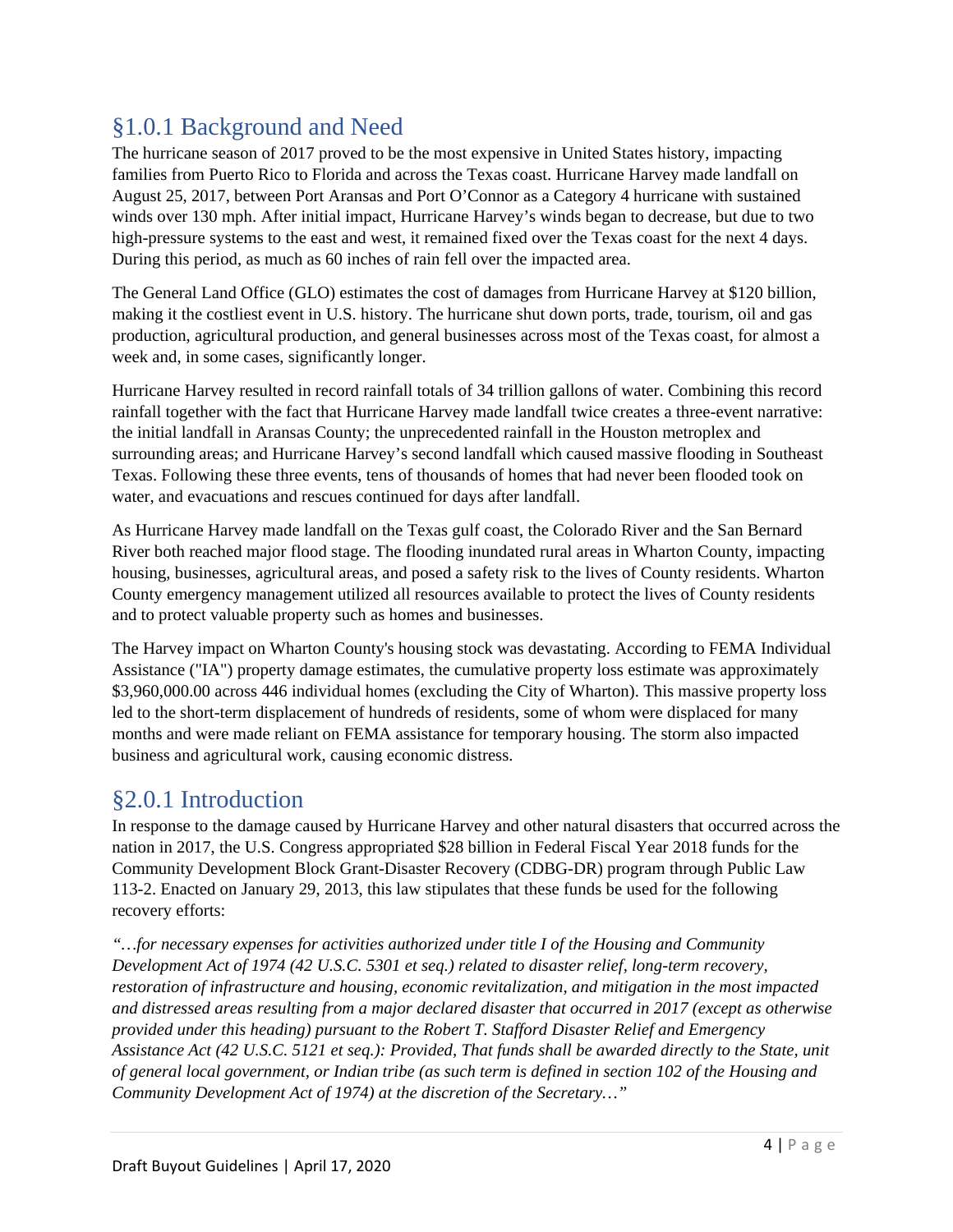Ultimately, HUD determined that the portion of the entire allocation that would be granted to the State of Texas would be \$5.024 billion in Federal Register Volume 82 Number 28. Subsequent to this determination, the State of Texas developed a framework for locally administrated CDBG-DR buyouts and acquisitions under the umbrella of its Local Buyout and Acquisition Program. This program was described along with several other disaster recovery initiatives as outlined in the State of Texas Action Plan for Community Development Block Grant Program Disaster Recovery ("Action Plan"). The Local Buyout and Acquisition Program is designed to assist Texans whose homes were damaged by Hurricane Harvey.

Following a framework created by the State of Texas, communities that were allocated funds for buyouts/acquisitions will aim to purchase homes that were impacted by Hurricane Harvey. Communities received allocations under a formal Method of Distribution Process ("MOD") organized and administrated by regional Counsels of Governments ("COGs"). To receive a buyout/acquisition allocation, COGs must have determined that localities had more than one million dollars of housing need that could be addressed through buyout/acquisition program activities.

Wharton County name received an allocation totaling to \$2,243,565 through the Houston-Galveston Area Council MOD. This money will be used as the sole funding source for the County's voluntary buyout program. No acquisitions or redevelopment will be conducted. This program will offer buyouts to property owners in select target areas in Wharton County who suffered real property damage during Hurricane Harvey. Per HUD requirements, 70% of the allocation's project costs will be spent serving low-to-moderate income households. Property owners must be able to provide direct or indirect impact from Harvey to be considered eligible. All offers to purchase made through this program are capped at the FHA lending limit in Wharton County, which is \$331,760.00 for a single-family home or \$424,800.00 for a two-family home.

| Acronym     | <b>Name</b>                                 |  |
|-------------|---------------------------------------------|--|
| AA          | <b>Allowable Activities</b>                 |  |
| <b>AFFH</b> | <b>Affirmative Further Fair Housing</b>     |  |
| <b>ABFE</b> | <b>Advisory Base Flood Elevations</b>       |  |
| <b>BFE</b>  | <b>Base Flood Elevation</b>                 |  |
| <b>CDBG</b> | <b>Community Development Block Grant</b>    |  |
| <b>CRS</b>  | <b>Community Rating System</b>              |  |
| <b>DHAP</b> | <b>Disaster Housing Assistance Program</b>  |  |
| <b>DRGR</b> | Disaster Recovery Grant Reporting System    |  |
| <b>DOB</b>  | Duplication of Benefit                      |  |
| <b>ECR</b>  | <b>Estimated Cost of Repair</b>             |  |
| <b>FMV</b>  | Fair Market Value                           |  |
| <b>FEMA</b> | Federal Emergency Management Agency         |  |
| <b>GLO</b>  | <b>State of Texas General Land Office</b>   |  |
| <b>HQS</b>  | <b>Housing Quality Standards</b>            |  |
| <b>HUD</b>  | Department of Housing and Urban Development |  |
| <b>IFB</b>  | <b>Invitation</b> for Bid                   |  |

# <span id="page-5-0"></span>§2.0.2 Acronyms and Definitions

<span id="page-5-1"></span>§2.1.1 Acronyms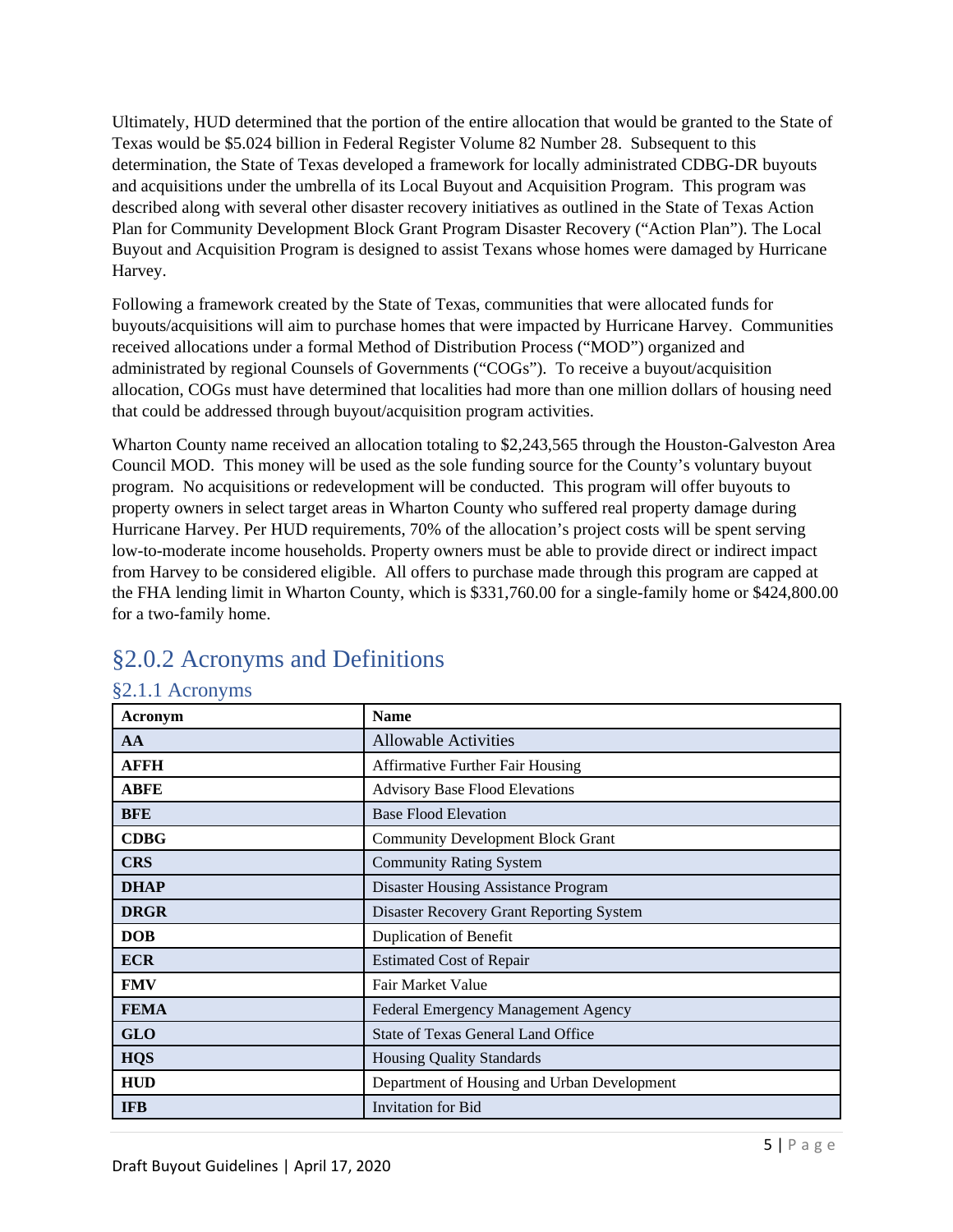| <b>IRS</b>  | <b>Internal Revenue Service</b>                |  |  |  |
|-------------|------------------------------------------------|--|--|--|
| <b>LEP</b>  | Limited English Proficiency                    |  |  |  |
| <b>LMI</b>  | Low to Moderate Income                         |  |  |  |
| <b>MHU</b>  | Mobile Home Unit                               |  |  |  |
| <b>MPS</b>  | <b>Minimum Property Standards</b>              |  |  |  |
| <b>MBE</b>  | <b>Minority Business Enterprise</b>            |  |  |  |
| <b>NEPA</b> | National Environmental Policy Act              |  |  |  |
| <b>NFIP</b> | National Flood Insurance Program               |  |  |  |
| <b>OIA</b>  | Office of Internal Audit                       |  |  |  |
| <b>OIG</b>  | HUD Office of Inspector General                |  |  |  |
| <b>PCB</b>  | Policy Change Control Board                    |  |  |  |
| <b>POA</b>  | Power of Attorney                              |  |  |  |
| QA          | <b>Quality Assurance</b>                       |  |  |  |
| QC          | <b>Quality Control</b>                         |  |  |  |
| <b>QPR</b>  | Quarterly Performance Report                   |  |  |  |
| RV          | <b>Recreational Vehicle</b>                    |  |  |  |
| <b>REO</b>  | <b>Real Estate Owned Property</b>              |  |  |  |
| <b>RFP</b>  | <b>Request for Proposal</b>                    |  |  |  |
| <b>RFQ</b>  | <b>Request for Qualifications</b>              |  |  |  |
| <b>RE</b>   | Responsible Entity                             |  |  |  |
| <b>SAVE</b> | Systematic Alien Verification for Entitlements |  |  |  |
| <b>SBA</b>  | <b>Small Business Administration</b>           |  |  |  |
| <b>SEQR</b> | State Environmental Quality Review Act         |  |  |  |
| <b>SFHA</b> | Special Flood Hazard Area                      |  |  |  |
| <b>SOW</b>  | Scope of Work                                  |  |  |  |
| <b>SSC</b>  | Site Specific Checklist                        |  |  |  |
| <b>SSDI</b> | Social Security Disability Income              |  |  |  |
| <b>TSA</b>  | <b>Transitional Shelter Assistance</b>         |  |  |  |
| <b>UGLG</b> | Units of General Local Government              |  |  |  |
| <b>URA</b>  | <b>Uniform Relocation Act</b>                  |  |  |  |

# <span id="page-6-0"></span>§2.1.2 Definitions

**100-Year Floodplain:** Also referred to as 'base flood.' This term, adopted by the NFIP as the basis for mapping, insurance rating, and regulating new construction, is the flood plain that would be inundated in the event of a 100-year flood. The 100-year floodplain has a one percent chance of sustaining equaled or exceeded inundation during any given year.

**Affirmative Further Fair Housing -** The County desires to ensure that the program meets the requirements of the Affirmatively Furthering Fair Housing Final Rule to provide all residents of the County an opportunity to improve their living environments within the program parameters as established by GLO. To that end, the County has examined areas of concentration or people of racial and ethnic status for inclusion within the program and adopted the Fair Housing Marketing Plan to provide additional outreach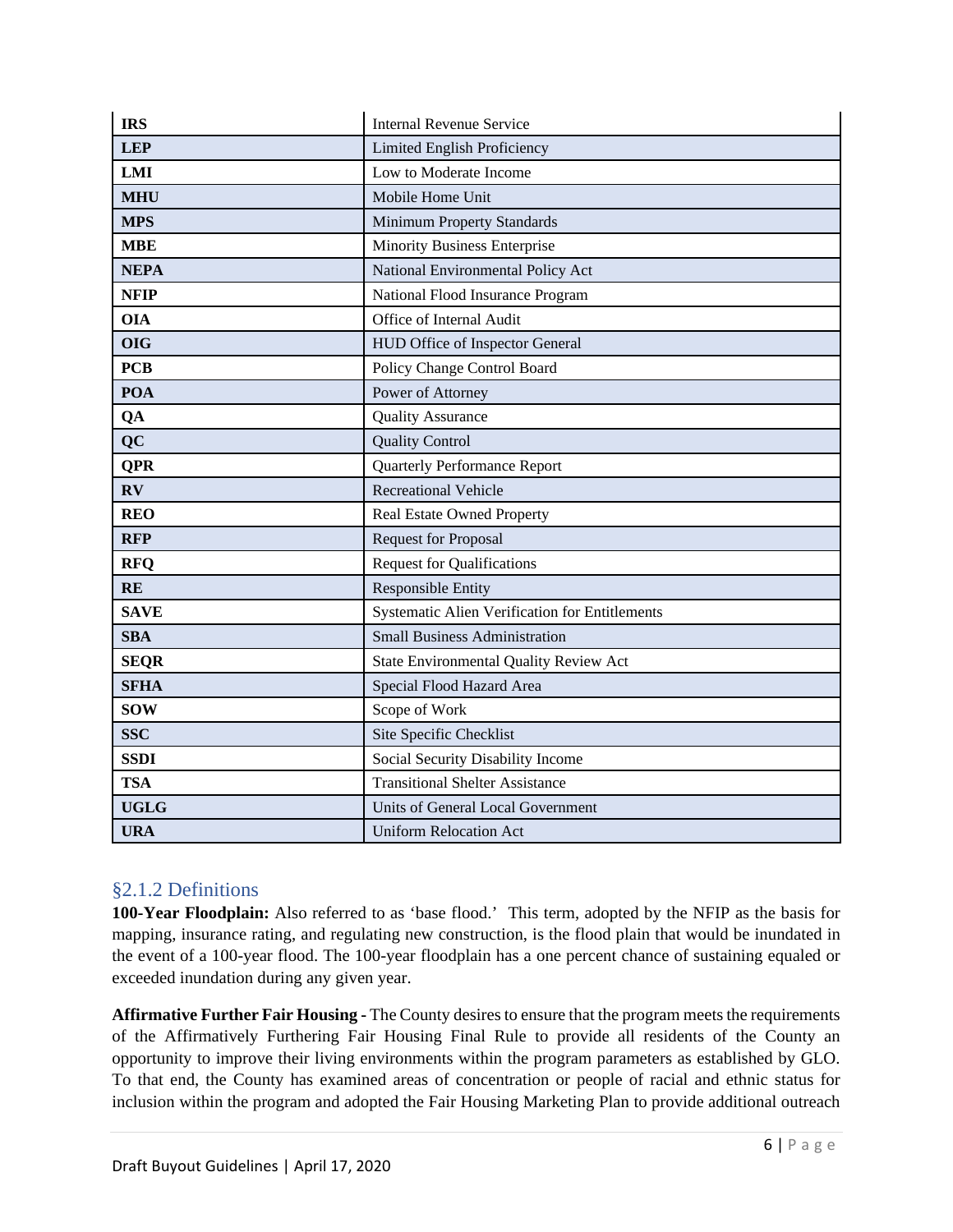to ensure eligibility for participation. (See Section 3.2.1).

**Advisory Base Flood Elevations (ABFE):** Provide a better picture of current flood risk than the existing Flood Insurance Rate Maps (FIRMs), which in some cases are more than 25 years old. The new ABFEs are the recommended elevation of the lowest floor of a building. State law, some communities, and the Residential Building Code may require that the lowest floor be built above the ABFE. The ABFEs are based on Federal Emergency Management Associations (FEMA) coastal studies that were completed before Hurricane Sandy. The studies include data that has been collected and analyzed over a number of years. Though advisory now, eventually information used to develop the ABFEs will be incorporated into official FIRMs.

**Base Flood Elevation (BFE):** The elevation that waters from a 100-year flood will reach.

**Change Orders:** Modifications to the Scope of Work required due to unforeseen circumstances.

**Community Development Block Grant (CDBG):** A federal program administered by the US Department of Housing & Urban Development (HUD) which provides grant funds to local and state governments. The CDBG program works to ensure decent affordable housing, to provide services to the most vulnerable in our communities, and to create jobs through the expansion and retention of businesses.

**Condominium:** A building or complex in which units of property, such as apartments, are owned by individuals and common parts of the property, such as the grounds and building structure, are owned jointly by the unit owners.

**Condominium Association**: The entity made up of the unit owners responsible for the maintenance and operation of:

- o Common elements owned in undivided shares by unit owners
- o Other real property in which the unit owners have use rights

**Contract for Deed** (also referred to as a Lease Purchase Agreement): Legal document that establishes items to be met in order for the deed to a piece of property to transfer from one person to another, usually in exchange for monthly payments until the purchase price has been paid.

**Contract of Sale:** The formal contract between the County and the Property owner that stipulates the legal terms of the real estate transaction. All property owners will have the option of having an attorney review the contract of sale. Any cost involved in these reviews will not be covered by the County.

**Conveyance:** The act of transferring an ownership interest in a property from one party to another. Conveyance also refers to the written instrument, such as a deed or lease, that transfers legal title of a property from the seller to the buyer.

**Cooperative apartments (Coops):** Owner owns stock in the corporation that owns the apartment building. The building then "leases" the cooperative apartment to the buyer under a long-term proprietary lease. Coop owners pay monthly maintenance to the building corporation for items such as the expenses of maintaining and operating the building property, property taxes and the underlying mortgage on the building (if any).

**Demolition:** Permanent removal of all residential structures and personal property from a piece of land.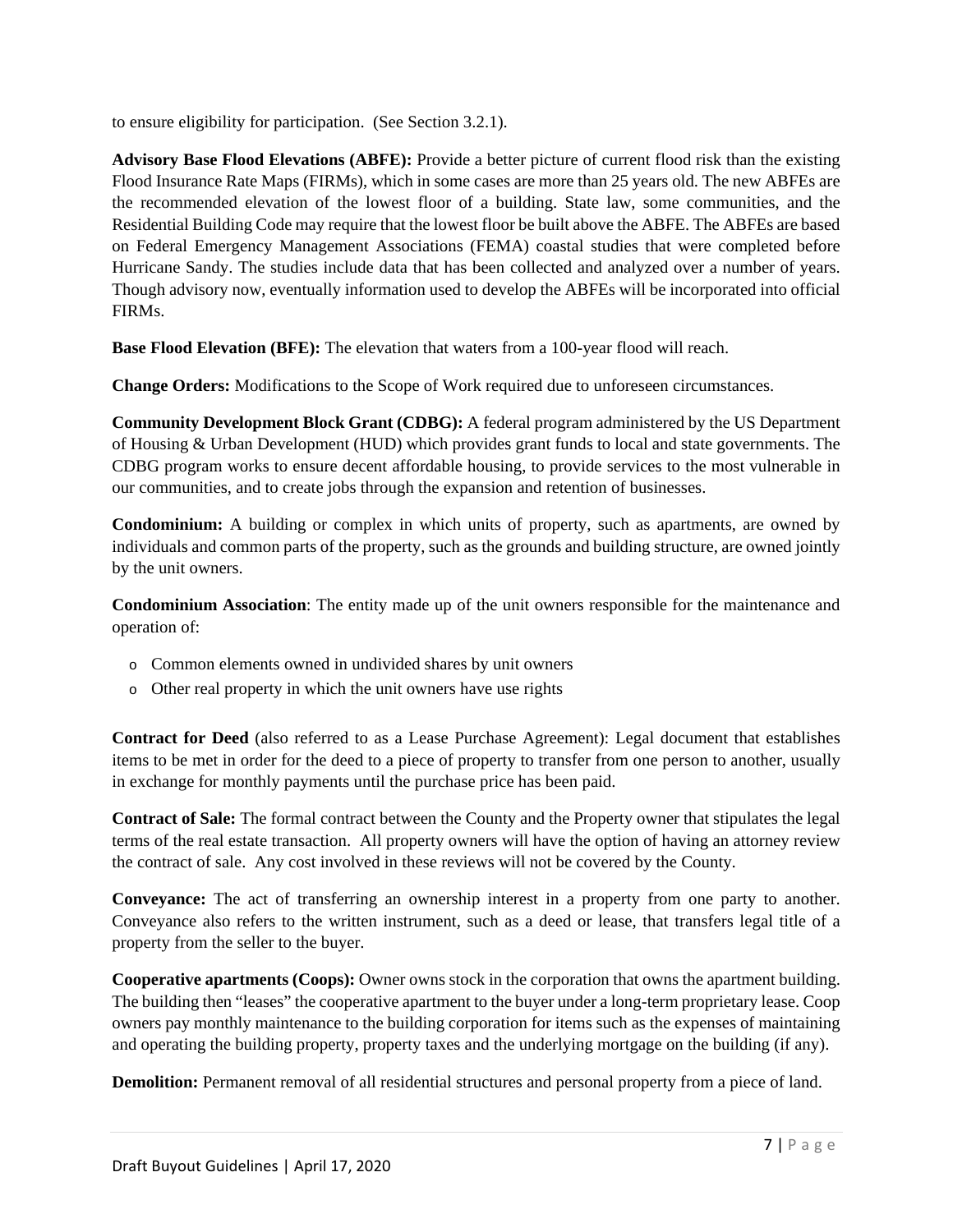**Disaster Recovery Grant Reporting System (DRGR):** The Disaster Recovery Grant Reporting system was developed by HUD's Office of Community Planning and Development for the Disaster Recovery CDBG program and other special appropriations. Data from the system is used by HUD staff to review activities funded under these programs and for required quarterly reports to Congress.

**Disaster Risk Reduction Area:** A geographic area outside of a floodplain and/or floodway that a grantee or subrecipient can target for pre-storm FMV buyouts.To create a Disaster Risk Reduction Area ("DRRA"), the purchasing agency must prove (1) The hazard was caused or exacerbated by the Presidentially declared disaster for which the grantee received its CDBG–DR allocation; (2) The hazard must be a predictable environmental threat to the safety and well-being of program beneficiaries, as evidenced by the best available data and science; and (3) The Disaster Risk Reduction Area must be clearly delineated so that HUD and the public may easily determine which properties are located within the Disaster Risk Reduction Area. See Federal Register Vol. 80 No. 222.

**Duplex:** A residential structure consisting of two separate dwelling units, side by side or one above the other.

**Duplication of Benefit (DOB):** Any payments the Property owner received for disaster assistance for the same loss that the Program is providing assistance. A duplication occurs when a beneficiary receives assistance from multiple sources for a cumulative amount that exceeds the total need for a particular recovery purpose. The amount of the duplication is the amount of assistance provided in excess of need.

**Earth Movement:** Is a FEMA term where there are shifts to land caused by landslide, slope failure, saturated soil mass moving by liquidity down a slope, or sinking of the earth.

**Elderly Person:** [24 CFR 891.205] An elderly person is a household composed of one or more persons at least one of whom is 62 years of age or more at the time of initial occupancy.

**Environmental Review Record (ERR):** A permanent set of files containing all documentation pertaining to the environmental review compliance procedures conducted and environmental clearance documents

**Environmental Code:** Properties located where federal assistance is not permitted are ineligible for Program assistance. Properties must be in compliance with Environmental Code 24 CFR Part 58.

**Person with Disabilities:** [24 CFR 5.403]. A person with disabilities for purposes of program eligibility:

- 1. Means a person who:
	- a. Has a disability, as defined in 42 U.S.C. 423;
		- i. Inability to engage in any substantial gainful activity by reason of any medically determinable physical or mental impairment which can be expected to result in death or which has lasted or can be expected to last for a continuous period of not less than 12 months; or
		- ii. In the case of an individual who has attained the age of 55 and is blind, inability by reason of such blindness to engage in substantial gainful activity requiring skills or abilities comparable to those of any gainful activity in which he/she has previously engaged with some regularity and over a substantial period of time. For the purposes of this definition, the term blindness means central vision acuity of 20/200 or less in the better eye with use of a correcting lens. An eye which is accompanied by a limitation in the fields of vision such that the widest diameter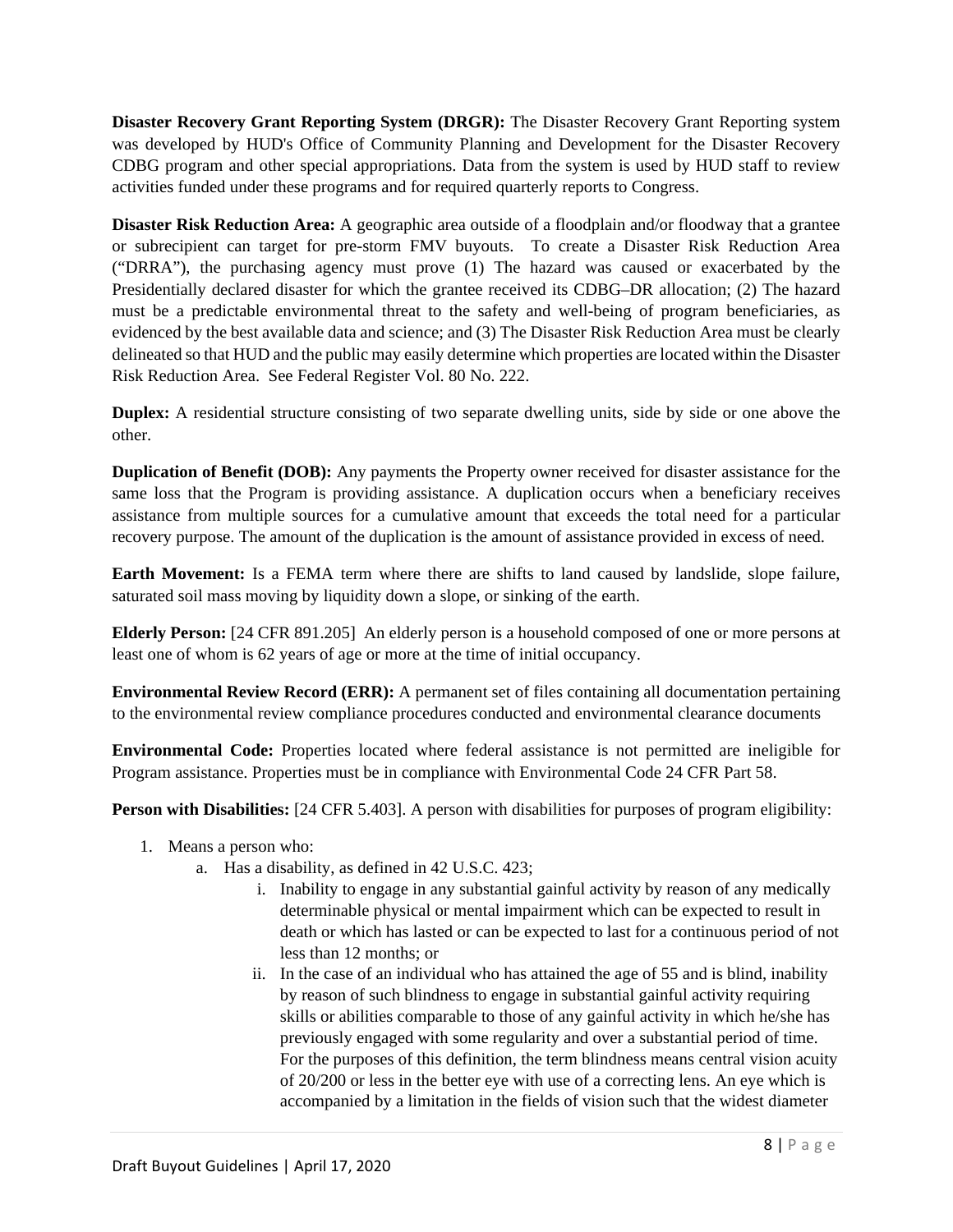of the visual field subtends an angle no greater than 20 degrees shall be considered for the purposes of this paragraph as having a central visual acuity of 20/200 or less.

- b. Is determined, pursuant to HUD regulations, to have a physical, mental, or emotional impairment that:
	- i. Is expected to be of long-continued and indefinite duration,
	- ii. Substantially impedes his or her ability to live independently, and
	- iii. Is of such a nature that the ability to live independently could be improved by more suitable housing conditions; or
	- iv. Has a developmental disability, as defined in Section 102(7) of the Developmental Disabilities Assistance and Bill of Rights Act (42 U.S.C. 6001(8))

Federal Emergency Management Agency (FEMA): An agency of the United States Department of Homeland Security. The agency's primary purpose is to coordinate the response to a disaster that has occurred in the United States and that overwhelms the resources of local and state authorities.

**Fair Housing:** Activities that follow the rules and guidelines set forth in the Fair Housing Act and subsequent fair housing legislation. The goal of these activities is to eliminate housing discrimination, promote economic opportunity, and achieve diverse, inclusive communities.

**Fair Housing Marketing Plan:** A marketing strategy designed to attract applicants of all majority and minority groups, regardless of sex, handicap, familial status, etc. to participate in the housing activities which are being marketed.

**Fair Market Value**: The hypothetical price that a willing buyer and seller will agree upon when they are acting freely, carefully, and with complete knowledge of the situation.

**Garden Apartments:** Multi-unit apartment complexes usually located on one or two stories with the entrances to individual apartments contained along a common walkway. These complexes usually have a common off-street parking lot as well as other common public spaces.

**Gift of Property:** A form of property transfer without exchange or payment.

**Grantee:** The term ''grantee'' refers to any jurisdiction receiving a direct award from HUD under Notice FR–5696–N–01.

**Department of Housing and Urban Development (HUD):** Federal department through which the Program funds are distributed to grantees.

**Invitation for Bid (IFB):** The method used for the sealed bid process. IFBs usually include a copy of the specifications for the particular proposed purchase, instructions for preparation of bids, and the conditions of purchase, delivery and payment schedule. The IFB also designates the date and time of bid opening.

**Internal Revenue Service (IRS):** Federal department responsible for tax collection and tax law enforcement.

**Limited English Proficiency (LEP):** A designation for person that are unable to communicate effectively in English because their primary language is not English and they have not developed fluency in the English language. A person with Limited English Proficiency may have difficulty speaking or reading English. An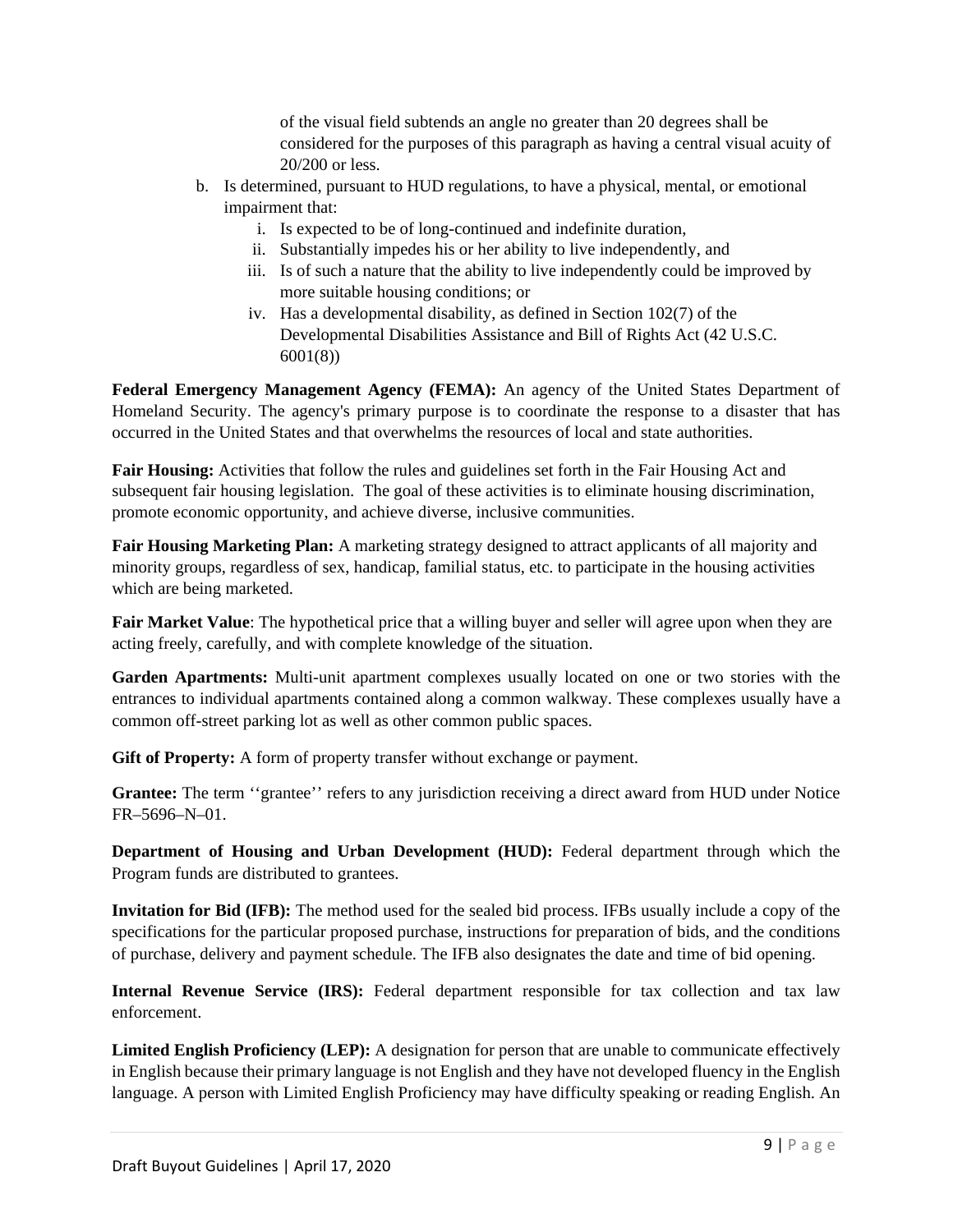LEP person will benefit from an interpreter who will translate to and from the person's primary language. An LEP person may also need documents written in English translated into his or her primary language so that person can understand important documents related to health and human services.

Lost Ownership: Property owners who lost ownership of their homes due to foreclosure, or are pending foreclosure, are ineligible for Program assistance.

**Low-to-Moderate Income (LMI):** Low to moderate income people are those having incomes not more than the "moderate-income' level (80% Area Median Family Income)set by the federal government for the HUD assisted Housing Programs. This income standard changes from year to year and varies by household size, county and the metropolitan statistical area.

**Manufactured home:** Built in a factory and installed on the home site. They must meet HUD construction requirements. If built before the 1976 HUD Code, they are commonly called mobile homes.

**Minimum Property Standards (MPS):** Established housing quality standards for buildings constructed under HUD housing programs. This includes new single family homes, multi-family housing and health care type facilities.

**Minority Business Enterprise (MBE):** A business that is owned and controlled (minimum of 51 percent ownership) by a member of a minority group.

**Mixed-Status Family**: Is a family whose members include those with citizenship or eligible immigration status, and those without citizenship or eligible immigration status.

**National:** A person who owes permanent allegiance to the United States, for example, as a result of birth in a United States territory or possession.

**Noncitizen**: A person who is neither a citizen nor a national of the United States.

**National of the United States**: A non-US citizen who holds allegiance to the US is not considered an alien. For practical purposes, this describes a few people who live on some islands in the South Pacific.

**National Environmental Policy Act (NEPA):** Establishes a broad national framework for protecting the environment. NEPA's basic policy is to assure that all branches of government give proper consideration to the environment prior to undertaking any major federal action that could significantly affect the environment.

**National Flood Insurance Program (NFIP):** Created by Congress in 1968 to reduce future flood damage through floodplain management and to provide people with flood insurance through individual agents and insurance companies. FEMA manages the NFIP.

**Notice of Opportunity to Rescind:** The Property owner has three (3) business days to rescind the contract signing. On the fourth business day, the Property owner signs the form to either rescind the contract or to move forward with the program.

**HUD Office of Inspector General (OIG):** OIG's mission is independent and objective reporting to the Secretary and the Congress for the purpose of bringing about positive change in the integrity, efficiency, and effectiveness of HUD operations. The Office of Inspector General became statutory with the signing of the Inspector General Act of 1978 (Public Law 95-452).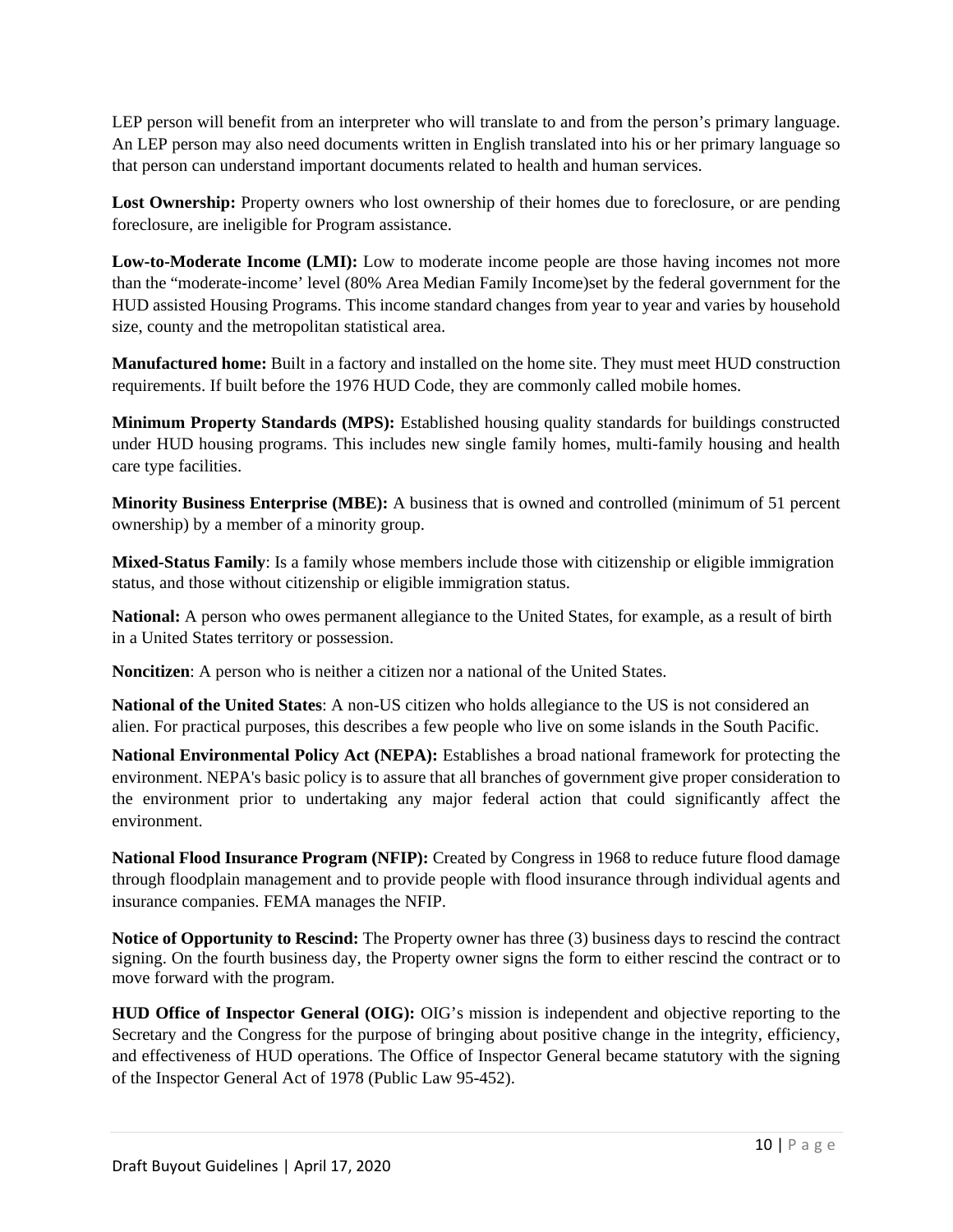**Power of Attorney (POA):** An authorization to act on someone else's behalf in a legal or business matter.

**Purchase Contracts:** Contract for deed is not eligible unless the Property owner converts his/her contract to full ownership prior to receiving funding assistance from the program.

**Quality Assurance (QA):** Planned and systematic production processes that provide confidence that the policy and procedures of the Program are being executed as planned.

**Quality Control (QC):** Testing to ensure that the policy and procedures of the Program are being executed as planned.

**Quarterly Performance Report (QPR):** Each grantee must submit a QPR through the DRGR system no later than 30 days following the end of each calendar quarter. Within 3 days of submission to HUD, each QPR must be posted on the grantee's official web site.

**Reconstruction:** The labor, materials, tools and other costs of rebuilding.

**Recreational Vehicle (RV):** A motorized wheeled vehicle used for camping or other recreational activities.

**Request for Proposal (RFP):** A procurement document designed to solicit proposal services where cost is considered as a factor.

**Request for Qualifications (RFQ):** A procurement document designed to solicit a quote for services defined.

**Responsible Entity (RE):** Under 24 CFR Part 58, the term "responsible entity" (RE) means the grantee receiving CDBG assistance. The responsible entity must complete the environmental review process. The RE is responsible for ensuring compliance with NEPA and the Federal laws and authorities has been achieved, for issuing the public notification, for submitting the request for release of funds and certification, when required, and for ensuring the Environmental Review Record (ERR) is complete.

**Reverse Mortgage:** A special type of home loan that lets a Property owner convert the equity in his/her home into cash. To qualify, the Property owner must be at least 62 years of age, must occupy the property as their principal residence, and must have sufficient equity in the property.

**Real Estate Owned Property (REO):** A property owned by a lender—typically a bank, government agency, or government loan insurer—after an unsuccessful sale at a foreclosure auction.

**Second Home:** If a second home is not rented out at any time during the year, it is a second home regardless of if it is used by the household or not. If a home is rented out part of the year and the owner uses the home more than 14 days or more than 10 percent of the number of days during the year that the home is rented, then it is a second home. If a home is rented out for part or all of the year and the owner does not use the home long enough then it is rental property and not a second home.

**Short Sale:** When a financially distressed homeowner sells their property for less than the amount due on the mortgage. The buyer of the property is a third party (not the bank), and all proceeds from the sale go to the lender. The lender either forgives the difference or gets a deficiency judgment against the borrower requiring him or her to pay the lender all or part of the difference between the sale price and the original value of the mortgage. In some states, this difference must legally be forgiven in a short sale.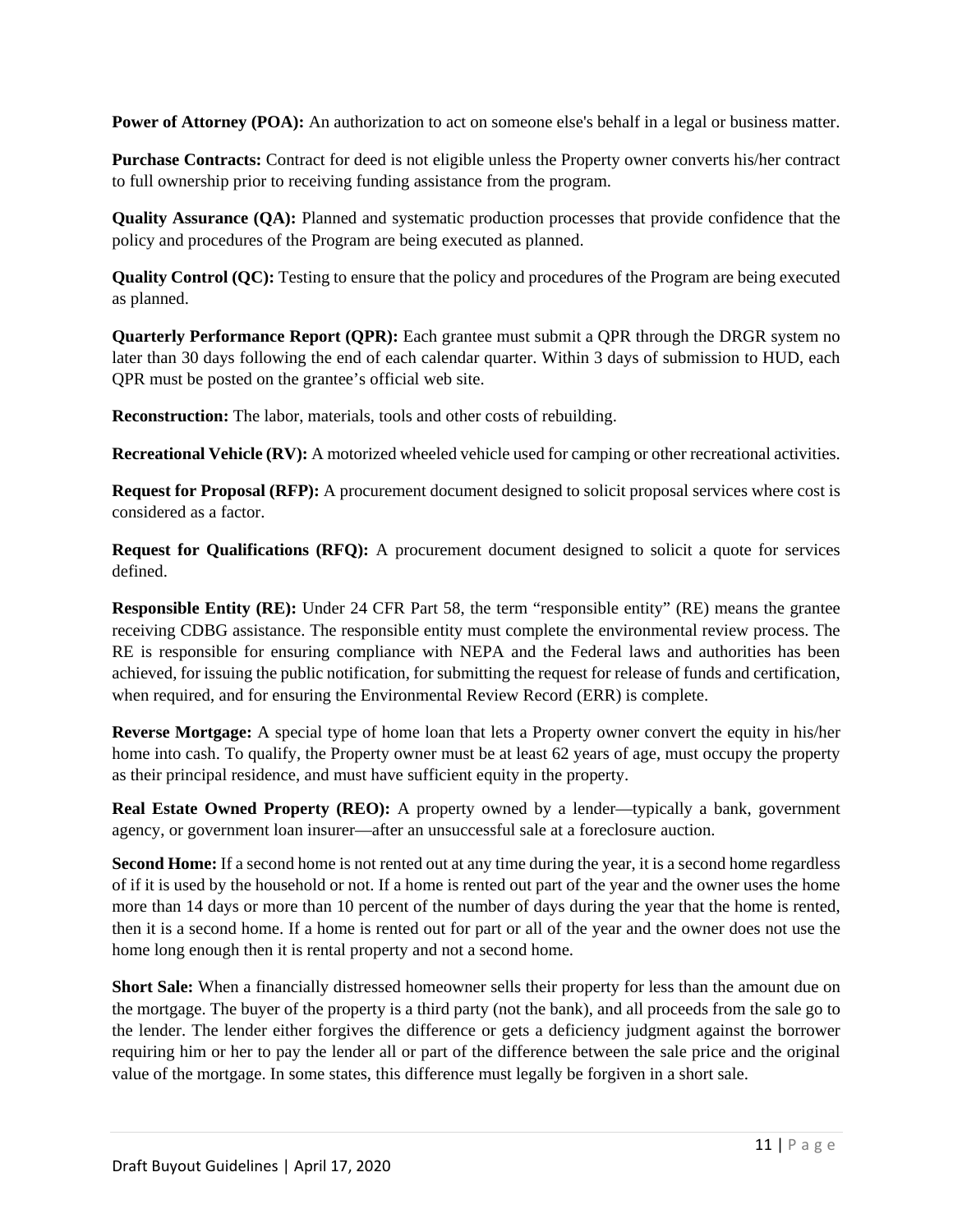**Site Specific Checklist (SSC):** The environmental compliance checklist that is required to document environmental clearance before Federal funds are permitted to be awarded.

**Slum and Blight:** "Blighted area" and "slum" mean an area in which at least seventy per cent of the parcels are blighted parcels and those blighted parcels substantially impair or arrest the sound growth of the state or a political subdivision of the state, retard the provision of housing accommodations, constitute an economic or social liability, or are a menace to the public health, safety, morals, or welfare in their present condition and use

**Small Business Administration (SBA):** SBA's Office of Disaster Assistance (ODA) provides affordable, timely and accessible financial assistance to Property owners, renters, and businesses. The SBA lowinterest, long-term loans are the primary form of federal assistance for the repair and rebuilding of nonfarm, private sector disaster losses.

**Special Flood Hazard Area (SFHA):** The base floodplain displayed on FEMA maps. It includes the A and V zones.

**Scope of Work (SOW):** The Scope of Work will be prepared after a thorough on-site inspection and documented into a project specific work write-up report. The work write-up will identify needed repairs to bring the home up to the Program's minimum property standards.

**Subordination Agreement:** A written contract in which a lender who has secured a loan by a mortgage or deed of trust agrees with the property owner to subordinate the earlier loan to a new loan (thus giving the new loan priority in any foreclosure or payoff).

**Subrogation:** The process by which duplicative assistance paid to the Property owner after receiving an award are remitted to the Program in order to rectify a duplication of benefit.

**Substantial Damage:** Occurs when a property sustains damages that equal or exceed 50 percent of its Fair Market Value (FMV) prior to the event, as determined by a local authorized official (e.g., a code officer) and is sent a Substantial Damage Letter, or if the ECR/AA value (minus elevation and bulkheads costs) meets or exceeds 50 percent of the Program cap.

**Systematic Alien Verification for Entitlements (SAVE):** Is a web-based service that helps federal, state and local benefit-issuing agencies, institutions, and licensing agencies determine the immigration status of benefit Property owners so only those entitled to benefits receive them.

**TIGR:** The central electronic grants management system that the State has chosen to use for the Program.

**Trust:** A legal vehicle to hold property subject to certain duties and to protect it for another individual(s).

**Two-Family Homes**: Owner occupying one unit and a tenant occupying the other.

**Uniform Relocation Act (URA):** A federal law that establishes minimum standards for federally funded programs and projects that require the acquisition of real property (real estate) or displace persons from their homes, businesses, or farms.

**Urgent Need Objective:** Under the disaster recovery federal regulations, HUD has determined that an urgent need exists within the Presidentially Declared counties. An urgent need exists because existing conditions pose serious and immediate threat to health/welfare of community, the existing conditions are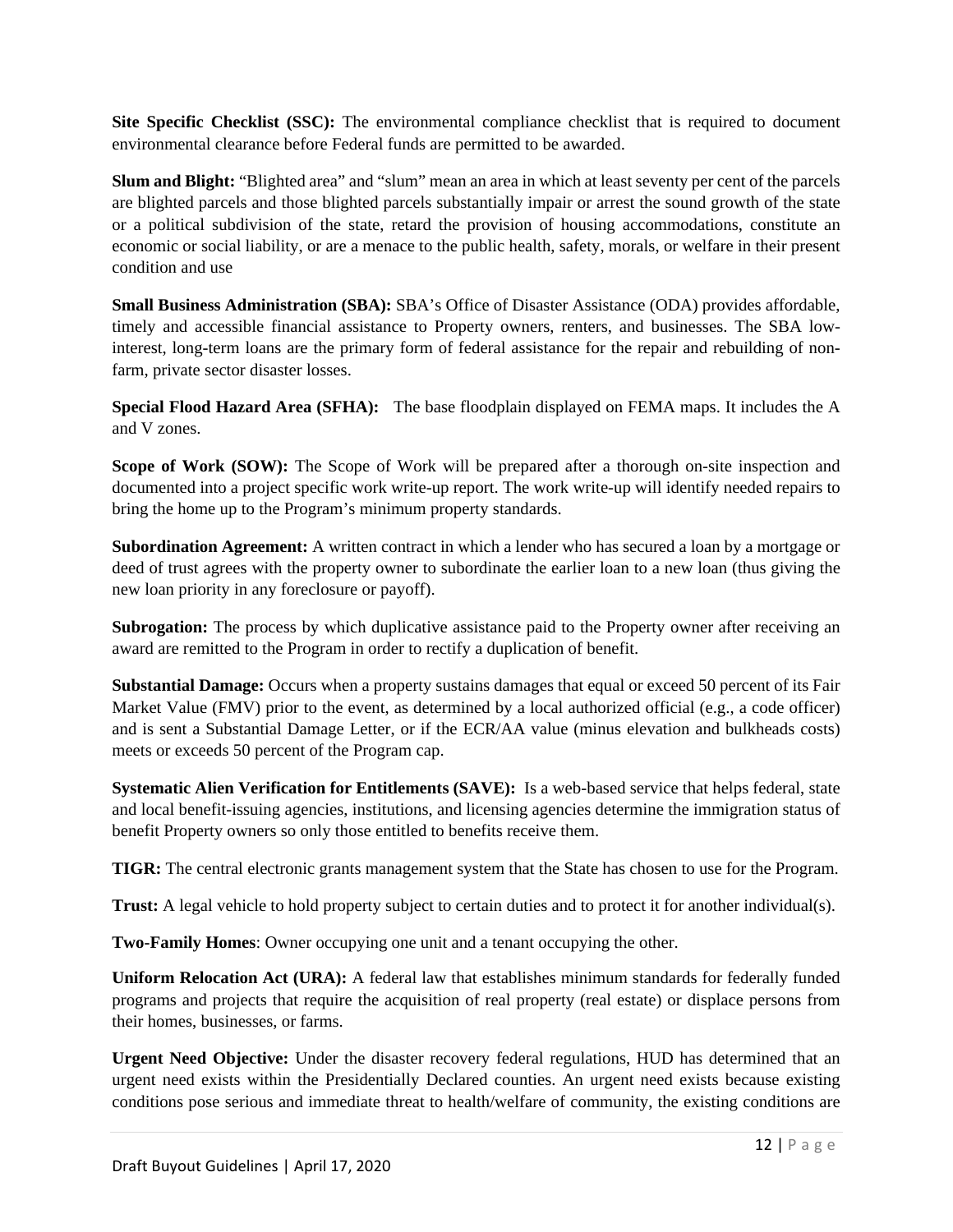recent or recently became urgent (typically within 18 months), and the sub-grantee or state cannot finance the activities on its own because other funding sources are not available. All Property owners which cannot meet the LMI National Objective will be placed into the Urgent Needs category.

# <span id="page-13-0"></span>§3.0.1 Objectives

# <span id="page-13-1"></span>§3.1.1 GLO Housing Guidelines

The primary focus of the Subrecipient's housing buyout program is to provide relief for survivors affected by an event while complying with all CDBG-DR requirements and addressing recognized impediments to fair housing choice as required under the Fair Housing Act. Assistance will be provided to survivors under activities related to buyout/acquisition, resettlement and housing incentives, and social equity incentives. The buyout program will aim to meet the following objectives:

- Efficiently remove repetitive loss, severe repetitive loss, and otherwise vulnerable housing from flood prone areas while assisting homeowners with the process of purchasing safe replacement homes outside of the floodplain
- Prioritize low to moderate income households, and households in which members are under the age of 18, female heads of household, elderly and disabled households, and/or Veteran populations while affirmatively furthering fair housing (section 4.5.1).
- Emphasize replacement housing choices and designs to reduce maintenance and insurance costs, as well as provide the provision of independent living options.

# <span id="page-13-2"></span>§3.2.1 Affirmatively Furthering Fair Housing

The County of Wharton is committed to affirmatively furthering Fair Housing. The County has selected areas impacted by the storm within floodways and floodplains (see map at the end of Guidelines). The funds established within this program may not be able to cover all properties that are eligible for the program.

The goal of the affirmatively furthering Fair Housing is to provide additional opportunities areas where racial and ethnic minorities may benefit from Federal, state and local resources that may not have been historically available.

One condition placed on County of Wharton during a GLO AFFH review of the intended Buyout program was:

*The County of Wharton should maintain a free-standing participant log with all applicants with the amount of the award in each area (acquisition, relocation assistance and Homebuyer Assistance), and, where possible, the race or ethnicity of the applicant (since this is generally voluntary information, if it is not obtainable, that should be indicated) for each applicant whether awarded or not. Personally Identifiable Information should not be included (social security numbers, driver's license information or mortgage information) as it is not relevant for this review. A log of this nature will expedite the review for GLO monitors or outside parties to ensure the program is in keeping with the goals of the Affirmatively Furthering Fair Housing Final Rule.*

The County, either on its own or through a Program Manager will be responsible for the development of this list and, prior to awards being made, the County will analyze the list to ensure that the applicants involved, where possible in floodways and floodplains, are in conformance, at a minimum, to the overall population demographics of the County. In the event that there are not sufficient racial and/or ethnic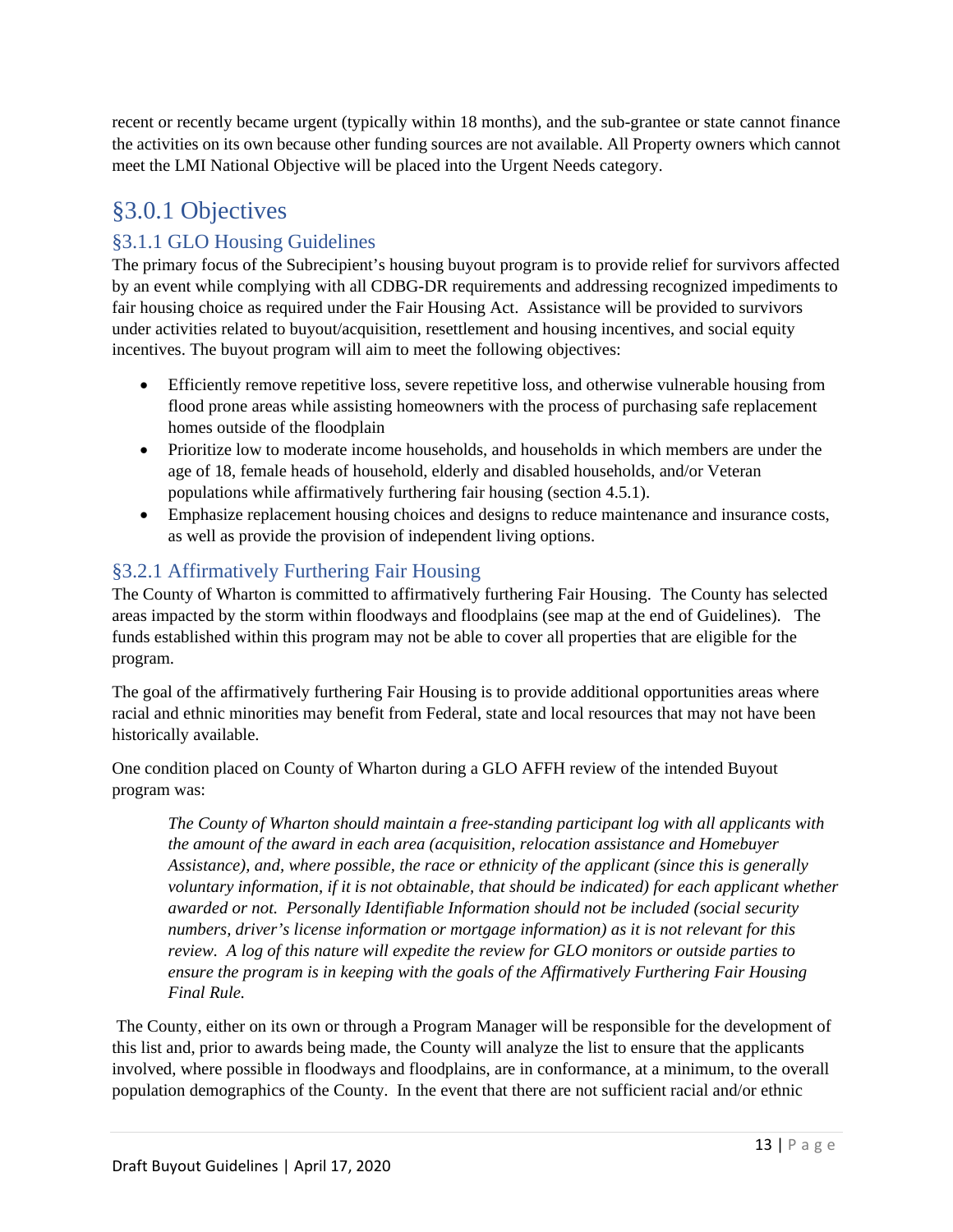minorities on the application list or participating in the program, the County will provide additional outreach within floodways and floodplains or provide certification that every property owner in the service area has been contacted at a personal level (see Section 4.3.3a) and has chosen not to participate.

In the event that the racial and ethnic participation cannot be achieved within the 70% LMI program requirements, the incomes of those who do not meet the LMI requirement will be included in the list maintained by the County and added as an exhibit to the certification.

Wharton County is committed to affirmatively furthering fair housing through established affirmative marketing policies. The County's affirmative marketing efforts for the disaster funding will include the following:

- An Affirmative Fair Housing Marketing Plan, based on HUD regulations, will be followed by The County. The plan includes items on GLO's checklist to affirmatively market units financed through the Program. The procedures cover dissemination of information, technical assistance to applicants, project management, reporting requirements, and project review.
- The goal is to ensure that outreach and communication efforts reach eligible survivors from all racial, ethnic, national origin, religious, familial status, the disabled, "special needs," and gender groups. Notification to these populations will include:
	- o Information regarding their eligibility for the buyout program and a summary of what the program does
	- o Encouragement to apply for the buyout program
	- o Given the opportunity to relocate to an area of their choice
- Emphasis will be focused on successful outreach to LMI areas and those communities with minority concentrations that were affected by the disaster. Outreach efforts will include door- todoor canvassing and special outreach efforts to hard-to-reach populations (e.g., seniors, and persons with severe disabilities who either do not have information about the resources available or are unable to apply for resources).
- In addition to marketing through widely available media outlets, efforts may be taken to affirmatively market the CDBG-DR Program as follows:
	- o Advertise with the local media outlets, including newspapers and broadcast media, that provide unique access for persons who are considered members of a protected class under the Fair Housing Act;
	- o Include flyers in utility and tax bills advertising the Program;
	- o Reach out to public or non-profit organizations and hold/attend community meetings; and
	- o Other forms of outreach tailored to reaching the eligible population, including door-todoor outreach, and on the weekends, if necessary.
	- o Measures will be taken to make the Program accessible to persons who are considered members of a protected class under the Fair Housing Act by holding informational meetings in buildings that are compliant with the Americans with Disabilities Act (ADA), providing sign language assistance when requested, and providing special assistance for those who are visually impaired when requested.
- Applications and forms will be offered in English and other languages prevailing in the region in accordance with Title VI of the Civil Rights Act of 1964, including persons with disabilities (24 CFR 8.6), Limited English Proficiency (LEP), and other fair housing and civil rights requirements such as the effective communication requirements under the Americans with Disabilities Act. Every effort will be made to assist such applicants in the application process.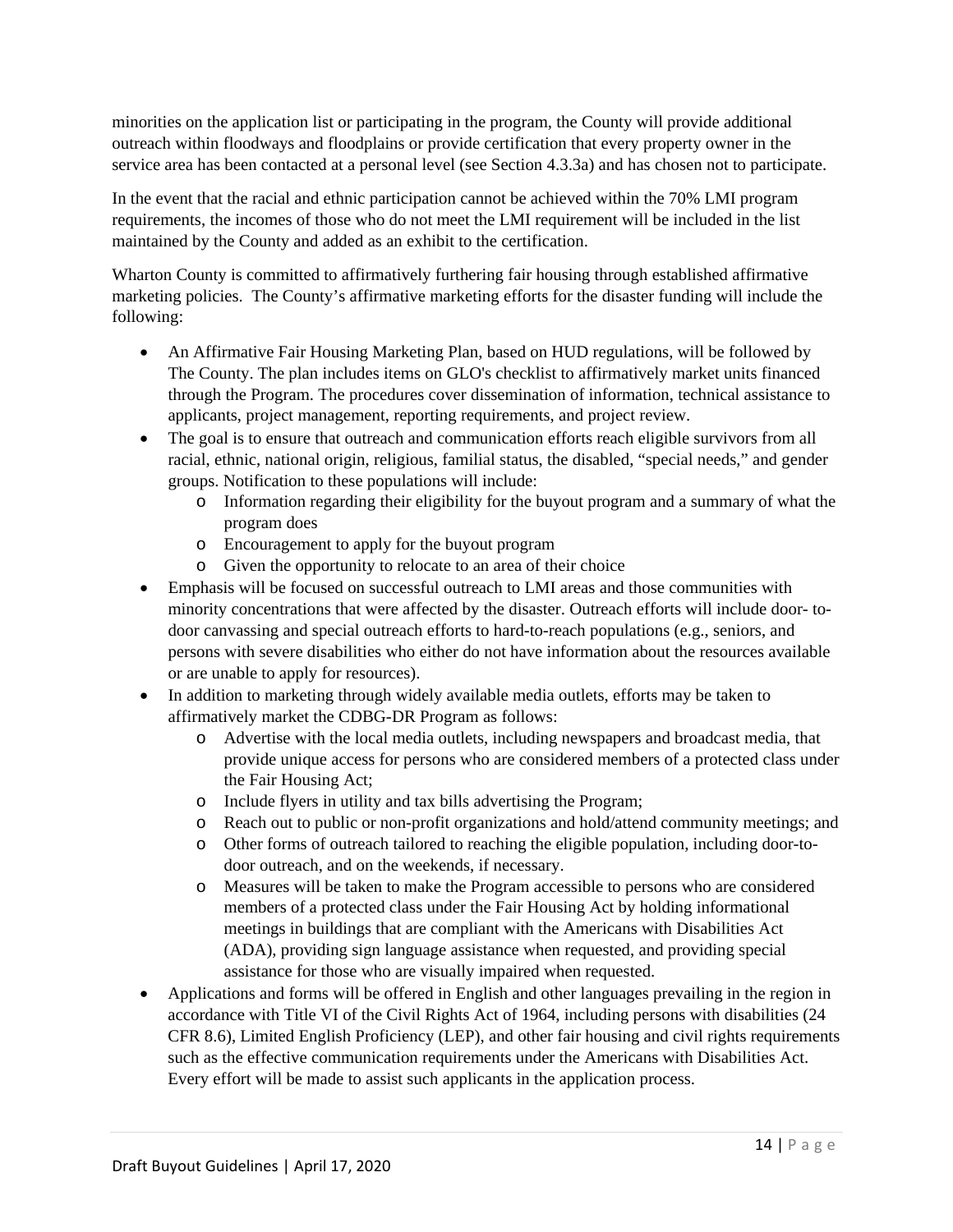- Case managers will help navigate and inform survivors who may qualify for acquisition and buyout of their damaged unit to remove them from flood hazards, environmental hazards, and other unsafe conditions while meeting AFFH obligations.
- Documentation of all marketing measures used, including copies of all advertisements and announcements, will be retained and made available to the public upon request.
- The County will use the Fair Housing logo in Program advertising, post Fair Housing posters and related information and, in general, inform the public of its rights under Fair Housing regulations law.

# <span id="page-15-0"></span>§3.3.1 HUD Section 3

Wharton County is committed to furthering the goals of HUD Section 3. Section 3 of the Housing and Urban Development Act of 1968 [12 U.S.C. 1701u and 24 CFR Part 135] represents HUD's policy for providing preference for new employment, training, and contracting opportunities created from the usage of covered HUD funds to low- and very low-income residents of the community where certain funds are spent (regardless of race or gender), and the businesses that substantially employ these persons. In order to comply with Section 3, the buyout program will do the following whenever necessary;

1. Implementing procedures to notify Section 3 residents and business concerns about training, employment, and contracting opportunities generated by Section 3 covered assistance;

2. Notifying potential contractors working on Section 3 covered projects of their responsibilities;

3. Incorporating the Section 3 Clause into all covered solicitations and contracts [see 24 CFR Part 135.38];

4. Facilitating the training and employment of Section 3 residents and the award of contracts to Section 3 business concerns;

5. Assisting and actively cooperating with the Department in making contractors and subcontractors comply;

6. Refraining from entering into contracts with contractors that are in violation of Section 3 regulations;

7. Documenting actions taken to comply with Section 3; and

8. Submitting Section 3 Quarterly and Annual Summary Reports (form HUD-60002) in accordance with 24 CFR Part 135.90.

# <span id="page-15-1"></span>§4.0.1 Project Design

# <span id="page-15-2"></span>§4.1.1 Eligible Costs

The County's buyout program will concentrate its efforts on increasing regional resiliency by removing residential dwelling units from the most dangerous flood-prone areas in its jurisdiction. The process will involve several costs, both direct costs and administrative/delivery costs, to ensure the project's activities will meet all applicable federal, state, and local guidelines. The County anticipates the following eligible costs that will be paid through the allocation:

- Home purchase costs
- Home demolition and disposal costs
- Housing incentive costs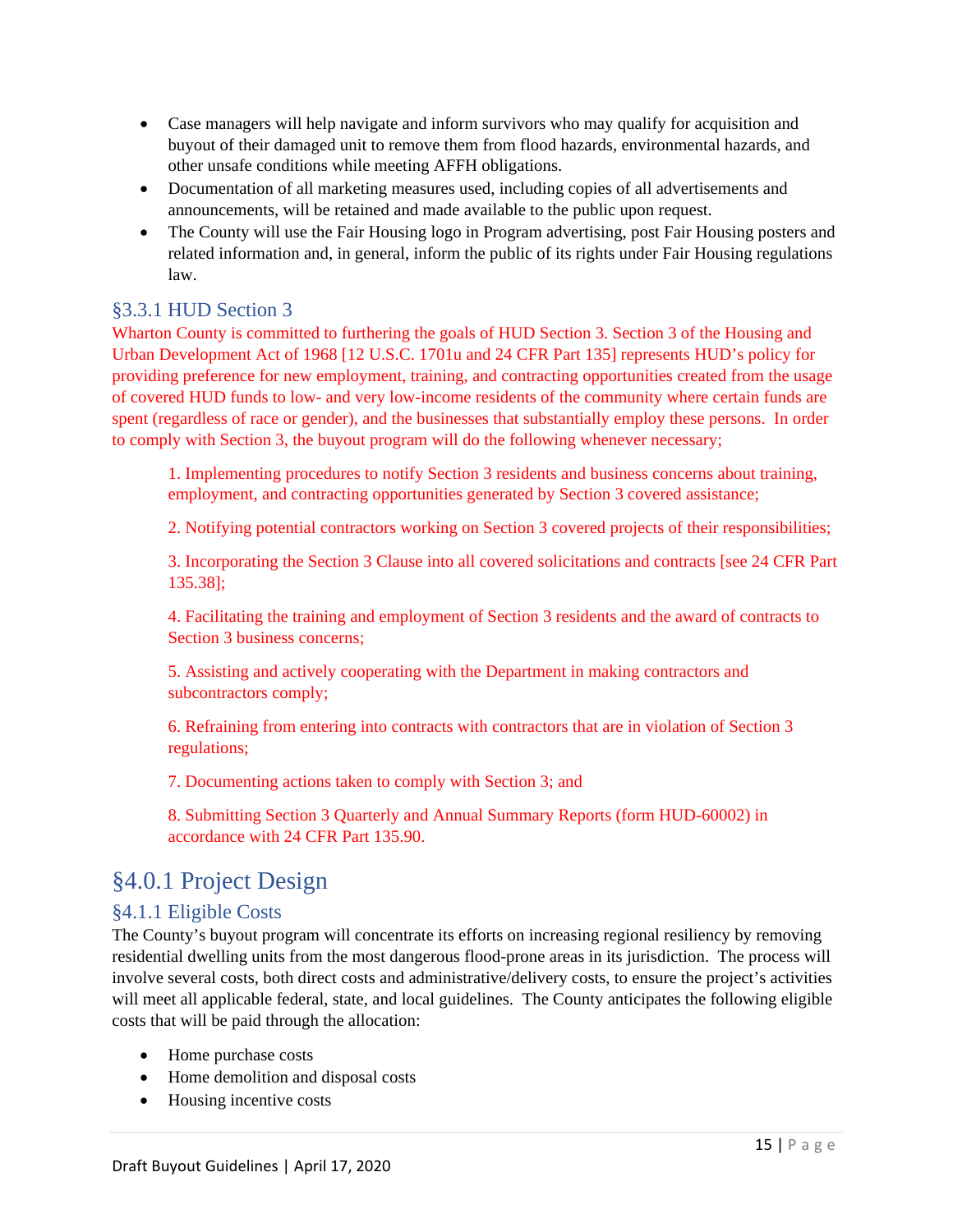- Environmental services (Tier I and Tier II) costs
- Appraisal costs
- Title/legal/escrow costs
- Case Management costs
- Rental assistance (tenant URA) costs
- Program management and administrative costs

Paying costs related to these line items will be considered lawful and eligible uses of The County's buyout allocation.

# <span id="page-16-0"></span>§4.1.2 End Use of Real Property Acquired

Any real property acquired through this buyout program will result in the land remaining open green space in perpetuity. Reconstruction may NOT occur on lots in these areas; lots will be maintained as flooding buffer zones or other non-residential/commercial uses. Any cost of maintaining the property after demolition will be paid for by Wharton County, unless a HUD-allowable agreement is made with another party.

# <span id="page-16-1"></span>§4.2.1 National Objective Methodology

All program activities must meet one of the three National Objectives required under the authorizing statute of the CDBG program. The CDBG-DR Buyout Program will principally provide assistance to those households meeting the LMI objective. When the Property owner does not meet the definition of the LMI Objective, eligibility for assistance will be provided through the Urgent Need Objective.

In determining income, the program will use the most recent signed federal income tax returns (e.g., IRS Forms, 1040, 1040A or 1040EZ).

If one or all household members do not have an IRS tax return, or the income situation has changed since the tax return(s) was filed, any of the following applicable documents must be presented for every household member that is 18 or older:

- Minimum of three current and consecutive months of check stubs (if the household member is paid monthly)
- Minimum of four current and consecutive check stubs (if the household member is paid weekly, biweekly or bi-monthly)
- Pension statement showing current monthly or yearly gross amount
- Social Security statement or IRS Form1099
- Unemployment statement
- Certification of Zero Income Form
- Completed Household Income Worksheet and Certification

Under the disaster recovery federal regulations, HUD has determined that an urgent need exists within the Presidentially Declared counties. An urgent need exists because existing conditions pose serious and immediate threat to health/welfare of community, the existing conditions are recent or recently became urgent (typically within 18 months), and the County or state cannot finance the activities on its own because other funding sources are not available. All Property owners which cannot meet the LMI National Objective will be placed into the Urgent Needs category.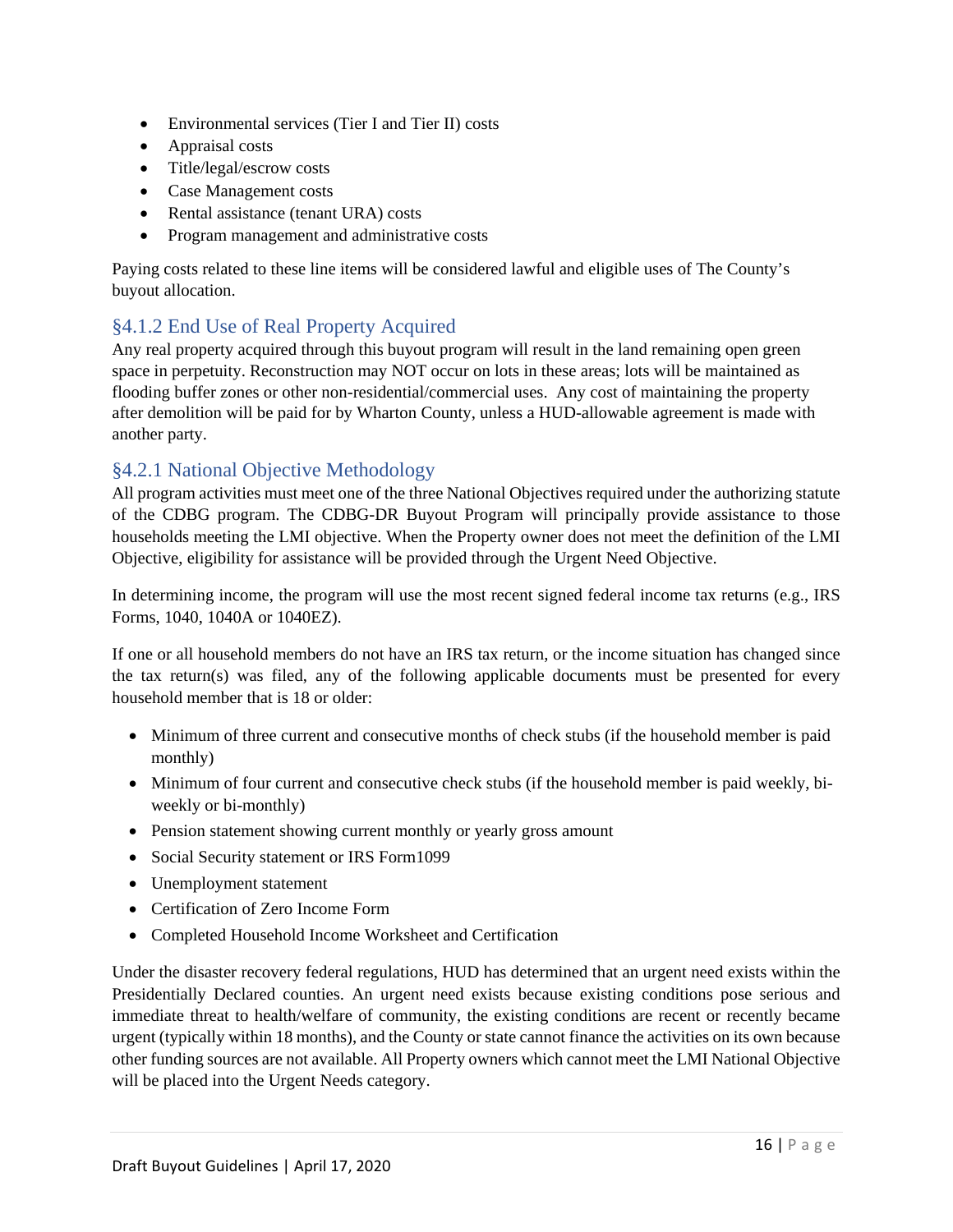# <span id="page-17-0"></span>§4.2.2 70% LMI Requirement

The U.S. Department of Housing and Urban Development has established the requirement that 70% of the aggregate of CDBG-DR funds be utilized for the benefit of the low and moderate-income population in the impacted area. the U.S. Department of Housing and Urban Development has indicated they will only consider a waiver to this requirement if it can be adequately demonstrated that the needs of the lowor moderate-income population within the impacted area have had their needs sufficiently addressed or potentially if the impact is less than 70% low- or moderate-income persons. As a result, the County will prioritize LMI applicants and provide ongoing monitoring to ensure that 70% of the allocation is used benefiting LMI households. If the County determines that the impacted population eligible for buyout assistance does not have enough LMI households to meet the 70% LMI requirement, the County will seek a waiver from the GLO and provide supporting data with its waiver request.

| <b>Median Family</b><br>FY 2020 Income<br>FY 2020 Income Limit<br>Income |                                                                                                                                                 | Persons in Family                                     |              |  |         |                                           |   |                                                           |                                                  |        |
|--------------------------------------------------------------------------|-------------------------------------------------------------------------------------------------------------------------------------------------|-------------------------------------------------------|--------------|--|---------|-------------------------------------------|---|-----------------------------------------------------------|--------------------------------------------------|--------|
| Limit Area                                                               | <b>Explanation</b>                                                                                                                              | Category                                              | $\mathbf{1}$ |  | $2 \t3$ | $\overline{4}$                            | 5 | 6                                                         | $\overline{7}$                                   | 8      |
|                                                                          | Limits $(\frac{4}{3})$<br><b>Explanation</b><br><b>Extremely Low Income</b><br>Limits $(\frac{4}{3})^*$<br>\$61,000<br>ΤХ<br><b>Explanation</b> | Very Low (50%) Income                                 |              |  |         | 21,350 24,400 27,450 30,500 32,950 35,400 |   |                                                           | 37,850                                           | 40,300 |
| <b>Wharton County,</b>                                                   |                                                                                                                                                 |                                                       |              |  |         |                                           |   | 12,850 17,240 21,720 26,200 30,680 35,160 37,850* 40,300* |                                                  |        |
|                                                                          |                                                                                                                                                 | Low (80%) Income Limits<br>(\$)<br><b>Explanation</b> |              |  |         |                                           |   |                                                           | 34,200 39,050 43,950 48,800 52,750 56,650 60,550 | 64,450 |

# <span id="page-17-1"></span>§4.2.3 Income Certification Process

The household income level for each program applicant will be determined during an in-person or remotely conducted intake meeting with the property owner(s). The County will collect household income documentation (see §4.2.1 National Objective Methodology) and will verify the household income using the HUD CDBG-DR income certification calculator found at https://www.hudexchange.info/incomecalculator/.

# <span id="page-17-2"></span>§4.2.4 Needs Assessment Methodology

HUD guidance stipulates that CDBG funds should be last in the hierarchy of recovery funds made available to beneficiaries. From Federal Register Notice Vol. 76 No. 221:

*Since CDBG disaster recovery provides long-term recovery assistance via supplemental congressional appropriations and falls lower in the hierarchy of delivery than FEMA or SBA assistance, it is intended to supplement rather than supplant these sources of assistance.*

The County's Program, which is intended to purchase real property that is vulnerable to future severe weather events and increase regional housing resiliency, is required to develop a needs assessment methodology that ensures CDBG-DR assistance is the last assistance provided to the beneficiary related to Hurricane Harvey. Any funds provided to the applicant after their CDBG-DR buyout award is paid may be subject to recapture.

The County will determine each applicant's unmet need through the following process:

An appraisal will determine the fair market value of the property. The total need of each applicant is equivalent to the appraisal value. The County will then determine what assistance the applicant has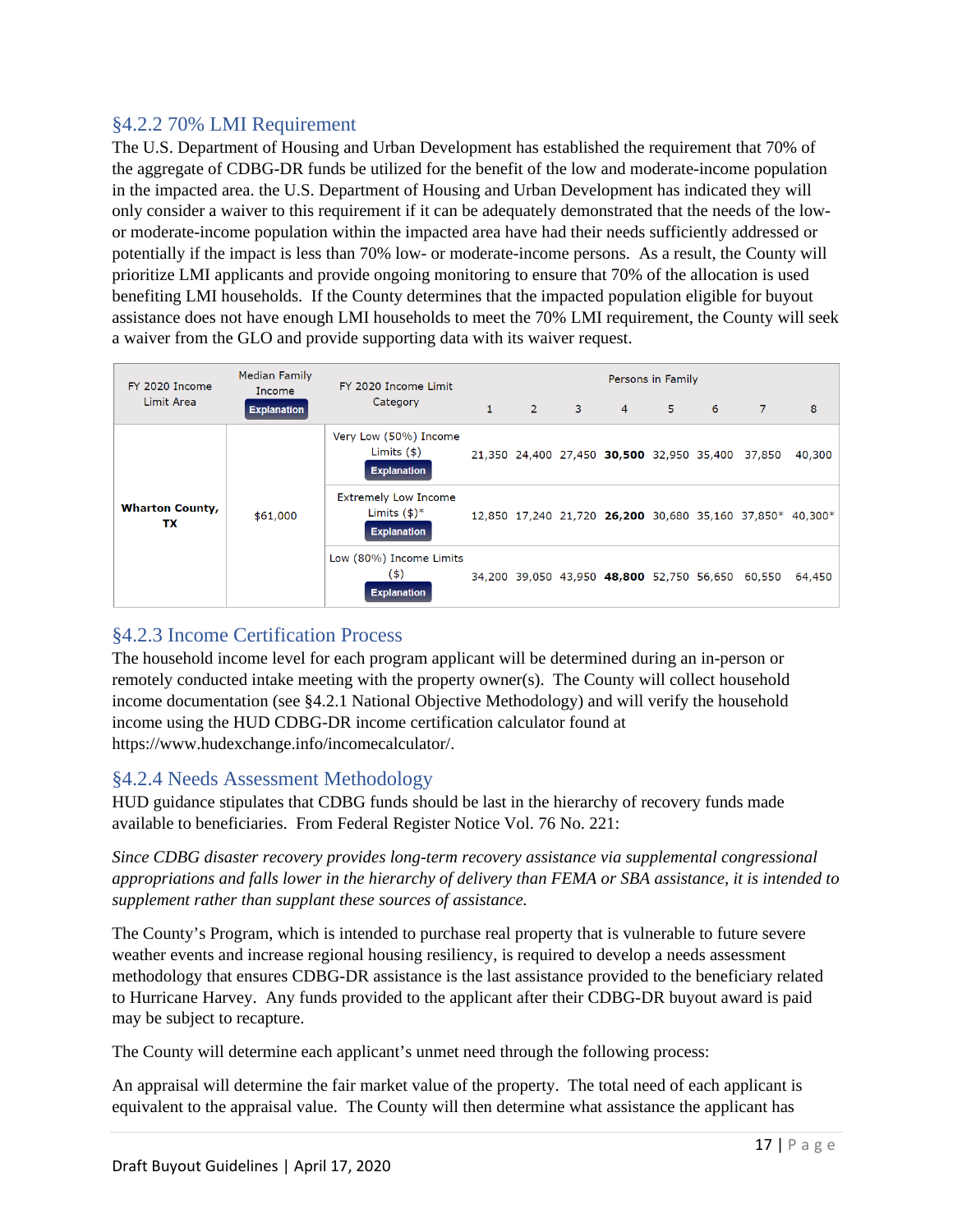already received as a benefit towards the property that has not been utilized for its intended purpose. Examples include NFIP claim disbursements or FEMA grants that were intended for property repair but were not utilized for property repair. These unused monies reduce the applicant need for resettlement and are deducted from the total need. This methodology is further described in *§4.8.5 Offer Calculation Methodology.* The remaining total need after the deductions represent the unmet need. The intent of Wharton County's Program is to determine each applicant's unmet need and deliver the total unmet need to them at a real estate closing in exchange for title to the subject property.

# <span id="page-18-0"></span>§4.3.1 Buyout Target Area

The project will occur within Wharton County's floodway and 100-year floodplain. Wharton County is prohibited by the HGAC Method of Distribution ("MOD") from providing assistance to homes in the City of Wharton, as the City received its own buyout allocation.

# <span id="page-18-1"></span>§4.3.2 Eligible Property Types for Buyout Assistance

Only certain types of real property will be eligible for buyout assistance. One and two-family owner occupied or rental residential properties will be eligible for assistance and will be prioritized over other eligible types of properties. Vacant lots in which a structure stood at the time of Hurricane Harvey are also eligible for buyout assistance and may prove essential to meeting the objectives of the Program by preventing further residential development in the buyout target area. Special considerations will be given to vacant lands with MHUs present on the property. MHUs are especially vulnerable to severe weather and MHU owners/renters may be among the highest served beneficiaries of buyout and relocation assistance. The prioritization methodology of mobile home parks (or vacant lands with the presence of MHUs) will be determined by the County in writing on a case-by-case basis.

# <span id="page-18-2"></span>§4.3.3 Program Marketing

The County's buyout program is voluntary, meaning that property owners must choose to participate and eminent domain cannot be utilized. As a result, it is incumbent upon the County to effectively market the buyout program to ensure homeowners are aware of the program and know how to participate. The County will utilize various marketing and outreach strategies to target property owners, recognizing that certain marketing strategies will reach only a subset of individuals.

# <span id="page-18-3"></span>§4.3.3a Affirmative Marketing Plan (AMP)

An Affirmative Fair Housing Marketing Plan, based on HUD regulations, will be followed by the County. The plan includes items on GLO's checklist to affirmatively market the County's buyout program. The following resources will be leveraged by the County to affirmatively market its buyout program.

- Newspapers
	- o Local and regional newspapers provide an important outlet to deliver information about the Buyout Program. Print ads in newspapers will be run in accordance with the phased approach corresponding with key program dates including outreach events and deadlines. This plan also proposes the use of earned media engagement with these outlets. For earned media outreach, the County will coordinate pre-scheduled individual briefings with journalists to apprise them on the program's progress and to push key messages to homeowners, in addition to press releases on program progress and updates distributed to community media contacts.
- Outreach Activities
	- o Community engagement is an ongoing process that requires continuous education and simple messaging provided in a variety of delivery methods. Each occurrence deepens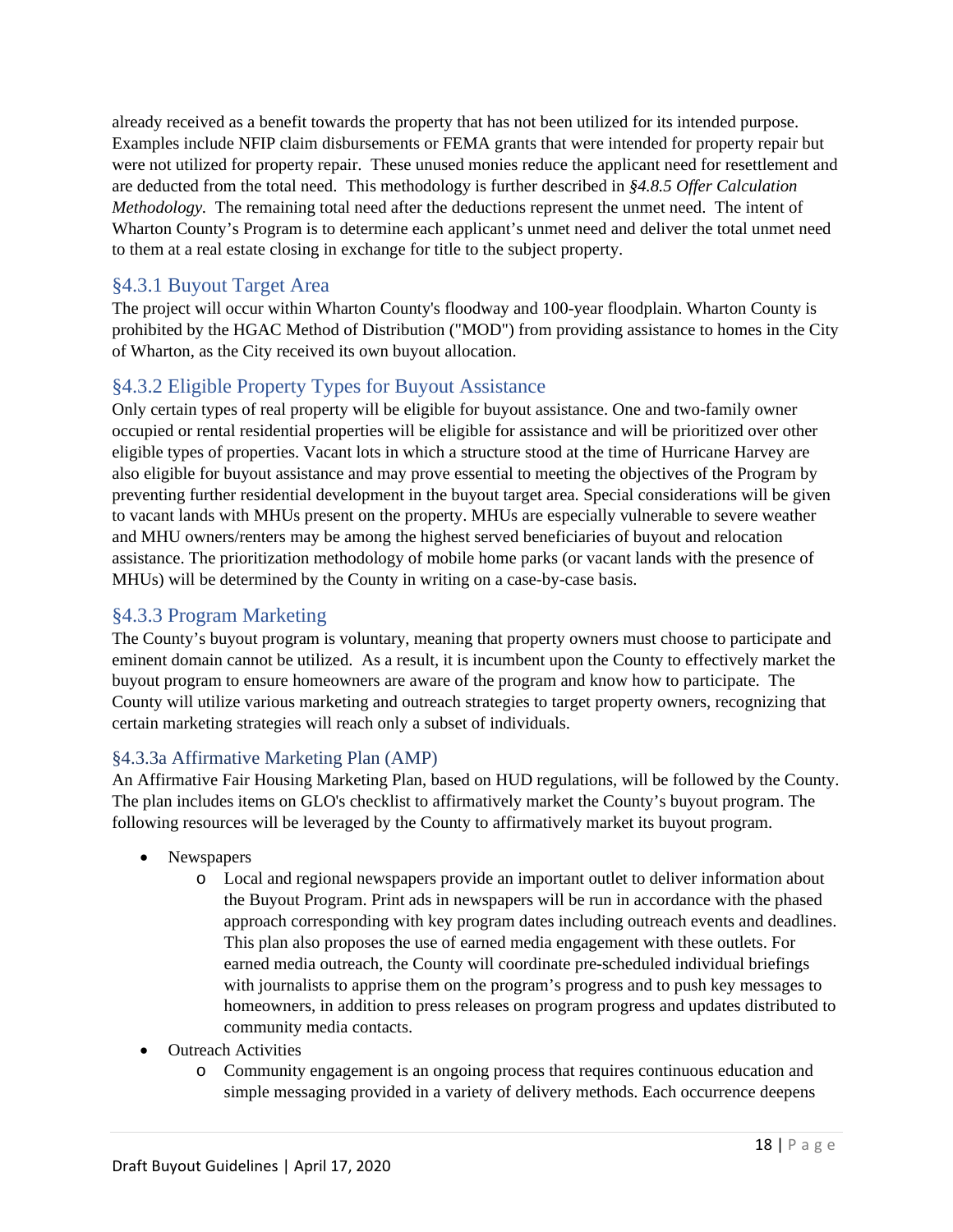the connection to the community and seeks to persuade program participation. This plan uses a data-driven integrated communications methodology that combines simple, clear, and consistent messaging through traditional and nontraditional media, grassroots outreach and face-to-face engagement. Community engagement input has revealed a need to differentiate buyouts with other GLO recovery programs like the reimbursement program, HAP, and the local infrastructure program. Additionally, efforts will be taken to affirmatively market the Buyout Program by advertising with media outlets that provide unique access for persons who are considered members of a protected class under the Fair Housing Act.

- o Outreach to affected communities will rely heavily on grassroots outreach. As part of that effort, this plan relies on the following methodology designed to make the most impact and build trust with communities we serve. Community engagement will follow the following general pattern:
	- Inform: The inform stage will be used to share information, listen for potential program success challenges, clarify information, and help bring the program top of mind for the intended end-user.
	- Educate: The education phase shares the who, what, when, where, why, and how repeatedly to gain the attention and spark interest in the program.
	- Collaborate: The collaboration stage will incorporate trusted ambassadors, community partners, and elected officials to assist in promotion and community buy-in. These stakeholders will be key to building trust and program acceptance. While collaborators and testimonials are important, the outreach team will use an integrated methodology to ensure all the responsibility for success is not solely dependent on one tactical success.
	- Decision Making and Follow-up: The decision-making and follow-up stage requires one-on-one customer service with homeowners and potential applicants to ensure they understand the entirety of the program's policies and requirements and are provided the necessary support to use their grant funding for repairs or reconstruction.
- Postcards/Direct Mail
	- o Homeowners and renters identified in targeted areas will receive an initial Voluntary Acquisition Notice and/or General Information Notice from the program with information on how to participate in the program and general contact information including phone number and emails of case managers. Additional letters will be created and sent on an as needed basis: approaching deadlines, application status, etc.
- Network of Community Partnerships
	- o A critical strategy in ensuring the success of this outreach effort will be in cultivating and maintaining a network of community organizations and influencers who are engaged and willing to support buyout outreach efforts. This will take the form of an internal listserv of individual contact people for relevant organizations: public service offices, local service based nonprofits, library publicity officers, and local elected officials. This list will be used to send information about upcoming application intake events and buyout program eligibility. Community partners with physical locations will be given an informational poster and a one-page flyer to place in common areas.
	- o In addition, the County will invite the network of community partners to participate in a series of ongoing meetings and conference calls to provide updates on the program and receive information from them based on the feedback they are hearing within the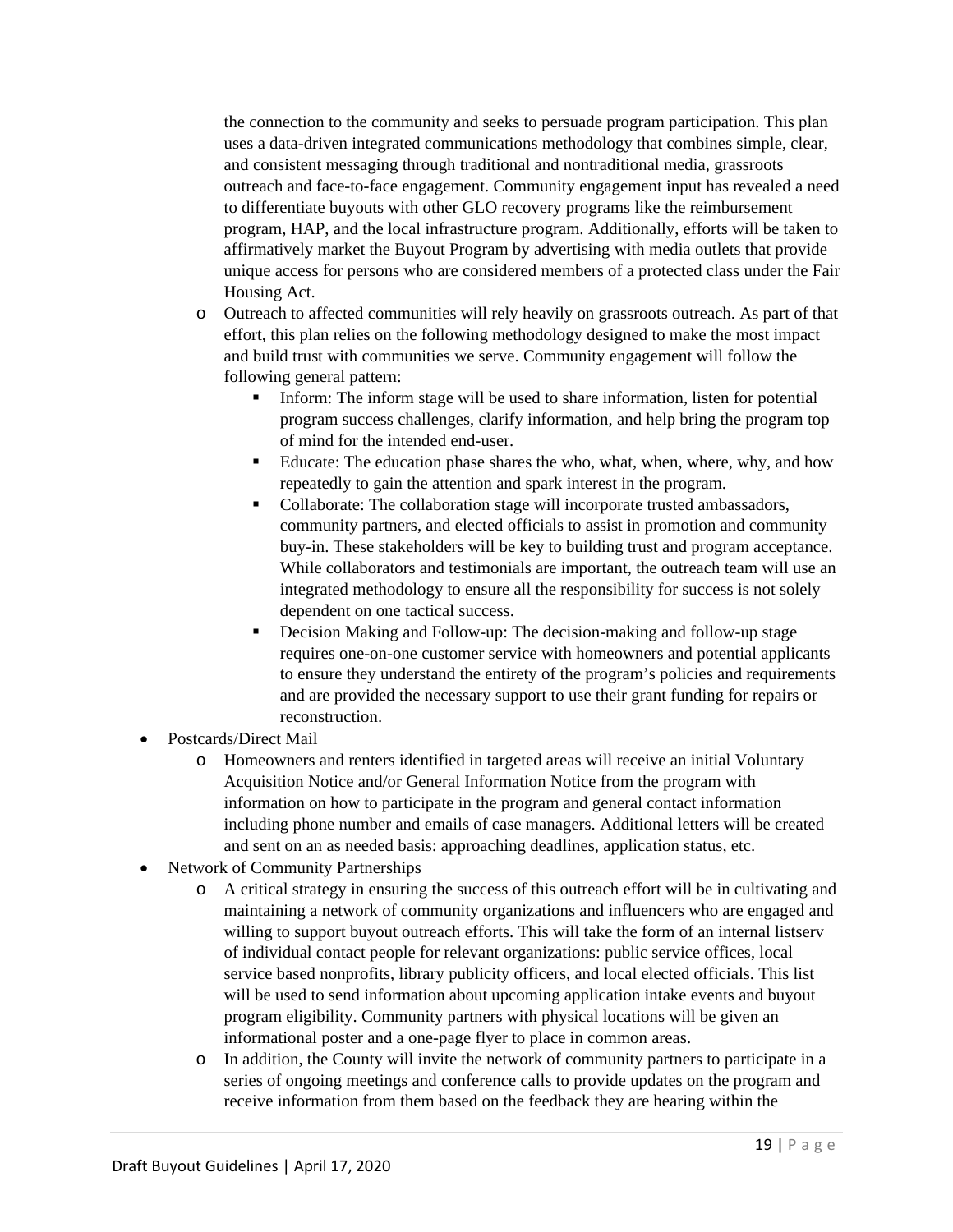communities they serve. This sharing of information allows our program to best meet the needs of the unique communities in the area served.

- In-home Application Support
	- o For elderly or disabled populations, the program will provide in-home application support. To receive in-home application support, homeowners will schedule an appointment for a case manager to visit them in their home. During the visit, the specialist will assist in completing a program application, gather documentation, answer any questions, and review next steps for the applicant.
- Outreach to Residents of Abandoned Homes and Displaced Persons
	- o To identify displaced residents and abandoned homes, program staff will work with appraisal districts and code enforcement authorities to attain batch ownership data to identify properties that have been abandoned and where owners currently reside. Once addresses are identified, staff will search online tax records to verify ownership and principal residency (homestead exemption on property) at the time of the storm to eliminate spending resources on ineligible properties and attain the current mailing address of the owner. Program staff will also work to request listed phones and email addresses from the FEMA IA dataset to contact displaced homeowners. Email and phone communication will be the primary means of contact, particularly for those who have been displaced out of the immediate area.
- Door-to-Door Canvassing
	- o Canvassing neighborhoods to inform people of the Buyout Program is a way to get to know residents and provide detailed program information and answers beyond what any ads or press releases can provide.
	- o In areas where it is determined to be effective and safe, the Buyout team will send teams of canvassers to affected homes that have not completed the application to provide educational and program promotional materials. In addition, if-feasible, canvassers can be equipped with mobile tablet devices to input homeowner information and printed door hangers to leave, should a homeowner be unavailable at the time of the visit.
- Door Hangers
	- o Door hangers will be left during canvassing outreach for homeowners who were unavailable when a program representative visited their home. This tactic encompasses homeowners who may not be living at their residence due to hurricane damage.
- Community Meetings
	- o The Outreach Team will participate in a variety of events in an effort to meet homeowners where they are. Getting buy-in to the program from existing community organizations and entities legitimizes the Buyout Program and allows it to capitalize on existing meetings and constituencies to disseminate messaging. By partnering with existing community events and planning multiple series of program-hosted events, Buyout personnel will be able to meet face-to-face with homeowners, distribute helpful information, and provide one-on-one assistance.
	- o Presentations during the community meetings will cover the following topics:
		- Overview of the Buyout Program, including program aid options;
		- $\blacksquare$  How to apply;
		- Program eligibility requirements; and
		- The application process.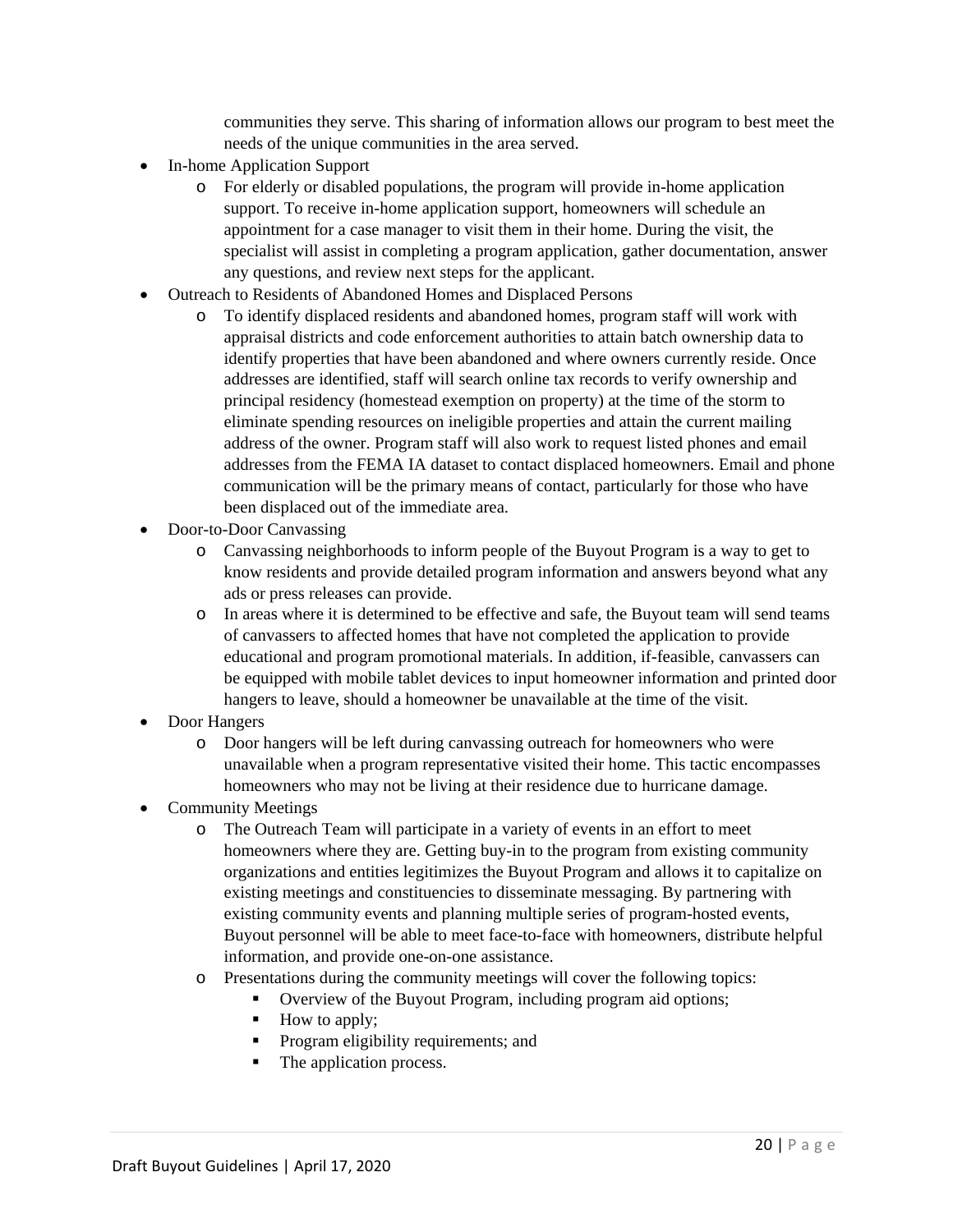# <span id="page-21-0"></span>§4.3.4 Timelines and Notices

The County is required to spend buyout allocation within a timeframe determined by GLO and HUD. As a result, the buyout program must enforce deadlines for certain project milestones. Deadlines will be communicated to program applicants in writing and verbally. Applicants that don't meet certain progress deadlines due to their own delays will be subject to withdrawal from the program. The proposed timeline is as follows:

| Date                         | <b>Action</b>                                            |
|------------------------------|----------------------------------------------------------|
| Friday, April 25, 2020       | Program Guidelines Posted for Public Comment             |
| Wednesday, May 27, 2020      | Program Guideline Public Comment Period Closed           |
| Thursday, May 28, 2020       | Open of Application Intake                               |
| Friday, July 31, 2020        | Close of application intake                              |
| <b>Friday, July 31, 2020</b> | Proposed Date for Initiation of Offers                   |
| Friday, October 30, 2020     | Proposed date of Offer Acceptance Deadline               |
| Friday, August 27, 2021      | Proposed Date of Closing Deadline                        |
| Monday, October 11, 2021     | Proposed Date for Demolition Deadline                    |
| Tuesday, November 30, 2021   | Proposed Date for Housing Incentive Deadlines            |
| Tuesday, November 30, 2021   | Completion of all Activities and Final Reports Submitted |

# <span id="page-21-1"></span>§4.4.1 Environmental Clearance Requirements

Specific instructions concerning environmental requirements are made available to all recipients, subrecipients, or contractors. CDBG-DR funding is contingent on compliance with the National Environmental Policy Act (NEPA) and related environmental and historic preservation legislation and executive orders. Accordingly, environmental review activities are carried out for site contamination and demolition control, and documented prior to commitment of funds.

# <span id="page-21-2"></span>§4.4.2 Environmental Review Processes

Properties located where federal assistance is not permitted are ineligible for assistance. Properties must be in compliance with Environmental Code 24 CFR Part 58. Specific instructions concerning environmental requirements will be made available to all recipients, sub-recipients, or Contractors. CDBG disaster grant funding from HUD is contingent on compliance with the National Environmental Policy Act (NEPA) and related environmental and historic preservation legislation and executive orders. Accordingly, environmental review activities will be carried out for site contamination and demolition control and documented prior to commitment of funds.

HUD's Environmental Review Procedures allow grantees to assume environmental review responsibilities. In addition:

- The County will assume the role of the Responsible Entity (RE), responsible for undertaking compliance efforts for the Program.
- The GLO will submit any requests for release of funds directly to HUD for review and approval.
- The County will be responsible to perform the Environmental Review Records (ERRs) or contract out for a preparer of the ERRs.
- The County's Grant Administrator will conduct an environmental analysis and prepare compliance documentation in support of the broad and site-specific environmental reviews, utilizing a tiered approach, in accordance with GLO regulations.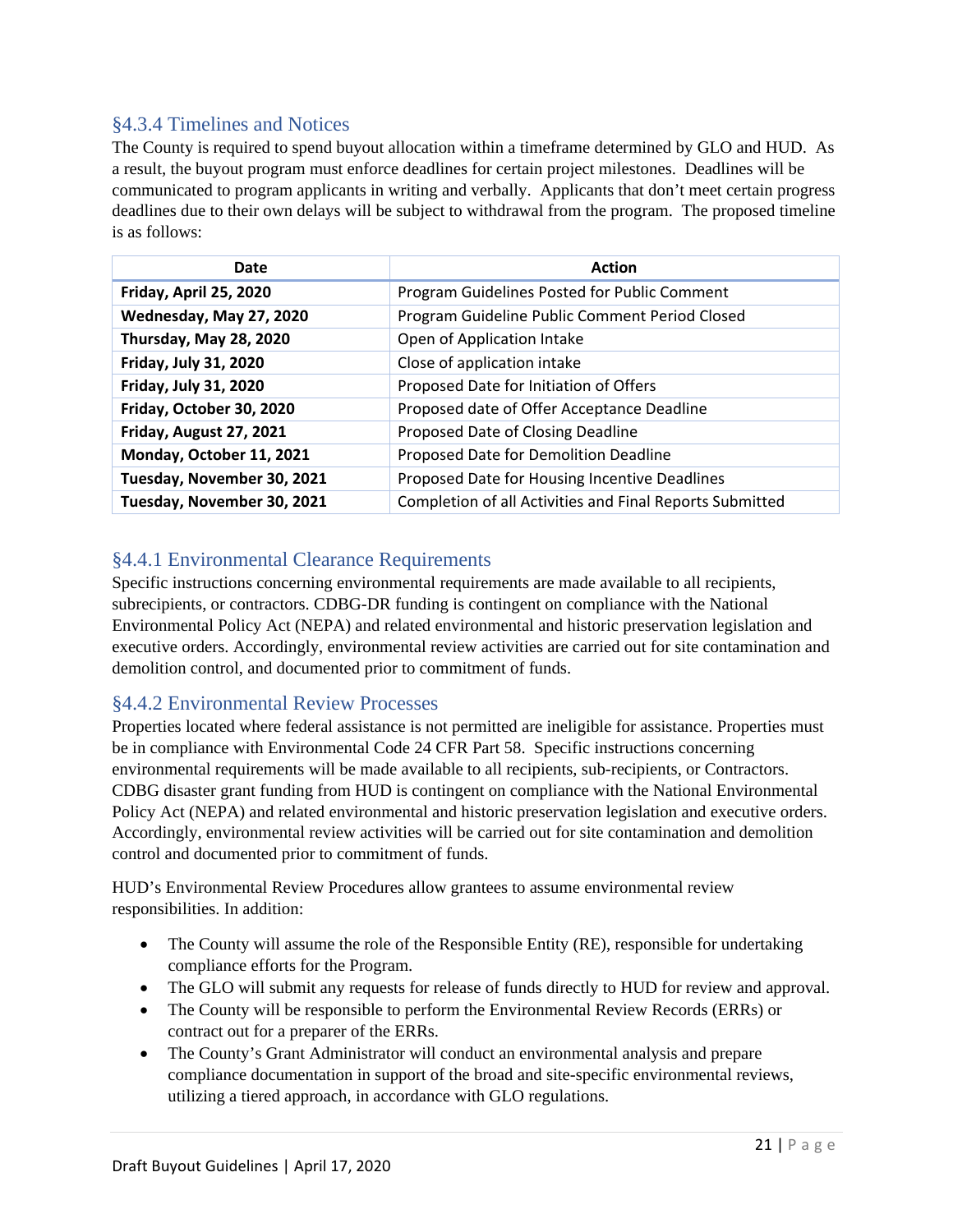- The County will review all environmental draft documents as outlined in the required documentation and sign all documents requiring RE or agency official signatures.
- A broad, or Tier 1, review must be completed before HUD will release funds and a site-specific, or Tier 2, review must be completed for a site before funds can be committed to that particular site. The site-specific analysis, consisting of the Site-Specific Checklist and supporting documentation will be completed by the Grant Administrator. The site specific ERRs will be reviewed and signed off by the County. Once these reviews have been completed there can be a commitment of funds.
- The Grant Administrator is responsible for working in good faith with the County where additional documentation may be necessary to resolve an outstanding environmental/historic preservation compliance factor.

The environmental review will be performed in two phases: a broad review and a site-specific review. Lead and asbestos testing will typically be reserved for the site-specific review. The Phase II ESA (sitespecific review) serves as the first step in remediation for any property with contamination levels deemed unsafe.

If remediation activities are required for lead, the contractor will obtain the necessary waste permits along with enclosure materials and/or paint removal equipment. A certified abatement contractor will be procured. Warning signs will be posted; all residents and construction workers in the vicinity will be informed and protected from contamination at the time of remediation. Waste will be securely stored and disposed of upon completion of cleanup. A clearance examination will be performed by an independent party at least one hour after the completed cleanup. If clearance fails, cleanup and/or abatement work will be repeated for a subsequent examination. Residents will be notified of the nature and results of the abatement work. If unsafe levels of lead are determined to exist in the soil, soil abatement will be utilized in the form of soil removal and replacement or soil cleaning.

For asbestos, any building built prior to 1978 will require a qualified asbestos inspector to perform a comprehensive building asbestos survey to locate and assess any presence of asbestos. If there is asbestos and it is friable or damaged, HUD recommends it be removed. If it is not friable or damaged, HUD recommends it, at a minimum, be encapsulated.

Applicants will also need to complete the 58.6 checklist for the desired buyout property. This consists of questions regarding: National Flood Insurance Program participation, Coastal Barrier Improvement Act compliance, and Runway Clear Zones compliance.

The grant administrator will provide a narrative Environmental Report and any supporting documentation for the project. Failure to complete this environmental checklist (environmental review and 58.6 checklist) will impede the program's ability to receive funding from HUD.

# <span id="page-22-0"></span>§4.5.1 Application Prioritization

This program will prioritize LMI property owners, regardless of whether they live on the land or are leasing it to others. In order to ensure that 70% of the allocation is spent on LMI households per HUD rules, the County will always give priority to houses below that income threshold. The County has elected to utilize additional prioritization procedures beyond those mandated by HUD and the GLO. In descending order, the County will prioritize disabled persons, single-parent households, racial and ethnic minorities, veterans, elderly persons, and households with members below the age of 18. This additional prioritization policy will apply to both LMI and UN applicants. When multiple applicants fall under the same prioritization criteria (for example, are both veterans and LMI) the applications will be considered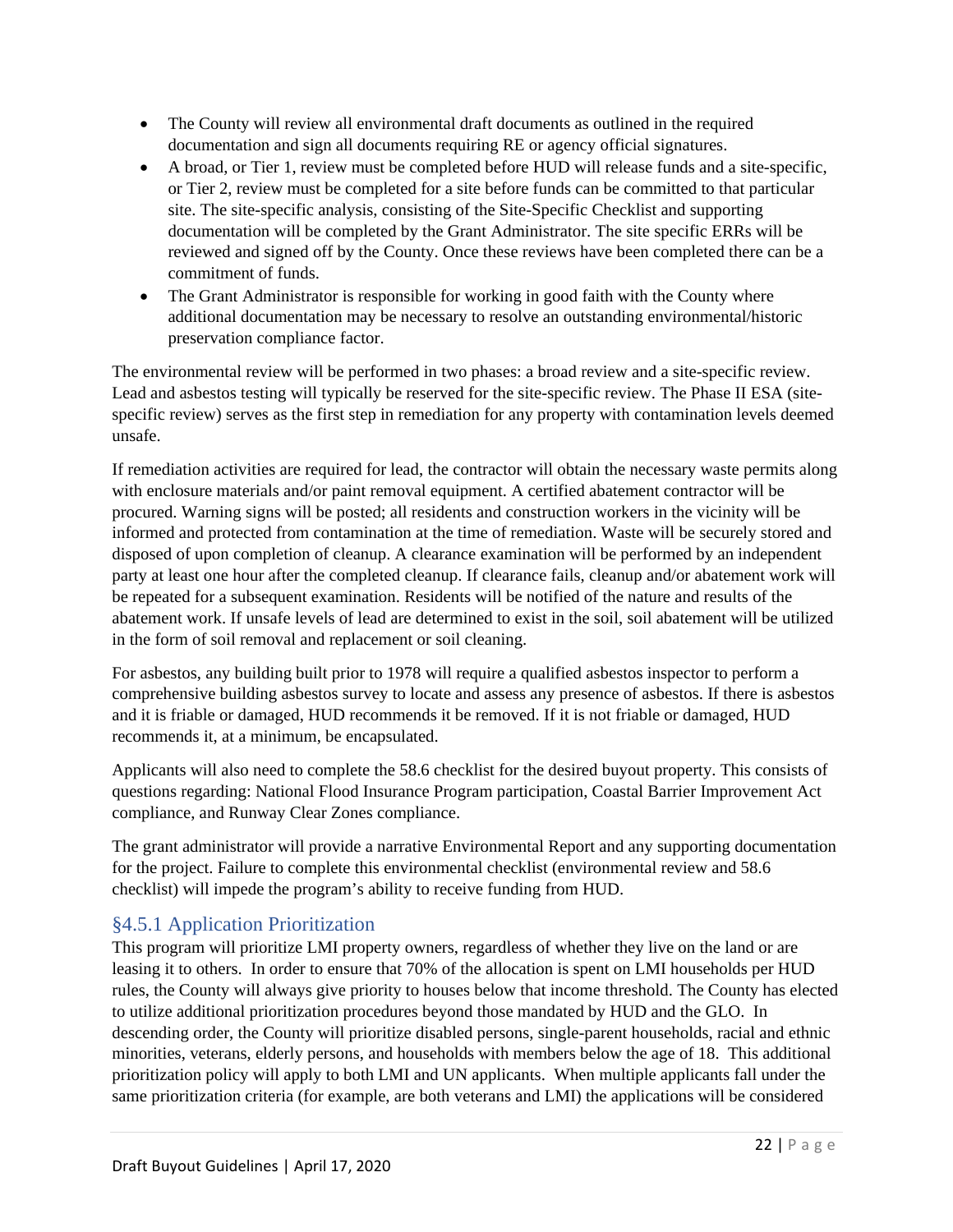on a first come first serve basis depending on the date they submitted their application to the County. Additional prioritization may occur if the voluntary applications conflict with AFFH requirements.

| Median Family<br>FY 2020 Income<br>Income |                    | FY 2020 Income Limit                                                          | Persons in Family |              |          |                                           |    |   |                                                           |        |
|-------------------------------------------|--------------------|-------------------------------------------------------------------------------|-------------------|--------------|----------|-------------------------------------------|----|---|-----------------------------------------------------------|--------|
| Limit Area                                | <b>Explanation</b> | Category                                                                      | $\mathbf{1}$      | <sup>2</sup> | $\sim$ 3 | $\overline{4}$                            | 5. | 6 | $-7$                                                      | 8      |
|                                           | \$61,000<br>ΤХ     | Very Low (50%) Income<br>Limits $(\$)$<br><b>Explanation</b>                  |                   |              |          | 21,350 24,400 27,450 30,500 32,950 35,400 |    |   | 37,850                                                    | 40,300 |
| <b>Wharton County,</b>                    |                    | <b>Extremely Low Income</b><br>Limits $(\frac{1}{2})^*$<br><b>Explanation</b> |                   |              |          |                                           |    |   | 12,850 17,240 21,720 26,200 30,680 35,160 37,850* 40,300* |        |
|                                           |                    | Low (80%) Income Limits<br>(4)<br><b>Explanation</b>                          |                   |              |          | 34,200 39,050 43,950 48,800 52,750 56,650 |    |   | 60,550                                                    | 64,450 |

# <span id="page-23-0"></span>§4.5.1a Contiguous Tracts of Land for Open Space and Vacant Parcels

The County will implement several policies designed to increase its ability to buy contiguous tracts of land that will be reserved as open space in perpetuity. The policies are designed to reduce the amount of "checkerboarding" or "patchwork implementation" that may result from an entity's refusal to acquire subdivided lots that don't contain a dwelling unit or any improvement values.

- Vacant land that is contiguous to an eligible property with a structure and is under the same ownership as that property is eligible to be purchased in the same real estate transaction as the property with the structure. Plots of land where a structure once stood at the time of Hurricane Harvey are eligible for a buyout and do not need to be contiguous to an eligible Property.
- Vacant lands that are not contiguous to an eligible property are eligible for buyout assistance only if the County has provided assistance to every applicant that has applied and there is remaining funding to conduct buyouts. Vacant lands may not be used to meet the County's national objective obligations if there are UN applicants waiting for buyout assistance for their primary residence. The County will deliberately avoid purchasing non-contiguous vacant parcels and will actively try to market the program to property owners of housing units. The purchase of noncontiguous vacant lands will occur only if the County determines that there is no additional need for housing buyouts. The rationale of buying out vacant lots is that these buyouts remove the possibility of future development in flood-prone areas.

# <span id="page-23-1"></span>§4.6.1 Applicant Data

All applicant data is secured in the County's management information system for a specified period of time in accordance with the current Record Keeping and Retention Period (see §4.6.2 Record Keeping and Retention Period).

Recordkeeping, including scanning, uploading to the County's management information system, and filing of pertinent program documentation retention policies are to provide both a physical and an electronic record of activities so that documentation is accessible for audit purposes.

In order to protect non-public personal information, data security measures are in place. For example, hardware and software data security protocols such as the requirement for signed non- disclosure agreements prior to receipt of access credentials for the County's management information system. The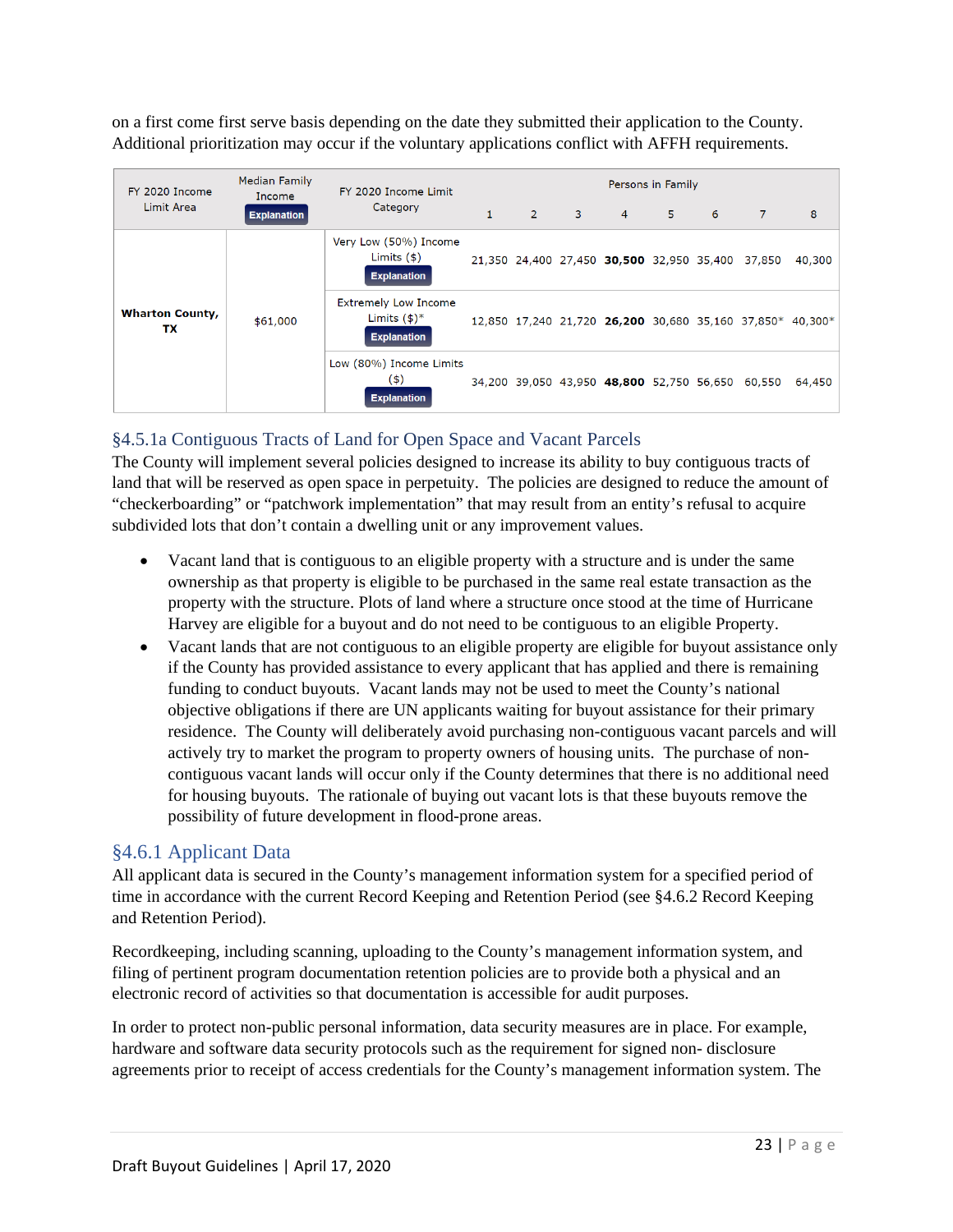County also requires that hard copy files containing non-public personal information are kept in locked file cabinets to ensure their physical security.

#### <span id="page-24-0"></span>§4.6.1a Household Demographic Information

Household demographic information will be obtained at the time of the intake meeting and will be a part of the applicant file. This information will be collected for reporting purposes only and will have no bearing on applicant prioritization, applicant eligibility, home purchase prices, or incentive payments in the program.

# <span id="page-24-1"></span>§4.6.2 Record Keeping and Retention Period

All official records on programs and individual activities will be maintained by the County for a 3-year period beyond the closing of a grant between the GLO and HUD. Applicant records will be maintained electronically. All projects, program activity files, and applicant information received will be maintained within the GLO's system of record.

# <span id="page-24-2"></span>§4.7.1 Verification of Eligibility

The County is required to determine eligibility for each property owner that desires to sell their damaged home through the buyout program. The following items will be verified for each applicant to determine eligibility prior to the issuance of an offer to purchase:

- 1. Property located in floodplain or in an approved DRRA
- 2. Proof of storm impact (tie-back)
- 3. FEMA non-compliance status
- 4. Citizenship or legal immigration status
- 5. Property ownership
- 6. Property location in relation to the target buyout area (if applicable)
- 7. Household income information
- 8. Occupancy at subject property (owner-occupied, tenant-occupied, other)

# <span id="page-24-3"></span>§4.7.2 Verification of Storm Impact and Proof of Damage (Tie-Back)

The County is obligated to only offer CDBG-DR housing assistance to properties to affected by Hurricane Harvey. HUD requires that all projects funded by this allocation be related to direct or indirect storm impact. From the February 2018 Federal Register notice:

*c. Clarification of disaster-related activities. All CDBG–DR funded activities must clearly address an impact of the disaster for which funding was allocated. Given standard CDBG requirements, this means each activity must: (1) Be a CDBG-eligible activity (or be eligible under a waiver or alternative requirement in this notice); (2) meet a national objective; and (3) address a direct or indirect impact from the major disaster in a Presidentially-declared county.*

To comply with the federal requirement, the County will verify that each property purchased under the buyout program was damaged by Hurricane Harvey. Any one of the following sources of information will be considered sufficient evidence that a property sustained direct impact by Hurricane Harvey:

- Photographs of property damage
- FEMA assistance
- Homeowners insurance claims
- Flood insurance claims
- Adjuster reports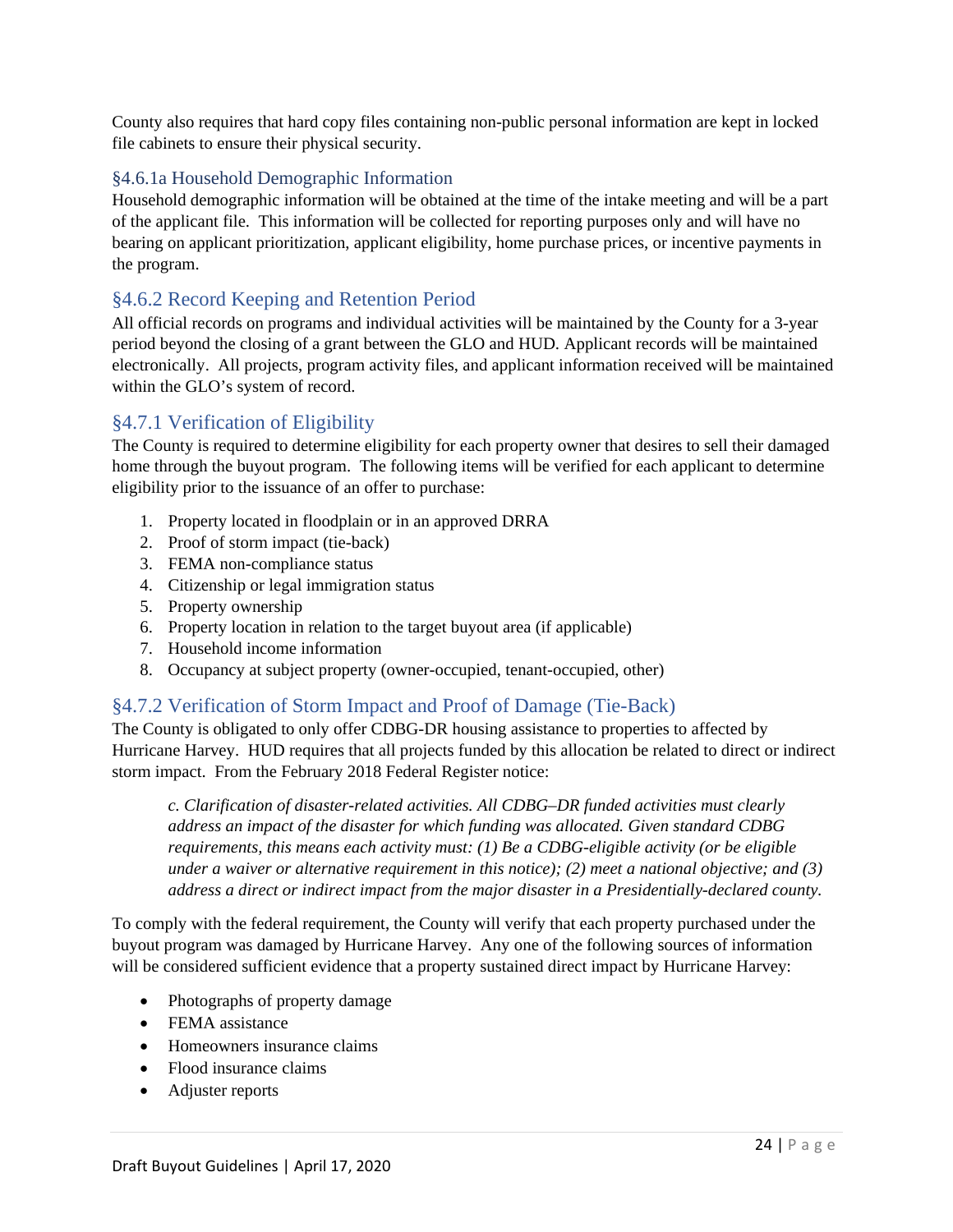#### • SBA documentation

In some cases, property owners may apply for a buyout when they feel that they've been indirectly impacted by Hurricane Harvey. This might include situations where Harvey critically damaged infrastructure that is necessary for land access to a home. In these cases, the County will review buyout requests on a case-by-case basis and ensure that the threshold for indirect storm damage was met. If the County approves an application based on indirect storm damage, it will include a memo in the applicant file providing justification for the eligibility determination.

# <span id="page-25-0"></span>§4.7.3 Conflict of Interest Policy

The conflict of interest regulations contained in the contract between the County and the GLO prohibit local elected officials, Subrecipient employees, contractors, and consultants who exercise functions with respect to CDBG-DR activities or who are in a position to participate in a decision- making process or gain inside information with regard to such activities, from receiving any benefit from the activity either for themselves or for those with whom they have family or business ties, during their tenure or for one year thereafter.

For purposes of this section, "family" is defined to include parents (including mother-in-law and fatherin-law), grandparents, siblings (including sister-in-law and brother-in-law), and children of an official covered under the CDBG-DR conflict of interest regulations at 24 CFR Sec. 570.489(h).

The GLO can consider granting an exception in writing to the conflict of interest provision should it be determined by the GLO that the County has adequately and publicly addressed all of the concerns generated by the conflict of interest and that an exception would serve to further the purposes of Title I of the Housing and Community Development Act of 1974 and the effective and efficient administration of the program. If the situation arises, the County will not enter into a conflict of interest until justification has been received and approved by the GLO in accordance with applicable procurement laws.

# <span id="page-25-1"></span>§4.7.4 Documentation Signatures and False Claim Language

The Program will require each applicant to sign several documents during the intake, offer, and closing process. Signatures on most documents are required to be original (some exceptions apply, such as thirdparty authorizations).

All intake documents meant to obtain information from applicants will include a signed statement verifying that the information provided is true, complete and accurate. Any false, fictitious, or fraudulent information, or the omission of any material, may subject the applicant to criminal, civil or administrative penalties. Program documents will include the following statement:

''Warning: Any person who knowingly makes a false claim or statement to HUD may be subject to civil or criminal penalties under 18 U.S.C. 287, 1001 and 31 U.S.C. 3729.''

# <span id="page-25-2"></span>§4.7.5 Proof of Ownership

All owners of properties proposed for buyout must voluntarily agree to sell the property to the County. Any property owner with a recorded interest in the property who refuses to agree to sell the property has the power to veto the transaction and prevent the Buyout.

If any Owner of a Property is deceased, whether before or after the Storm event, the Executor (or Administrator) of the Estate of [decedent name] must join in the sale of the Property to the County.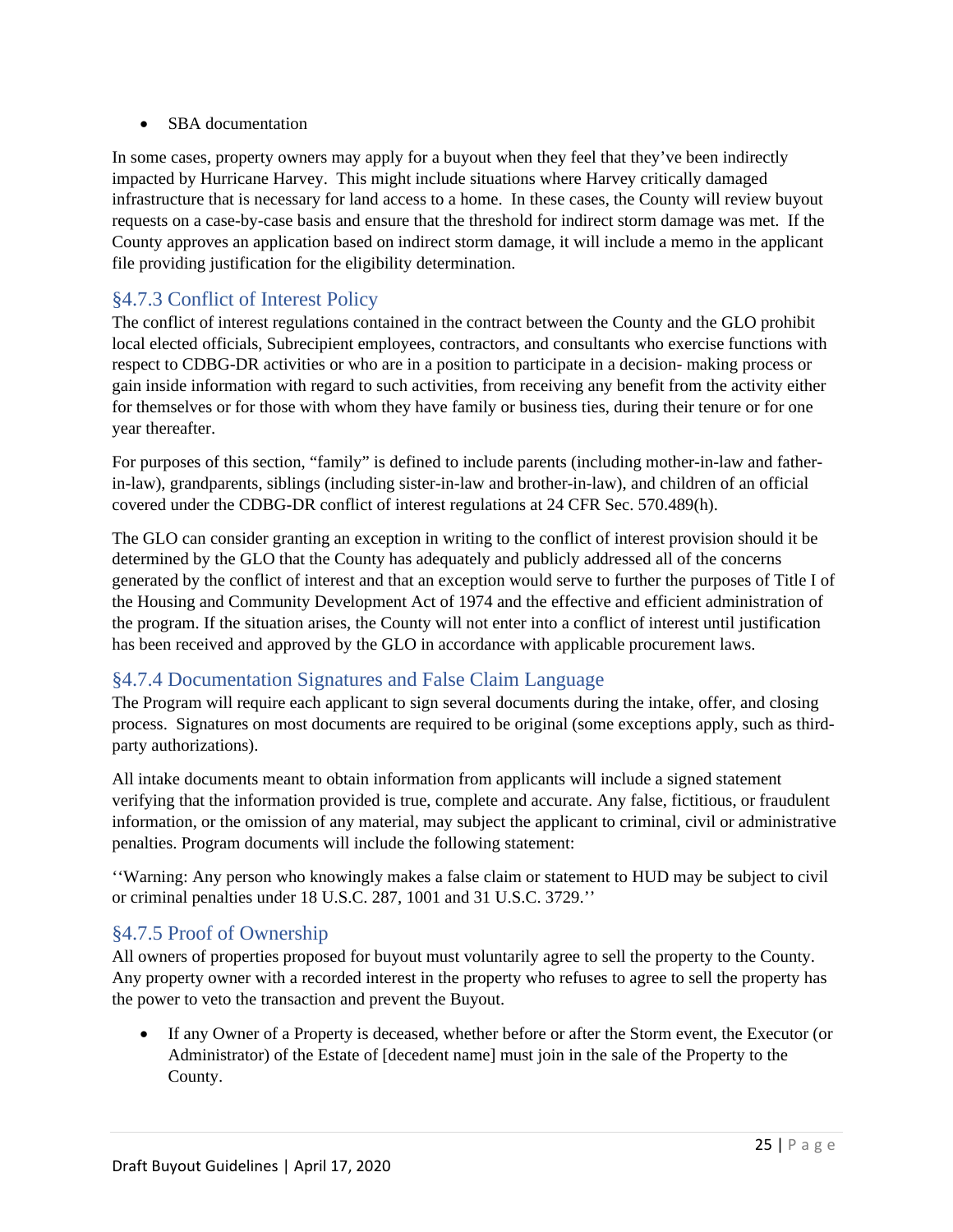- Probate Court consideration and approval is required before the County buys real property from any probate estate.
- Property owned with other individuals: property owners who owned and occupied a structure at the time of the storm that is located on land that they owned along with other individuals (e.g., owned together with their family) must be treated as a property owner on owned land and are eligible.
- Purchase contracts: Contract for deed is not eligible unless the property owner converts his/her contract to full ownership prior to receiving funding assistance from the program.
- Rent or Lease-to-own is not eligible unless the property owner converts their contract to full ownership prior to receiving funding assistance from the program.
- Conditional Sale Contracts are not eligible unless the property owner converts their contract to full ownership prior to receiving funding assistance from the program.
	- o The following legal documents are proof that a Property owner was purchasing a home on a contract as identified above:
		- Notarized contract dated and executed prior to the incident date for review by the Program's legal/escrow provider
		- Notarized and executed contract that was filed prior to the incident date in the conveyance records of the county
- Proof that a contract has been completed and title conveyed to the purchaser is provided by one of the following:
	- o Presentation to the Case Manager of a notarized, executed conveyance document from the seller to the contract purchaser
	- o Evidence of recordation of the title in the name of the Property owner in the conveyance records of the county.

# <span id="page-26-0"></span>§4.7.5a Applicants Unable to Clear Title

Title clearance is a necessary component of any traditional real estate transaction. The County will only purchase properties that have clear title as determined by its procured title company. It is the responsibility of the property owner to assist the title company with obtaining clear title. In some cases, the County predicts that applicants will have to obtain legal assistance from private attorneys or pro-bono legal aid organizations. The cost of these legal services is at the expense of the property owner(s). If an applicant is unable to clear title within a reasonable amount of time, the buyout program may determine that they are ineligible for assistance. In these cases, the County will establish the closing deadline at least 90 days in advance and inform the property owner with a documented phone call and certified mailing.

#### <span id="page-26-1"></span>§4.7.5b Subsequent Owners

Property Owners who purchased a home in buyout area following the effects of Hurricane Harvey may be eligible for buyout assistance. Under these circumstances Subsequent Property Owners are eligible to receive a grant equivalent to the price they purchased the home at, capped at the pre-storm FMV without resettlement incentives. These owners may qualify for a moving expense incentive if they are currently residing in the subject property as their primary residence.

#### <span id="page-26-2"></span>§4.7.5c Gift of Property

A Gift of Property is a form of property transfer without consideration. The beneficiary of the gift is eligible for the same award as the original Property Owner. The beneficiary of the gift is not considered to be a Subsequent Owner.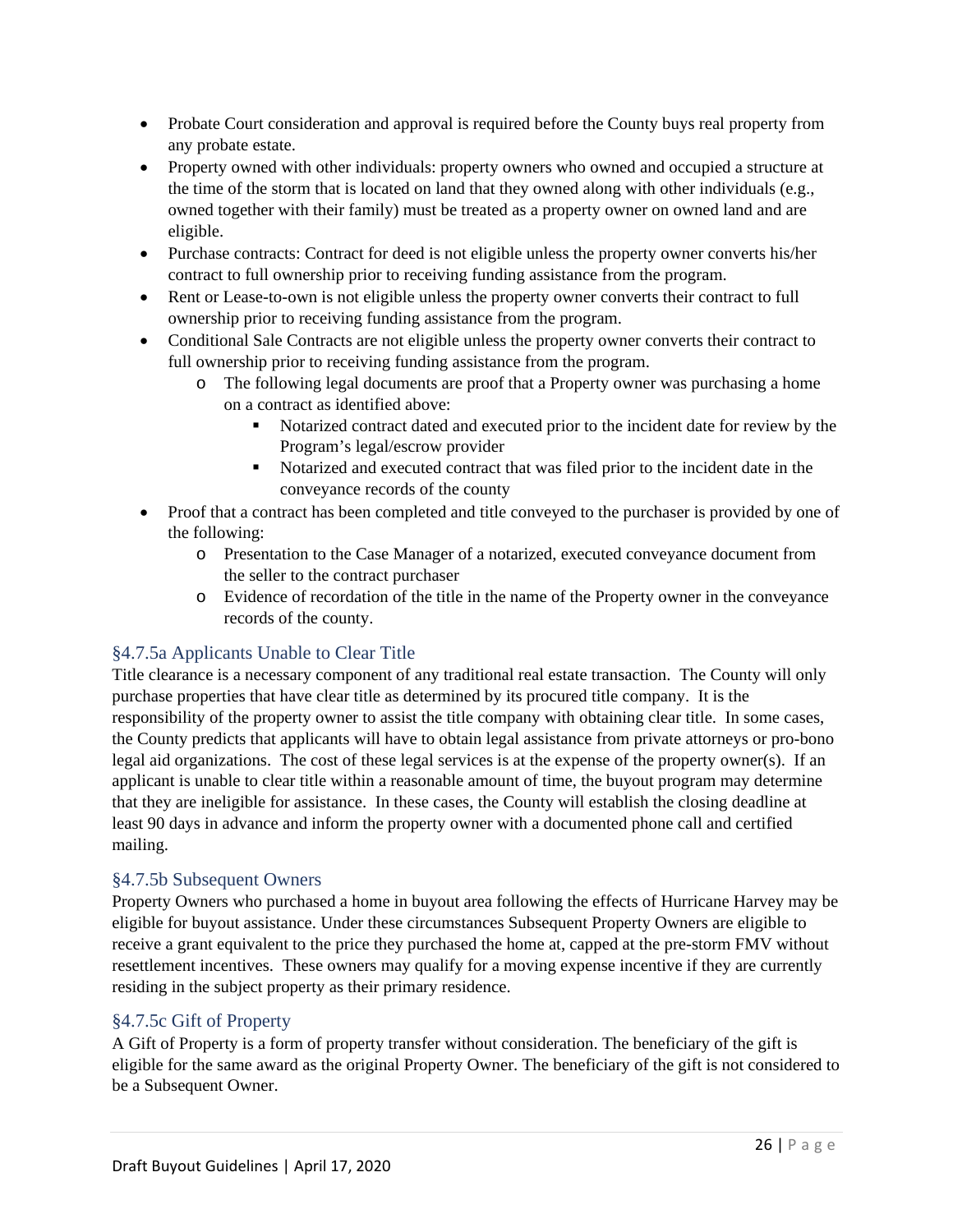For the purpose of the Program, a Gift of Property must be:

- In writing:
- Notarized; and,
- Recorded in the public record.

The Program reserves the right to demand any award amount to be paid back in full to the County if, at any time, a determination is made that a transfer of money between the two parties had occurred in conjunction with the Gift of Property.

# <span id="page-27-0"></span>§4.7.5d Properties Owned by Estates or Business Entities

Properties owned by estates or business entities are eligible for pre-storm FMV buyout assistance under the Urgent Need national objective. For businesses, the buyout program applicant must be able to prove that business owned the property at the time of the storm and that the applicant(s) was/were the owner(s) of the business. For estates, the estate or decedent must meet the occupancy requirements for incentive eligibility. For properties owned within a business entity (LLC, LP, Corp, ect.) the principle owner(s) of the business entity must reside in the property to be eligible for resettlement incentive eligibility. Interested parties in the estate and the owners of the businesses must have owned and occupied the property (or rented the property) at the time of the storm in order to be eligible.

# <span id="page-27-1"></span>§4.7.6 Proof of Property Taxes

Property Owners who have applied to the Program must pay all property taxes due as identified by the title search at closing and payable on the storm-damaged property until the day of closing on the sale of their property to the County through the Program. If there are property taxes the title search did not identify by closing, the Program, as owners of the property, will pay the property taxes prior to final disposition. The County may provide reimbursement to Property Owners for the property taxes paid for the period of time after ownership of the property was transferred to the County (i.e., from the day of closing until the end date of the effective payment period). The pro rata reimbursement amount is calculated prior to the closing and the funds are provided to the Property Owner(s) as part of their net proceeds at the time of closing. Only payments made towards the principal of the property taxes due are subject to reimbursement from the County; any interest or fees incurred from late or delinquent payments are not eligible for reimbursement.

# <span id="page-27-2"></span>§4.7.7 Proof of Non-Delinquent Child Support

All household members over the age of 18 must be current on payments for child support. If the household member is not current on child support, that individual will be required to enter into a payment plan that will be obtained from the Office of Attorney General (OAG). A copy of the payment plan signed by all applicable parties along with documentation demonstrating that they are current on their payment plan must be supplied.

# <span id="page-27-3"></span>§4.7.8 Second Homes

A property is considered a second home if it is not rented out at any time during the year, regardless of whether it is used by the household or not. In addition, a property is a second home if it is rented out part of the year and the owner uses the home more than 14 days or more than 10 percent of the number of days during the year. If a home is rented out for part or all of the year and the owner does not use the home long enough then it is rental property and not a second home.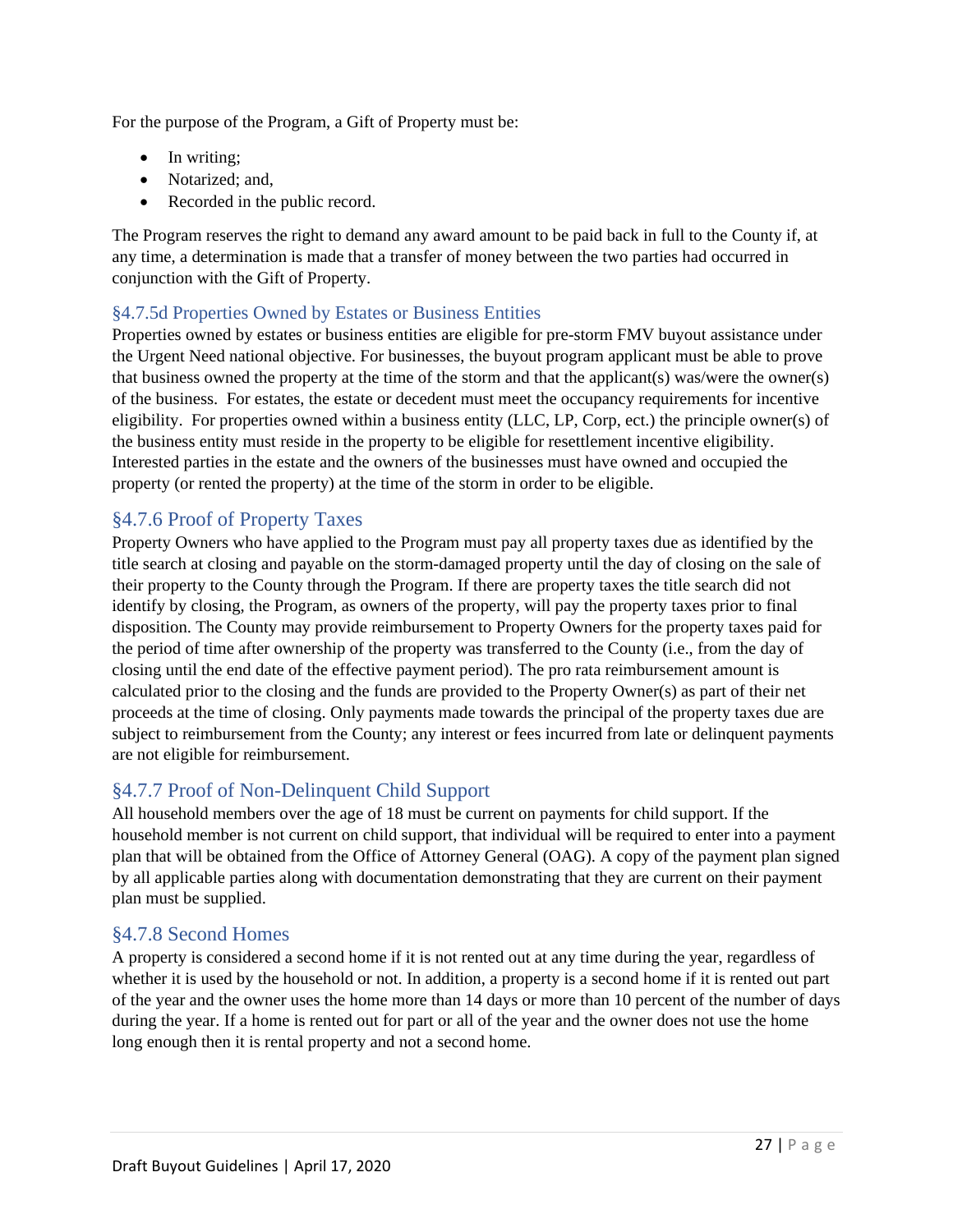Properties that are identified as second homes are eligible for an amount not to exceed the current FMV without incentives. Duplication of benefits will still apply and can reduce the offer amount to a value below the current FMV.

Properties that were vacant on a temporary basis at the time of the storm due to reasons relating to a demonstratable hardship (health, job loss, death, divorce, disability, business failure, etc.) are not considered to be second homes, and are eligible for pre-storm FMV plus incentives. Properties that sustained direct and/or indirect impact by Hurricane Harvey and have been vacant since the storm's impact are not considered second homes and are eligible for pre-storm FMV plus incentives.

# <span id="page-28-0"></span>§4.7.9 Duplication of Benefit Verification

The most common sources of disaster recovery assistance are from homeowner's insurance, FEMA, NFIP, and SBA. However, assistance may also come from non-profit organizations, faith-based organizations, other disaster relief organizations, and other governmental entities. Duplicative Assistance includes, but is not limited to, the following benefits:

**National Flood Insurance Program (NFIP):** Insurance proceeds received must be disclosed by the Owner(s) and verified by the Program. Payments from the NFIP for building loss are classified as repair assistance and will be considered duplicative assistance.

**Private Insurance:** All insurance proceeds received must be disclosed by the Owner(s) and verified by the Program by obtaining a final claims letter or contacting the insurance company. Any funds received that are classified as building loss or sewer backup will be classified as repair assistance and will be considered duplicative assistance.

**Federal Emergency Management Agency (FEMA):** FEMA proceeds received must be disclosed by the Owner(s) and must be verified by the Program. Any funds received for property repair will be classified as duplicative assistance.

**Small Business Administration (SBA)**: SBA proceeds approved and/or received must be disclosed by the applicant and verified by the Program. Any applicant with an SBA loan of less than \$14,000 must provide documentation that he or she is current on his or her repayment plan and outstanding SBA loans must be satisfied prior to the County taking ownership of the property. The applicant's award is reduced by this amount at closing and the loan is satisfied prior to the County taking ownership of the property. Any SBA loan exceeding \$14,000.00 is secured against the subject property and will be repaid (satisfied) at closing pursuant to traditional real estate transfer procedures. SBA loans are unique in that the deduction of the DOB occurs at the closing table (which reduces the applicant's net proceeds) as opposed to at the time of the offer.

**Other:** Funds received from other sources must be disclosed by the Owner(s) and verified by Program. Examples include nonprofits, other governmental agencies, and social groups.

# <span id="page-28-1"></span>§4.7.9a SOP for Open Insurance Claims and Pending Litigation

Applicants participating in the Program are not eligible to receive an offer if they are involved in litigation or any other process that will change their duplicative benefits. Applicants will sign a subrogation agreement indicating that they will repay any funds they received deemed to be duplicative after their Program real estate closing. In an effort to avoid this and the costs involved in the subrogation process, the County will not purchase any homes that are subject to an ongoing insurance settlement case or legal action. The deadline for litigation settlements that could impact duplication of benefits is October 30th, 2020.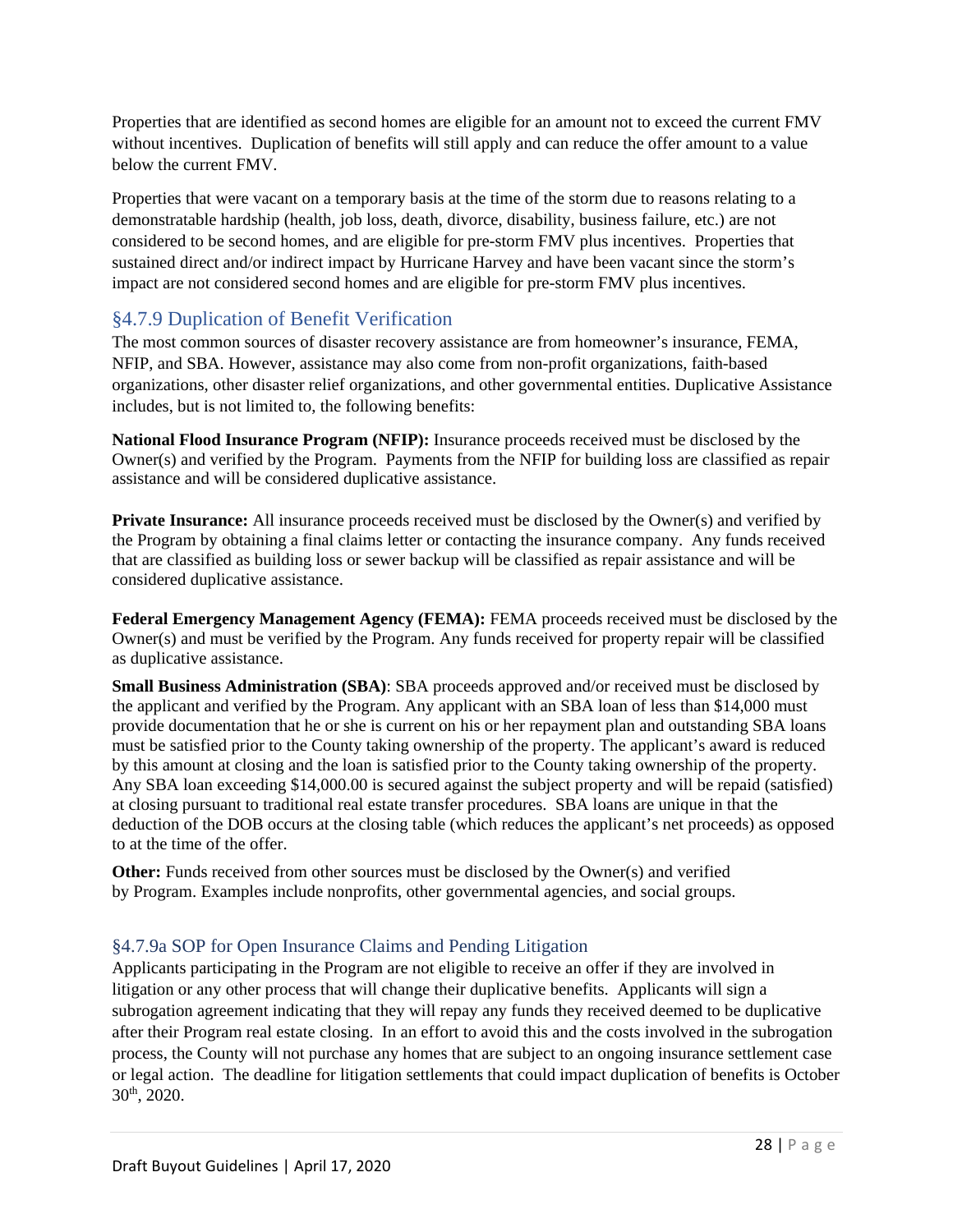#### <span id="page-29-0"></span>§4.7.9b SBA Loans

If funds intended for the same purpose as Program assistance are available from another source, the applicant may wish to seek those funds first to avoid the necessity of subrogation efforts and repayment transactions potentially resulting in the event of receiving that subsequent assistance. Loans from the U.S. Small Business Administration (SBA) are a major source of disaster recovery assistance, and many owners of residential property find that SBA loans meet all of their uninsured disaster recovery assistance requirements.

A variety of legitimate reasons can preclude an applicant from receiving SBA assistance that the Program might initially view as available to an applicant. If an applicant has declined an SBA loan, it is presumed that a legitimate purpose for the declination existed and the SBA loan amount will not be deducted from the award amount.

SBA proceeds that were approved and received by the applicant must be disclosed by the applicant and verified by the Program. Applicants will be required to pay off any SBA loan in full to participate in the Program. See SBA loan description in *§4.7.9 Duplication of Benefit Verification.*

# <span id="page-29-1"></span>§4.7.10 Flood Insurance Requirement Review (FEMA Non-Compliance)

HUD's housing assistance guidelines state that an individual is ineligible for CDBG-DR housing assistance if they've received prior disaster recovery monies conditioned upon their obtaining flood insurance and the owner subsequently failed to do so. The Program refers to these owners as "FEMA non-compliant." FEMA non-compliant applicants are not eligible to receive funds above the poststorm/current FMV. They are also not eligible for incentives. If these owners are considered displaced persons through the URA, they are eligible to receive benefits through the URA beyond the current FMV.

# <span id="page-29-2"></span>§4.7.11 Citizenship and Eligible Immigrants

The Property owner must be a United States citizen or an eligible immigrant as verified by a signed declaration and one of the following:

- U.S. Citizens
	- o A valid U.S. Passport
	- o A valid Birth Certificate
	- o Certificate of Naturalization
	- o Proof of FEMA assistance
	- o TXDOT issued driver's license
- Eligible Immigrant
	- o Will be verified through SAVE, an online verification system to validate that Property owner is an immigrant eligible for federal benefits.
	- o Must provide declaration of lawful presence in the United States and have photographic identification such as a passport.

# <span id="page-29-3"></span>§4.7.12 Ineligibility Determinations and Notifications

Certain properties and/or owners may be determined to be ineligible for buyout assistance. Upon a determination of ineligibility, the property owner will be notified over the phone and in writing and the justification of the ineligibility determination will be provided. The property owner will then have 30 days to provide documentation that can make them eligible. Case management services will continue to be provided during this 30-day window which effectively serves as an appeal pathway for the property owner.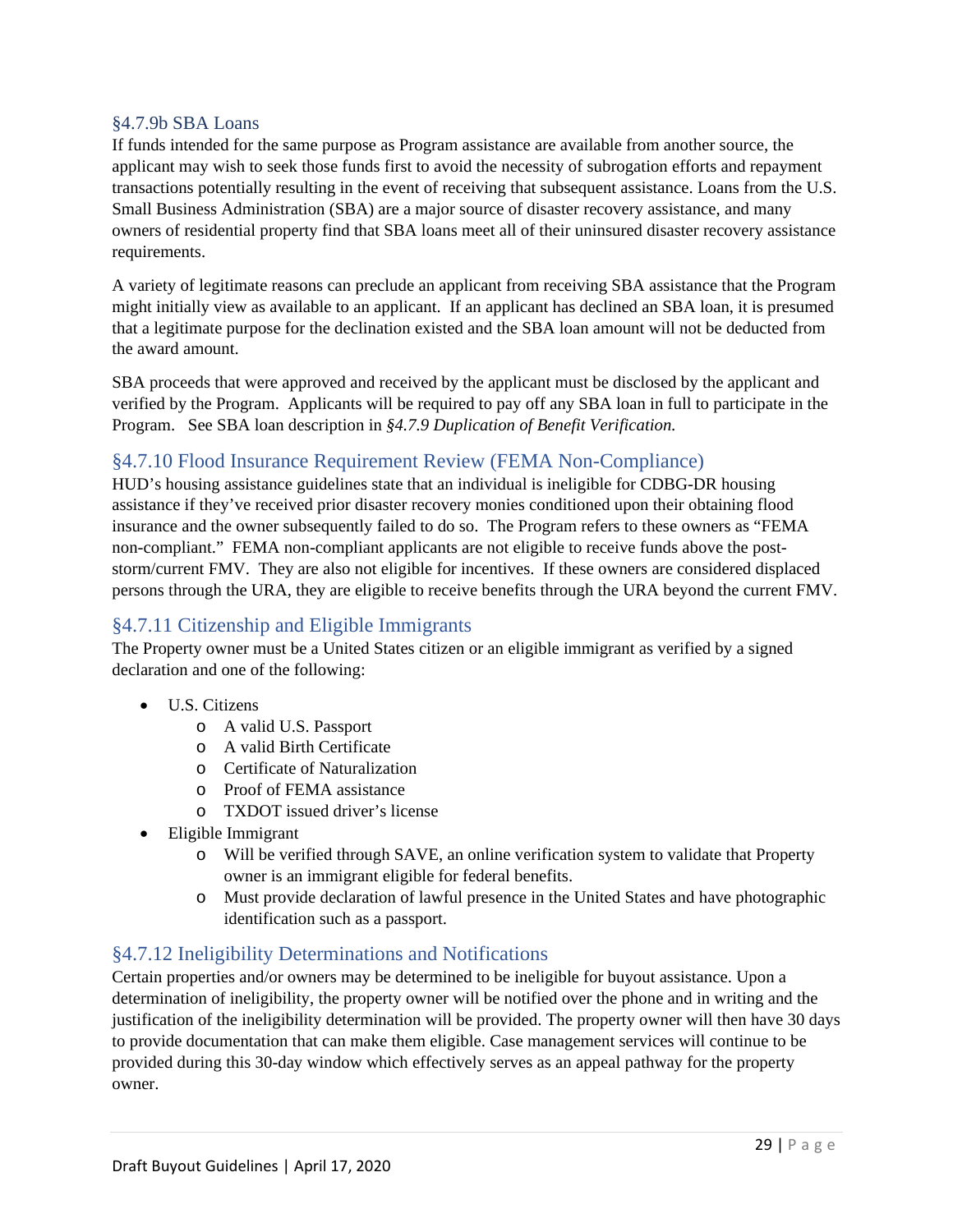# <span id="page-30-0"></span>§4.8.1 Award Calculations and Incentives

The County's buyout program has established a uniform award calculation and a uniform incentive structure. To ensure the equitable treatment of property owners, no individualized negotiations with applicants may occur.

#### <span id="page-30-1"></span>§4.8.2 Program Caps

The program will utilize the 2020 FHA lending limits as the cap for each parcel purchased under the program. This cap includes all incentives paid to the applicant. No applicant may receive a purchase price plus incentive award that exceeds the 2020 FHA lending limit, \$331,760.00. Additional program caps are itemized below:

| <b>Cap Description</b>                      | <b>Cap Amount</b> |
|---------------------------------------------|-------------------|
| <b>Purchase of Single-Family Home</b>       | \$331,760.00      |
| <b>Purchase of Two-Family Home</b>          | \$424,800.00      |
| <b>Optional Moving Assistance</b>           | \$5,000.00        |
| LMI Housing Incentive - Affixed Home Buyout | \$15,000.00       |
| <b>LMI Housing Incentive - MHU Buyout</b>   | \$30,000.00       |

# <span id="page-30-2"></span>§4.8.3 Eligible Costs at Closing

All customary costs associated with the purchase of private property, including appraisal, legal, survey, title preparation and insurance, are paid for by the County, using CDBG-DR funding. Demolition, and site work, including environmental remediation, grading, and security, are also paid for under this Program.

# <span id="page-30-3"></span>§4.8.4 Valuation Process

The County requires appraisals for all properties participating in the Program. The appraisal, whether setting a pre-storm (buyout) or setting a post-storm base (see FEMA non-compliant and subsequent owner), is used to establish the Fair Market Value (FMV) for participating properties. The pre-storm FMV is established by forensic appraisal, and post-storm is established by a current appraisal, but performed by the contracted appraiser. The appraisal report must itemize the value of the land and the value of any improvements on the property. Once produced, the appraisal is reviewed and certified by a second disinterested licensed appraiser. All appraisals used in this program are certified before use or dissemination.

#### <span id="page-30-4"></span>§4.8.4a Appeal of the Valuation

The County recognizes that some property owners will not agree with the contracted appraiser's valuation of their home. Property valuations contain many variables and two appraisers may reach differing conclusions regarding the fair market value of the same property. As a result, the County has developed the following process available to property owners for them to formally contest and appeal the determined fair market value of their properties. Property owners may not change the value of their properties in any method outside of the following process:

- 1. Property owner informs the County in writing that they intend to appeal.
- 2. Property owner hires their own appraiser to conduct an appraisal of the home. The appraiser must be licensed/certified to conduct real estate appraisals.
- 3. The property owner provides the new appraisal report to the County.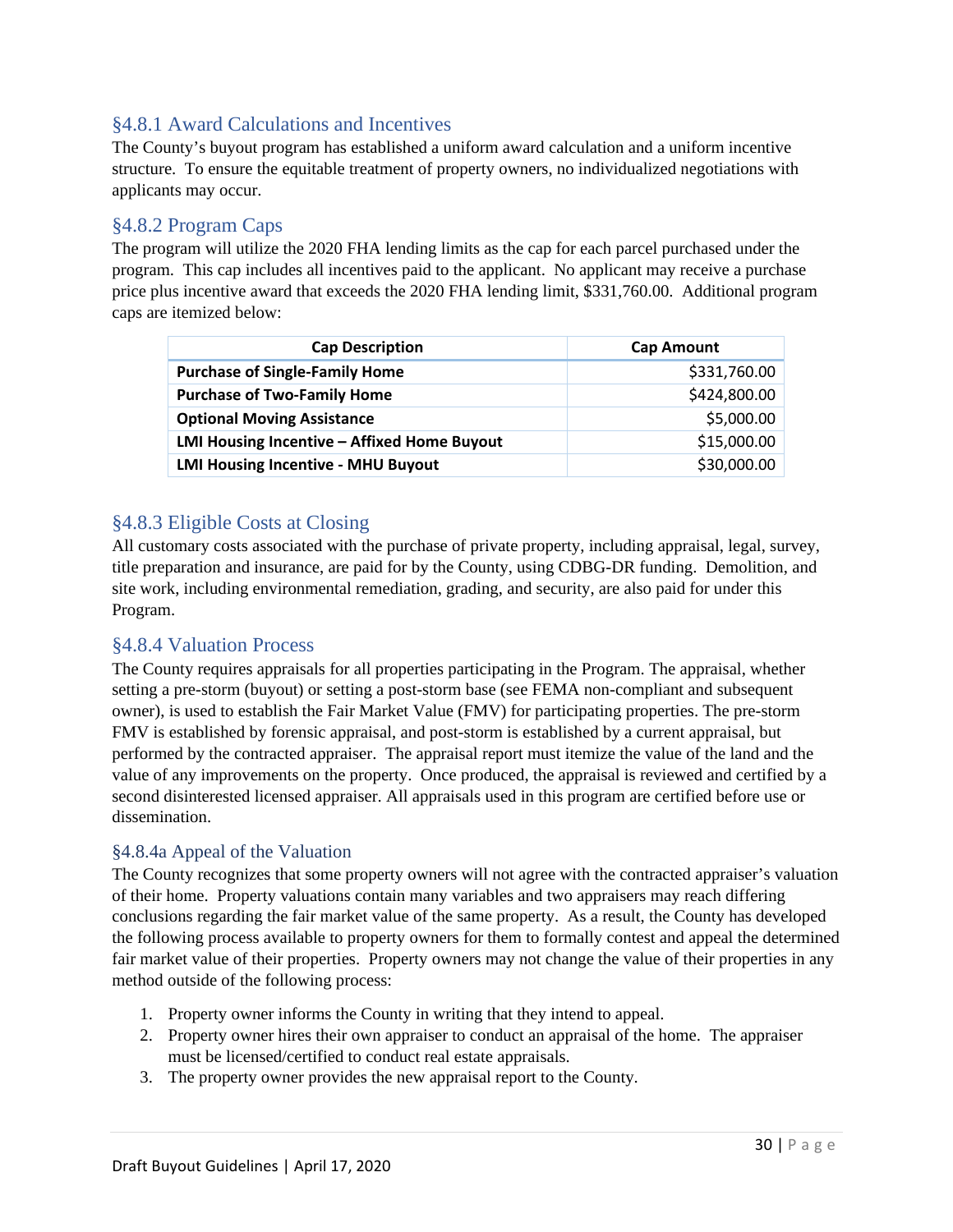- 4. If the new appraisal report shows a value increase of 15% or less over the original appraisal report, the new value is automatically accepted by the County. A new offer is calculated and provided to the property owner.
- 5. If the new appraisal report shows a value less than the original appraisal report, the original value is used and the offer remains unchanged.
- 6. If the new appraisal report shows a value increase of greater than 15%, the County must order a third appraisal at the program's expense. The value of the middle appraisal (the median value) will be used for the purposes of generating the offer amount.

# <span id="page-31-0"></span>§4.8.5 Uniform Offer Calculation Methodology

Once the VOB investigation is complete, a formal Verification of Disaster Benefits Received form is completed and reviewed, then forwarded to the Case Manager. Funds received from other sources which are determined a DOB are deducted from the structure's FMV unless the Property Owner can demonstrate, through receipts, that the funds received have already been expended on eligible costs. It is the responsibility of the owner to maintain receipts. Inspectors will not be procured to estimate the cost of post-disaster improvements. The resulting value cannot exceed the applicable program cap. DOBs cannot be used to decrease an award to lower than the property's land value. Below is an example award calculation:

Offer Example 1:

| Pre-storm structure value              | \$50,000.00     |                                                       |
|----------------------------------------|-----------------|-------------------------------------------------------|
| Pre-storm land value                   | \$20,000.00     |                                                       |
| Pre-Storm FMV                          | \$70,000.00     |                                                       |
|                                        |                 |                                                       |
| Homeowners Insurance                   | $-$ \$5,000.00  |                                                       |
| Flood Insurance (NFIP)                 | $-$ \$20,000.00 |                                                       |
| FEMA Repair Grant                      | \$0.00          |                                                       |
| <b>Other Govt' Sources</b>             | \$0.00          |                                                       |
| <b>Other Non-Govt' Sources</b>         | \$0.00          |                                                       |
| Sum of Duplicating Benefits ("DOBs")   | $-$ \$25,000.00 | (Cannot exceed pre-storm structure value)             |
|                                        |                 |                                                       |
| Eligible Receipts for Repair           | \$10,000.00     |                                                       |
| <b>Eligible Receipts for Temporary</b> |                 |                                                       |
| Housing                                | \$3,000.00      |                                                       |
| Sum of DOB "Offsets"                   | \$13,000.00     | (Cannot exceed sum of DOBs)                           |
|                                        |                 |                                                       |
| Final Offer (Award Amount)             | \$58,000.00     | (Pre-Storm FMV minus Sum of DOBs plus Sum of Offsets) |

(continued on next page)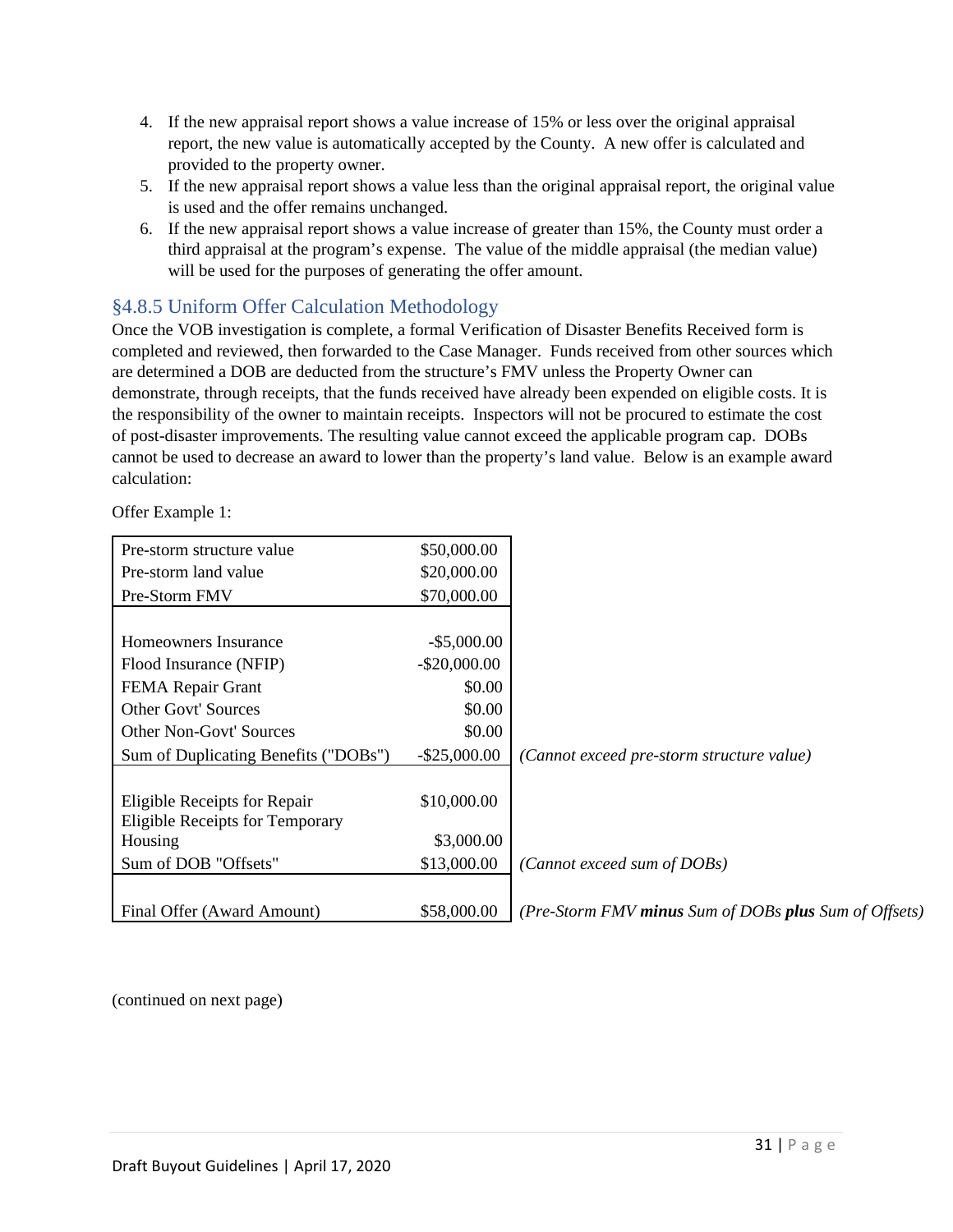Offer Example 2 (Program Caps):

| Pre-storm structure value              | \$450,000.00    |                                           |
|----------------------------------------|-----------------|-------------------------------------------|
| Pre-storm land value                   | \$80,000.00     |                                           |
| Pre-Storm FMV                          | \$530,000.00    |                                           |
|                                        |                 |                                           |
| Homeowners Insurance                   | $-$ \$30,000.00 |                                           |
| Flood Insurance (NFIP)                 | $-$ \$90,000.00 |                                           |
| FEMA Repair Grant                      | \$0.00          |                                           |
| <b>Other Govt' Sources</b>             | \$0.00          |                                           |
| <b>Other Non-Govt' Sources</b>         | \$0.00          |                                           |
| Sum of Duplicating Benefits ("DOBs")   | $-$120,000.00$  | (Cannot exceed pre-storm structure value) |
|                                        |                 |                                           |
| Eligible Receipts for Repair           | \$100,000.00    |                                           |
| <b>Eligible Receipts for Temporary</b> | \$0.00          |                                           |
| Housing                                |                 |                                           |
| Sum of DOB "Offsets"                   | \$100,000.00    | (Cannot exceed sum of DOBs)               |
|                                        |                 |                                           |
| <b>Calculated Award</b>                | \$510,000.00    |                                           |
| Program Cap for Single-Family Home     | \$331,760.00    |                                           |
| Final Offer (Award Amount)             | \$331,760.00    | (Offer cannot exceed 2020 FHA Limit)      |

Offer & Incentive Example 3 (Affixed Home):

| Pre-storm structure value                  | \$60,000.00    |                                                                     |
|--------------------------------------------|----------------|---------------------------------------------------------------------|
| Pre-storm land value                       | \$20,000.00    |                                                                     |
| Pre-Storm FMV                              | \$80,000.00    |                                                                     |
|                                            |                |                                                                     |
| Homeowners Insurance                       | $-$ \$5,000.00 |                                                                     |
| Flood Insurance (NFIP)                     | \$0.00         |                                                                     |
| FEMA Repair Grant                          | \$0.00         |                                                                     |
| Other Govt' Sources                        | \$0.00         |                                                                     |
| <b>Other Non-Govt' Sources</b>             | \$0.00         |                                                                     |
| Sum of Duplicating Benefits ("DOBs")       | $-$ \$5,000.00 | (Cannot exceed pre-storm structure value)                           |
|                                            |                |                                                                     |
| Eligible Receipts for Repair               | \$8,000.00     |                                                                     |
| Eligible Receipts for Temporary Housing    | \$0.00         |                                                                     |
| Sum of DOB "Offsets"                       | \$5,000.00     | (Cannot exceed sum of DOBs)                                         |
|                                            |                |                                                                     |
| Final Offer (Award Amount)                 | \$80,000.00    | (Pre-Storm FMV minus Sum of DOBs plus Sum of Offsets)               |
| <b>Optional Moving Assistance</b>          | \$5,000.00     | (Automatically paid to owner-occupants)                             |
| <b>Replacement Property Total Cost</b>     | \$95,000.00    |                                                                     |
| Resettlement Incentive                     | \$15,000.00    | (Cost of Replacement Property minus Final Offer of Buyout Property) |
| <b>Total Compensation to LMI Applicant</b> | \$100,000.00   | (Sum of Buyout, Moving Assistance, and Resettlement Incentive)      |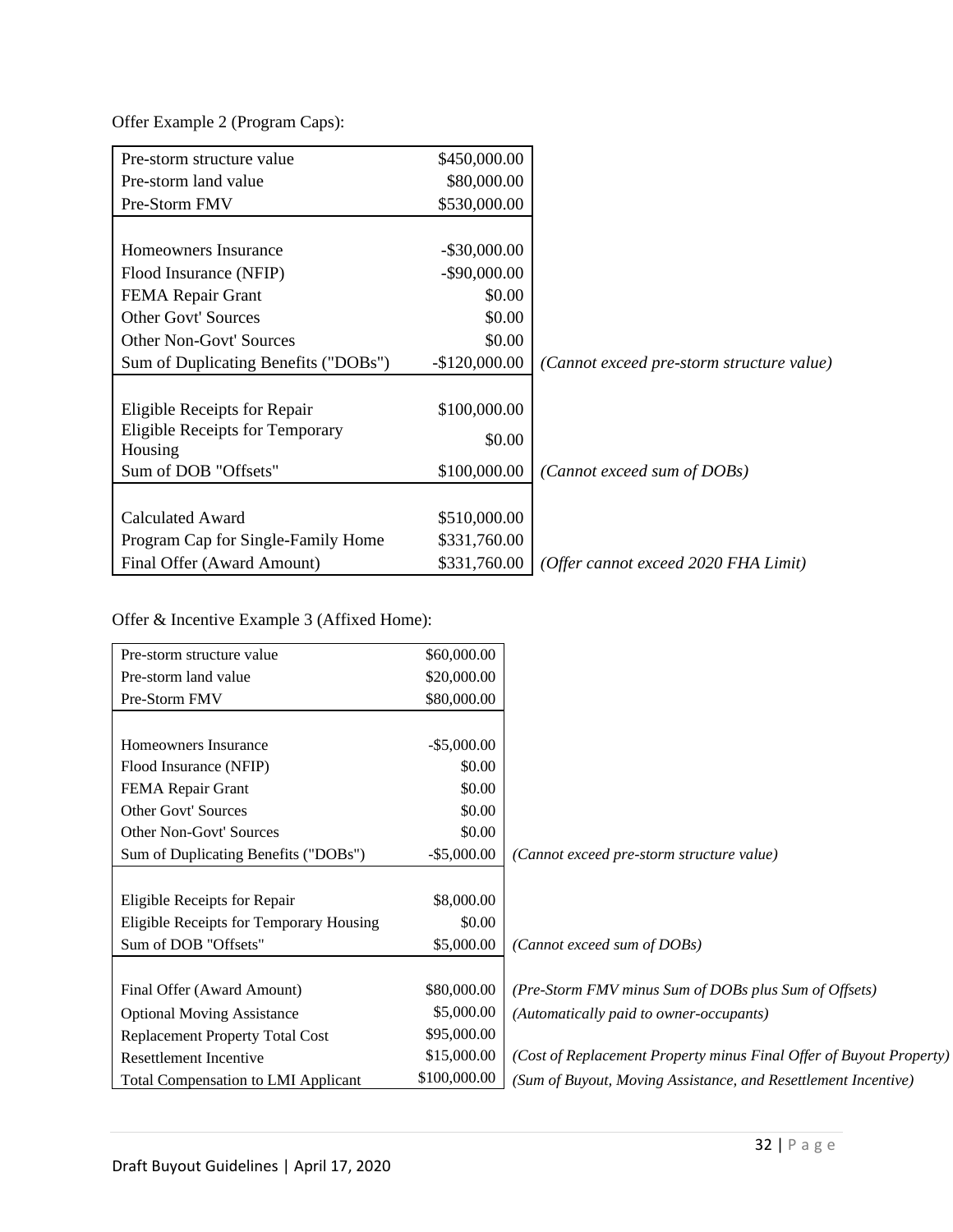| Pre-storm structure value                  | \$0.00      |                                                                                        |
|--------------------------------------------|-------------|----------------------------------------------------------------------------------------|
| Pre-storm land value                       | \$22,000.00 |                                                                                        |
| Pre-Storm FMV                              | \$22,000.00 |                                                                                        |
|                                            |             |                                                                                        |
| Homeowners Insurance                       | \$0.00      |                                                                                        |
| Flood Insurance (NFIP)                     | \$0.00      |                                                                                        |
| FEMA Repair Grant                          | \$0.00      |                                                                                        |
| <b>Other Govt' Sources</b>                 | \$0.00      |                                                                                        |
| <b>Other Non-Govt' Sources</b>             | \$0.00      |                                                                                        |
| Sum of Duplicating Benefits ("DOBs")       | \$0.00      | (Cannot exceed pre-storm structure value)                                              |
|                                            |             |                                                                                        |
| Eligible Receipts for Repair               | \$2,000.00  |                                                                                        |
| Eligible Receipts for Temporary Housing    | \$0.00      |                                                                                        |
| Sum of DOB "Offsets"                       | \$0.00      | (Cannot exceed sum of DOBs)                                                            |
|                                            |             |                                                                                        |
| Final Offer (Award Amount)                 | \$22,000.00 | (Pre-Storm FMV minus Sum of DOBs plus Sum of Offsets)                                  |
|                                            |             |                                                                                        |
| <b>Optional Moving Assistance</b>          | \$5,000.00  | (Automatically paid to owner-occupants)                                                |
| <b>Replacement Property Total Cost</b>     | \$60,000.00 |                                                                                        |
| <b>Resettlement Incentive</b>              | \$30,000.00 | (Cost of Replacement Property minus Final Offer of Buyout<br>Property capped at \$30k) |
| <b>Total Compensation to LMI Applicant</b> | \$57,000.00 | (Sum of Buyout, Moving Assistance, and Resettlement Incentive)                         |

Offer & Incentive Example 4 (Mobile Home/MHUs):

# <span id="page-33-0"></span>§4.8.6 Incentive Payment Methodology

All participating owner-occupants are eligible for a payment of \$5,000 as optional moving assistance upon closing. This benefit is meant to cover moving costs that might otherwise be a burden significant enough to lower participation rates. Additional relocation housing incentives will be available to qualified LMI households. This relocation benefit is dependent upon relocation to another property within Wharton County which is either outside of SHFA and Floodway or constructed at a height of 1 ft ABFE in a 100-year flood plan, or 3 ft ABFE in a 500-year flood plain. The replacement property must also meet DSS/HQS housing standards. This benefit will match the difference between the cost of the new home and the purchase price of the buyout property up to the max allowable benefit as determined by the County. The maximum benefit for a person moving from an affixed dwelling unit is \$20,000 and maximum for a mobile home unit is \$35,000. Included in these benefit caps is the automatic moving cost benefit, thus the maximum relocation benefit for MHUs is \$30,000, and \$15,000 for affixed homes. It will be the responsibility of the homeowner to prove through a contract of sale document how much the replacement dwelling will cost. Program participants have eight months (240 days) to claim this benefit, thus it is not necessary to immediately purchase property upon selling their house through the buyout program.

# <span id="page-33-1"></span>§4.9.1 Uniform Relocation Assistance and Real Property Acquisition Policies Act (URA)

Pursuant to HUD and other federal guidelines, the County is required to comply with Uniform Relocation Assistance and Real Property Acquisition Policies Act of 1970 (URA). HUD describes the objective of the URA as follows: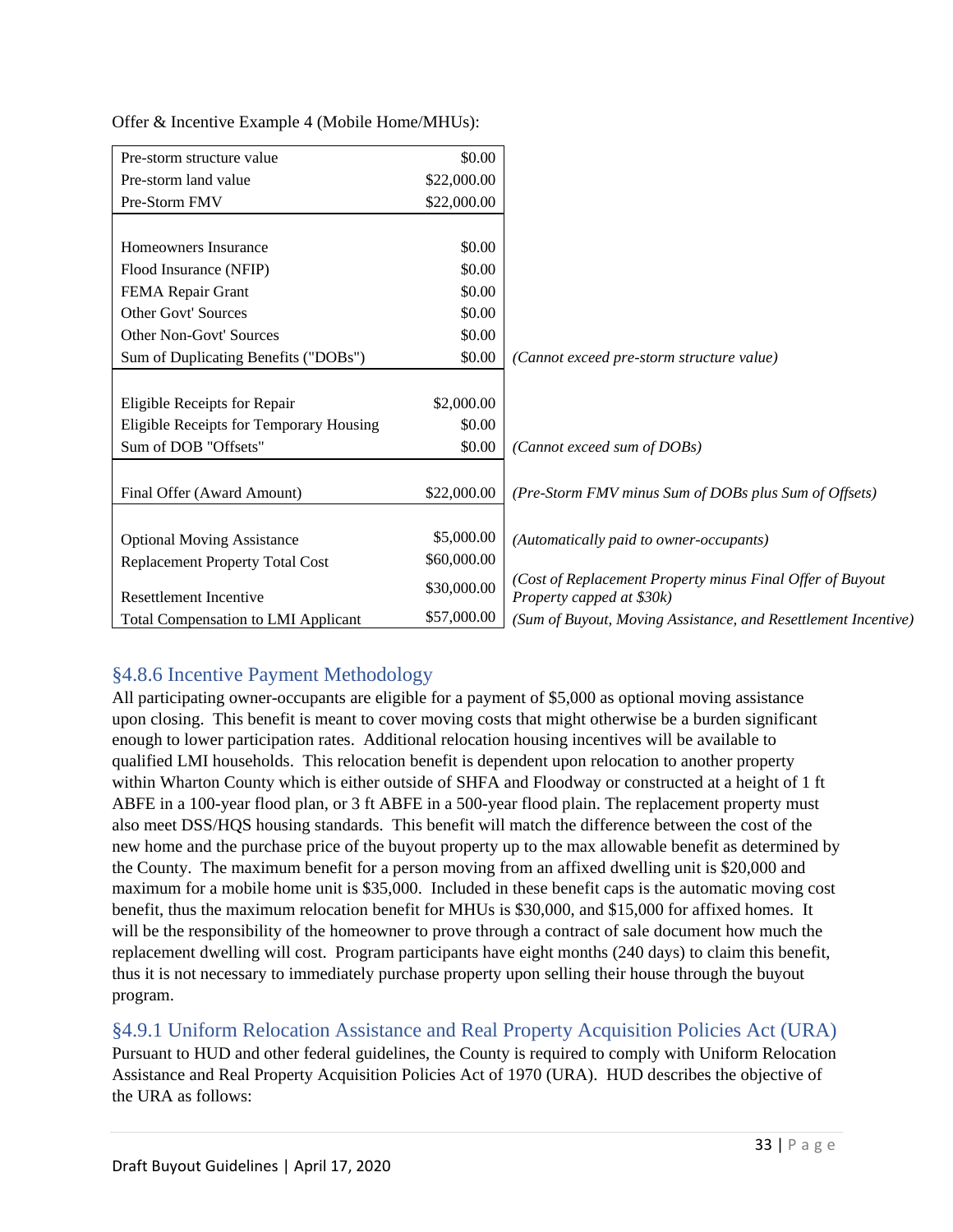*(1) to provide uniform, fair and equitable treatment of persons whose real property is acquired or who are displaced in connection with federally funded projects; (2) to ensure relocation assistance is provided to displaced persons to lessen the emotional and financial impact of displacement; (3) to ensure that no individual or family is displaced unless decent, safe and sanitary housing is available within the displaced person's financial means; (4) to help improve the housing conditions of displaced persons living in substandard housing; and (5) to encourage and expedite acquisition by agreement and without coercion.*

The buyout program being implemented by the County will not displace any owner-occupants, as the program is voluntary in nature. However, rental properties are eligible for buyout assistance and any tenants residing in the rental properties may be considered displaced persons by the County's buyout activities. The County has developed an Anti-Displacement and Relocation Plan which will be followed to ensure the equitable treatments of tenants displaced by buyout activities.

# <span id="page-34-0"></span>§4.9.2 Anti-Displacement and Relocation Plan

In accordance with the Housing and Community Development Act of 1974, as amended, (HCDA), and US Department of Housing and Urban Development (HUD) regulations at 24 CFR 42.325 and 570.440 (1), use of Community Development Block Grant Disaster Recovery (CDBG-DR) funds will minimize adverse impacts on persons of low and moderate-income persons. The purpose of this Residential Antidisplacement and Relocation Assistance Plan (RARAP) is to provide guidance on complying with the Uniform Relocation Assistance and Real Property Acquisition Policies Act of 1970, as amended (URA), (Pub. L 91-645, 42 U.S.C. 4601 et seq) and section 104(d) of the HCD Act (42 U.S.C. 5304(d))(Section 104(d)). The implementing regulations for the URA are at 49 CFR part 24. The regulations for section 104(d) are at 24 CFR part 42, subpart C.

One-for-one replacement requirements at section  $104(d)(2)(A)(i)$  and (ii) and (d)(3) of the HCD Act and 24 CFR 42.375 are waived in connection with funds allocated under this notice for lower-income dwelling units that are damaged by the disaster and not suitable for rehabilitation. Also, The relocation assistance requirements at section 104(d)(2)(A) of the HCD Act and 24 CFR 42.350 are waived to the extent that they differ from the requirements of the URA and implementing regulations at 49 CFR part 24, as modified by this notice, for activities related to disaster recovery. Lastly, The requirements of sections 204 and 205 of the URA, and 49 CFR  $24.2(a)(6)(\n)$ ;  $24.2(a)(6)(\n)$ ; and  $24.402(b)$  are waived to the extent necessary to permit a grantee to meet all or a portion of a grantee's replacement housing payment obligation to a displaced tenant by offering rental housing through a tenant based rental assistance (TBRA) housing program subsidy (e.g., Section 8 rental voucher or certificate), provided that comparable replacement dwellings are made available to the tenant in accordance with 49 CFR 24.204(a) where the owner is willing to participate in the TBRA program, and the period of authorized assistance is at least 42 months.

**General Information Notice (GIN)** - The URA regulations require that persons who are scheduled to be displaced will be provided with a GIN as soon as feasible. This program may involve both persons who are actually displaced and persons who are not displaced. If the tenant-occupant of a dwelling moves permanently from the property after submission of an application for HUD financial assistance, the tenant will be presumed to qualify as a "displaced person." To minimize such unintended displacements, HUD policy considers all occupants within a proposed HUD-assisted project involving buyouts as scheduled to be displaced for purposes of issuing a GIN. All occupants, therefore, will be provided with a GIN. The template for the GIN is attached in the Appendix.

**Tenant Intake Meeting**- As soon as feasible, the County shall contact each person who is affected by the project to discuss his/her needs, preferences and concerns. Whenever feasible, contact shall be face-toface. These meetings will take place after the landowner intake meeting and before the buyout offer is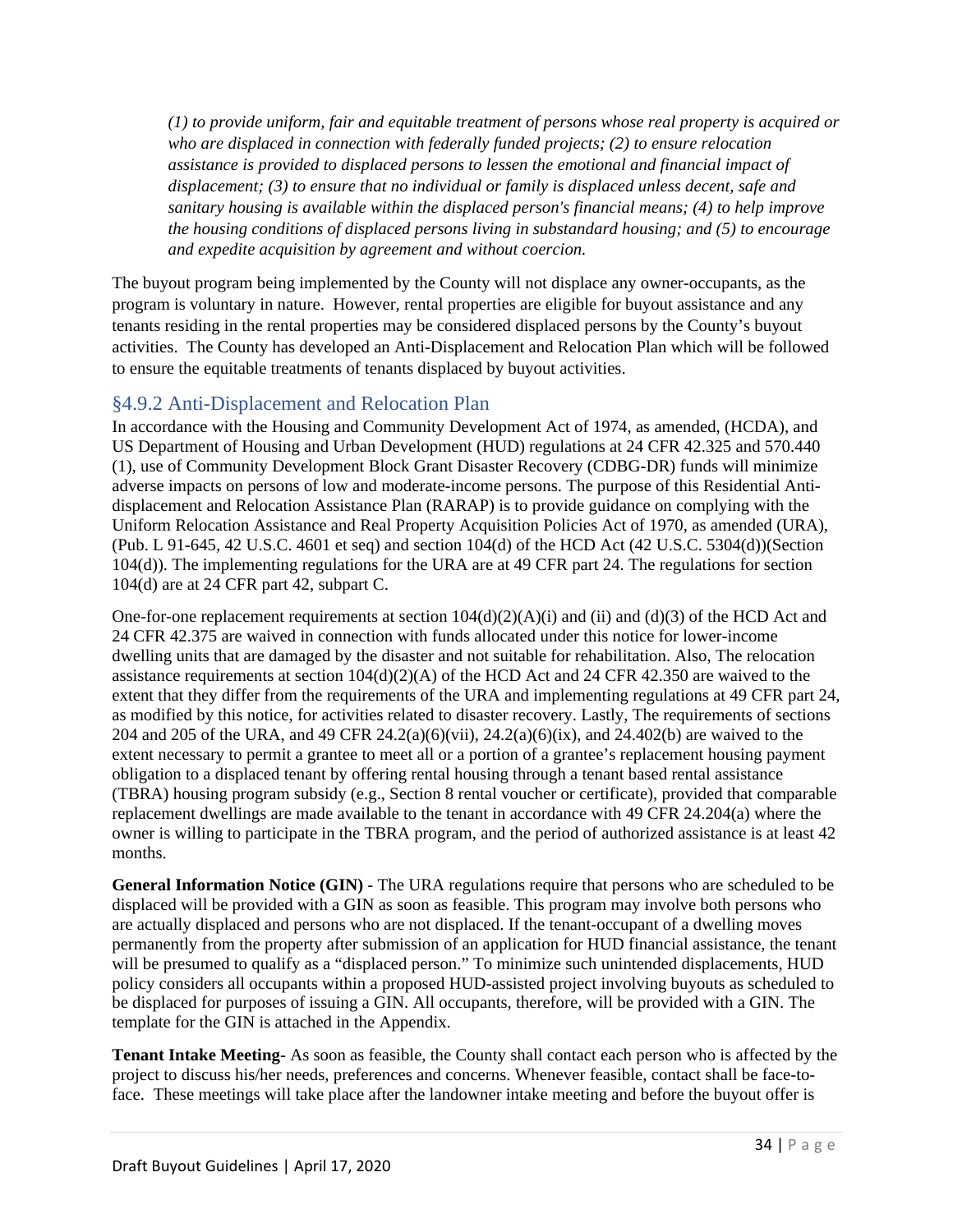sent to the landowner. This scheduling is meant to avoid the possible issue of tenant ineligibility for HUD/URA assistance. It is possible that some tenants in the buyout target area are undocumented persons and are thus ineligible to receive benefits from HUD. However, HUD requires that all displaced tenants receive URA relocation assistance. Thus, properties with undocumented tenants are ineligible to participate in the program because if they were to do so they would either be in violation of the URA or the HUD rule against benefiting undocumented persons. If a property is deemed ineligible for buyout for reasons related to tenant eligibility, that property owner will receive a phone call and a letter from the county stating that the property is ineligible for participation in the buyout program because of tenant ineligibility for HUD assistance.

If the tenant does not qualify for relocation assistance, or if at any time the landowner decides not to participate in the program, the tenant will receive a Notice of Nondisplacement and will not be eligible to receive assistance.

**Notice of Nondisplacement** - If a person does not qualify as a displaced person (see Paragraph 1-4 J.), HUD policy requires that such persons be provided with a Notice of Nondisplacement (see Paragraph 1-4 AA.) to advise them of the County's determination and their right to appeal. A tenant will be defined as "non-displaced" only if they received a Move-In notice outlining the property owner's participation in the buyout program before they signed the lease. Even if there was no intention to displace the person, if they were not given timely information essential to making an informed judgment about a move, it is assumed that the person's move was an involuntary move caused by the project.

If the landowner continues to participate in the buyout program and eventually signs a contract of sale with the County, the tenants will be then given a Notice of Relocation Eligibility and 90 Day Notice to vacate. In order to have these documents ready to send immediately after contract signing, the case management team will have identified three comparable replacement dwellings that are currently for rent and completed and internally approved HUD Form 40061 before contract signing.

**Notice of Relocation Eligibility (NOE)** (49 CFR 24.203(b)). The NOE will be issued promptly after the initiation of negotiations (contract of sale between County and land owner), and will describe the available relocation assistance, the estimated amount of assistance based on the displaced person's individual circumstances and needs, and the procedures for obtaining the assistance. This Notice will be specific to the person and their situation so that they will have a clear understanding of the type and amount of payments and/or other assistance they may be entitled to claim

Ninety-Day Notice (49 CFR 24.203(c)). The 90-day notice shall not be given before the displaced person is issued a notice of relocation eligibility (or notice of ineligibility) for relocation assistance. The 90-day notice need not be issued if: (a) there is no structure, growing stock, or personal property on the real property, or (b) the occupant made an informed decision to relocate and vacated the property without prior notice to the property owner, (c) in the case of an owner-occupant who moves as a result of a voluntary buyout described in 49 CFR 24.101(b)(1) or (2), the delivery of possession is specified in the purchase contract, or (d) the person is an unlawful occupant.

**Determining Cost of Comparable Replacement Dwelling (49 CFR 24.403(a))**. The upper limit of a replacement housing payment shall be based on the cost of a comparable replacement dwelling (49 CFR  $24.2(a)(6)$ ). If available, at least three comparable replacement dwellings shall be examined (including internal and external inspection) to ensure that the replacement dwelling is decent, safe and sanitary as defined at 49 CFR 24.2(a)(8). The upper limit of the replacement housing payment shall be established on the basis of the cost for the comparable replacement dwelling that is most representative of, and equal to, or better than, the displacement dwelling.

1. For purposes of establishing the payment limit, comparable replacement dwellings shall, to the extent feasible, be selected within the County.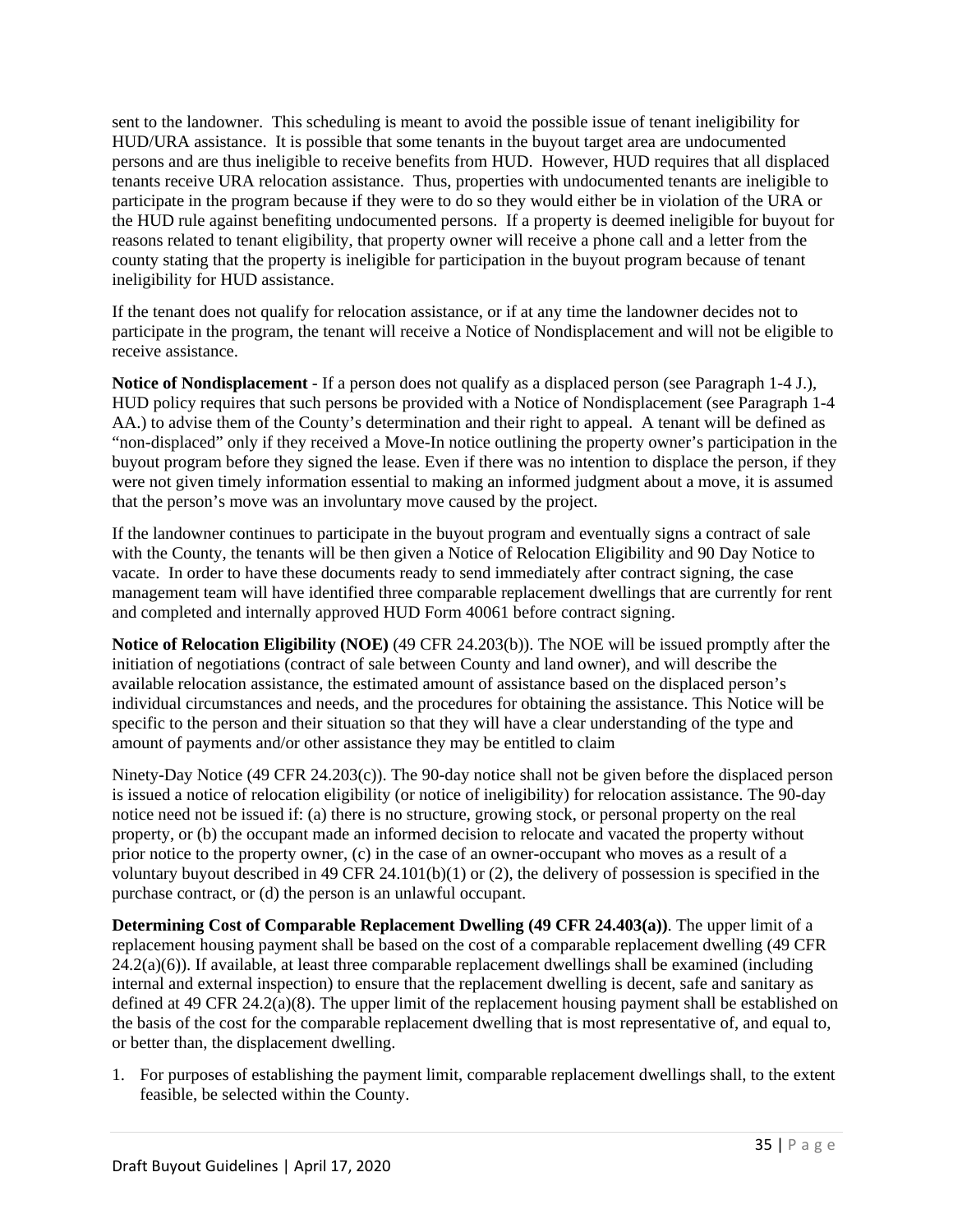- 2. A copy of Form HUD-40061, Selection of Most Representative Comparable Replacement Dwelling for Purposes of Computing a Replacement Housing Payment, is included as Appendix 12. The form is optional; however, if the form is not used, other reasonable documentation will be maintained. NOTE: When selecting the most representative comparable replacement dwelling for a person with disabilities, reasonable accommodation is to be determined on a case-by-case basis.
- 3. The County may limit the amount of replacement housing payment to the amount required to obtain a comparable replacement dwelling only if it gives a timely written notice (referral) of such comparable replacement dwelling. If the County fails to offer a comparable replacement dwelling before the person enters into a lease or purchase agreement for, and occupies, a decent, safe and sanitary replacement dwelling, HUD may require the replacement housing payment be based on the cost of such decent, safe and sanitary replacement dwelling, or take such other corrective action as may be deemed necessary to mitigate (to the extent possible) the adverse consequences of the deficiency.

Inspection of Replacement Dwelling (49 CFR 24.403(b)). Before making a replacement housing payment or releasing a payment from escrow, the County or its designated representative shall make a thorough internal and external inspection of the replacement dwelling to determine whether it is decent, safe and sanitary (as defined at  $\overline{49}$  CFR 24.2(a)(8)). A copy of the inspection report should be included with the pertinent claim form in the County's files. (See also Chapter 6, Paragraph 6-2C.1(h).) NOTE: The definition of "decent, safe and sanitary" provides that replacement units will contain the accessibility features needed by displaced persons with disabilities.

If the County determines that a replacement housing payment may have to be denied because the replacement dwelling selected by a displaced person is not decent, safe and sanitary (e.g., does not meet the local code), it will so notify the displaced person, determine if the property can be made decent, safe and sanitary, and/or assist the person to locate another replacement unit.

**(1)***Amount of payment.* An eligible [displaced person](https://www.law.cornell.edu/cfr/text/49/24.402) who rents a replacement [dwelling](https://www.law.cornell.edu/cfr/text/49/24.402) is entitled to a payment not to exceed \$7,200.00 for rental assistance. (See [§ 24.404.](https://www.law.cornell.edu/cfr/text/49/24.404)) Such payment shall be 42 times the amount obtained by subtracting the base monthly rental for the displacement [dwelling](https://www.law.cornell.edu/cfr/text/49/24.402) from the lesser of:

**(i)** The monthly rent and estimated average monthly cost of utilities for a [comparable replacement](https://www.law.cornell.edu/cfr/text/49/24.402)  [dwelling;](https://www.law.cornell.edu/cfr/text/49/24.402) or

**(ii)** The monthly rent and estimated average monthly cost of utilities for the decent, safe, and sanitary replacement [dwelling](https://www.law.cornell.edu/cfr/text/49/24.402) actually occupied by the [displaced person.](https://www.law.cornell.edu/cfr/text/49/24.402)

**(2)***Base monthly rental for displacement dwelling.* The base monthly rental for the displacement [dwelling](https://www.law.cornell.edu/cfr/text/49/24.402) is the lesser of:

**(i)** The average monthly cost for rent and utilities at the displacement [dwelling](https://www.law.cornell.edu/cfr/text/49/24.402) for a reasonable period prior to displacement, as determined by the [Agency](https://www.law.cornell.edu/cfr/text/49/24.402) (for an [owner-](https://www.law.cornell.edu/cfr/text/49/24.402)occupant, use the fair market rent for the displacement [dwelling.](https://www.law.cornell.edu/cfr/text/49/24.402) For a [tenant](https://www.law.cornell.edu/cfr/text/49/24.402) who paid little or no rent for the displacement [dwelling,](https://www.law.cornell.edu/cfr/text/49/24.402) use the fair market rent, unless its use would result in a hardship because of the [person's](https://www.law.cornell.edu/cfr/text/49/24.402) income or other circumstances);

**(ii)** Thirty (30) percent of the [displaced person's](https://www.law.cornell.edu/cfr/text/49/24.402) average monthly gross [household income](https://www.law.cornell.edu/cfr/text/49/24.402) if the amount is classified as "low income" by the U.S. Department of Housing and Urban Development's Annual Survey of Income Limits for the Public Housing and Section 8 Programs 4. The base monthly rental shall be established solely on the criteria in [paragraph](https://www.law.cornell.edu/cfr/text/49/24.402#b_2_i)  [\(b\)\(2\)\(i\)](https://www.law.cornell.edu/cfr/text/49/24.402#b_2_i) of this section for [persons](https://www.law.cornell.edu/cfr/text/49/24.402) with income exceeding the survey's "low income" limits, for [persons](https://www.law.cornell.edu/cfr/text/49/24.402) refusing to provide appropriate evidence of income, and for [persons](https://www.law.cornell.edu/cfr/text/49/24.402) who are dependents. A full time student or resident of an institution may be assumed to be a dependent, unless the [person](https://www.law.cornell.edu/cfr/text/49/24.402) demonstrates otherwise; or,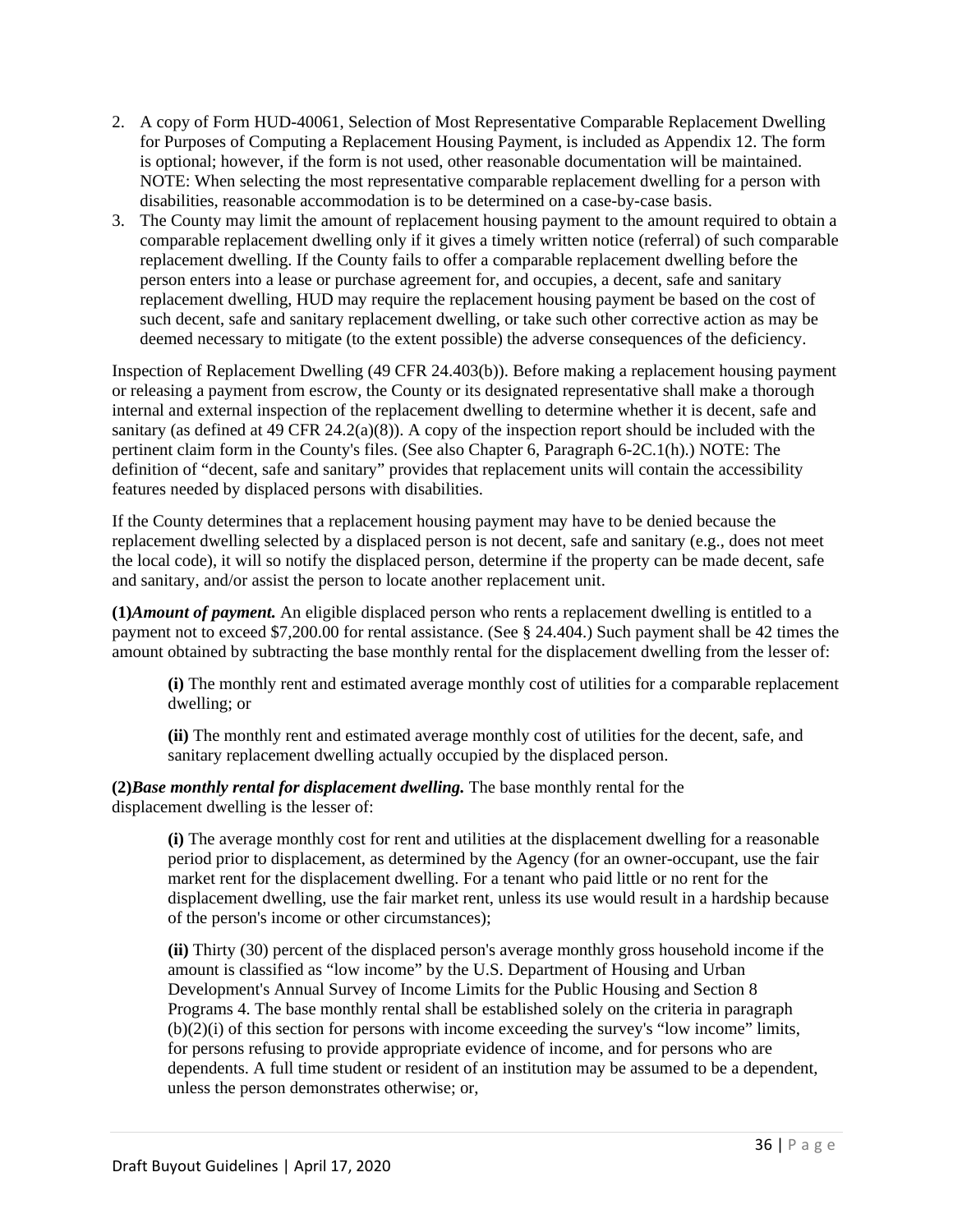*Down Payment Assistance.* An eligible [displaced person](https://www.law.cornell.edu/cfr/text/49/24.402) who purchases a replacement [dwelling](https://www.law.cornell.edu/cfr/text/49/24.402) is entitled to a downpayment assistance payment in the amount the [person](https://www.law.cornell.edu/cfr/text/49/24.402) would receive under [paragraph](https://www.law.cornell.edu/cfr/text/49/24.402#b)  [\(b\)](https://www.law.cornell.edu/cfr/text/49/24.402#b) of this section if the [person](https://www.law.cornell.edu/cfr/text/49/24.402) rented a [comparable replacement dwelling.](https://www.law.cornell.edu/cfr/text/49/24.402) At the [Agency's](https://www.law.cornell.edu/cfr/text/49/24.402) discretion, a downpayment assistance payment that is less than \$5,250 may be increased to any amount not to exceed \$5,250. However, the payment to a displaced homeowner shall not exceed the amount the [owner](https://www.law.cornell.edu/cfr/text/49/24.402) would receive under § 24.401(b) if he or she met the 180-day occupancy requirement. If the [Agency](https://www.law.cornell.edu/cfr/text/49/24.402) elects to provide the maximum payment of \$5,250 as a downpayment, the [Agency](https://www.law.cornell.edu/cfr/text/49/24.402) shall apply this discretion in a uniform and consistent manner, so that eligible [displaced persons](https://www.law.cornell.edu/cfr/text/49/24.402) in like circumstances are treated equally. A [displaced person](https://www.law.cornell.edu/cfr/text/49/24.402) eligible to receive a payment as a 180-day [owner-](https://www.law.cornell.edu/cfr/text/49/24.402)occupant under § 24.401(a) is not eligible for this payment.Manner of Disbursing Rental Assistance. Relocation assistance payments for residential tenants who are displaced for HUD projects are subject to 42 USC Sec. 3537c and will be disbursed in installments, except that lump sum payments may be made to cover (1) moving expenses, (2) a downpayment on the purchase of replacement housing, or incidental expenses related to (1) or (2). Whenever the payment is made in installments, the full amount of the approved payment shall be disbursed in regular installments, whether or not there is any later change in the person's income or rent, or in the condition or location of the person's housing.

The frequency of these disbursements will be determined by the County in consultation with the tenant. However, there will be no less than three installment payments, except when the rental assistance payment is \$500 or less. Where the rental assistance payment is \$500 or less, it is recommended that payment may be made in two installments with no less than a four-month interval between payments.

*Determination to provide replacement housing of last resort.* **Whenever a [program or project](https://www.law.cornell.edu/cfr/text/49/24.404) cannot proceed on a timely basis because [comparable replacement dwellings](https://www.law.cornell.edu/cfr/text/49/24.404) are not available within the monetary limits for [owners](https://www.law.cornell.edu/cfr/text/49/24.404) or tenants, as specified in [§ 24.401](https://www.law.cornell.edu/cfr/text/49/24.401) or [§ 24.402,](https://www.law.cornell.edu/cfr/text/49/24.402) as appropriate, the [Agency](https://www.law.cornell.edu/cfr/text/49/24.404) shall provide additional or alternative assistance under the provisions of this subpart. Any decision to provide last resort housing assistance will be adequately justified either:**

**(1) On a case-by-case basis, for good cause, which means that appropriate consideration has been given to:**

**(i) The availability of comparable replacement housing in the [program or](https://www.law.cornell.edu/cfr/text/49/24.404)  [project](https://www.law.cornell.edu/cfr/text/49/24.404) area;**

**(ii) The resources available to provide comparable replacement housing; and**

**(iii) The individual circumstances of the [displaced person,](https://www.law.cornell.edu/cfr/text/49/24.404) or**

**(2) By a determination that:**

**(i) There is little, if any, comparable replacement housing available to [displaced](https://www.law.cornell.edu/cfr/text/49/24.404)  [persons](https://www.law.cornell.edu/cfr/text/49/24.404) within an entire [program or project](https://www.law.cornell.edu/cfr/text/49/24.404) area; and, therefore, last resort housing assistance is necessary for the area as a whole;**

**(ii) A [program or project](https://www.law.cornell.edu/cfr/text/49/24.404) cannot be advanced to completion in a timely manner without last resort housing assistance; and**

**(iii) The method selected for providing last resort housing assistance is cost effective, considering all elements, which contribute to total [program or project](https://www.law.cornell.edu/cfr/text/49/24.404) costs.**

**Documentation**. Any claim for a relocation payment shall be supported by such documentation as may be reasonably required to support expenses incurred, such as bills, certified prices, appraisals, or other evidence of such expenses. A displaced person will be provided reasonable assistance necessary to complete and file any required claim for payment.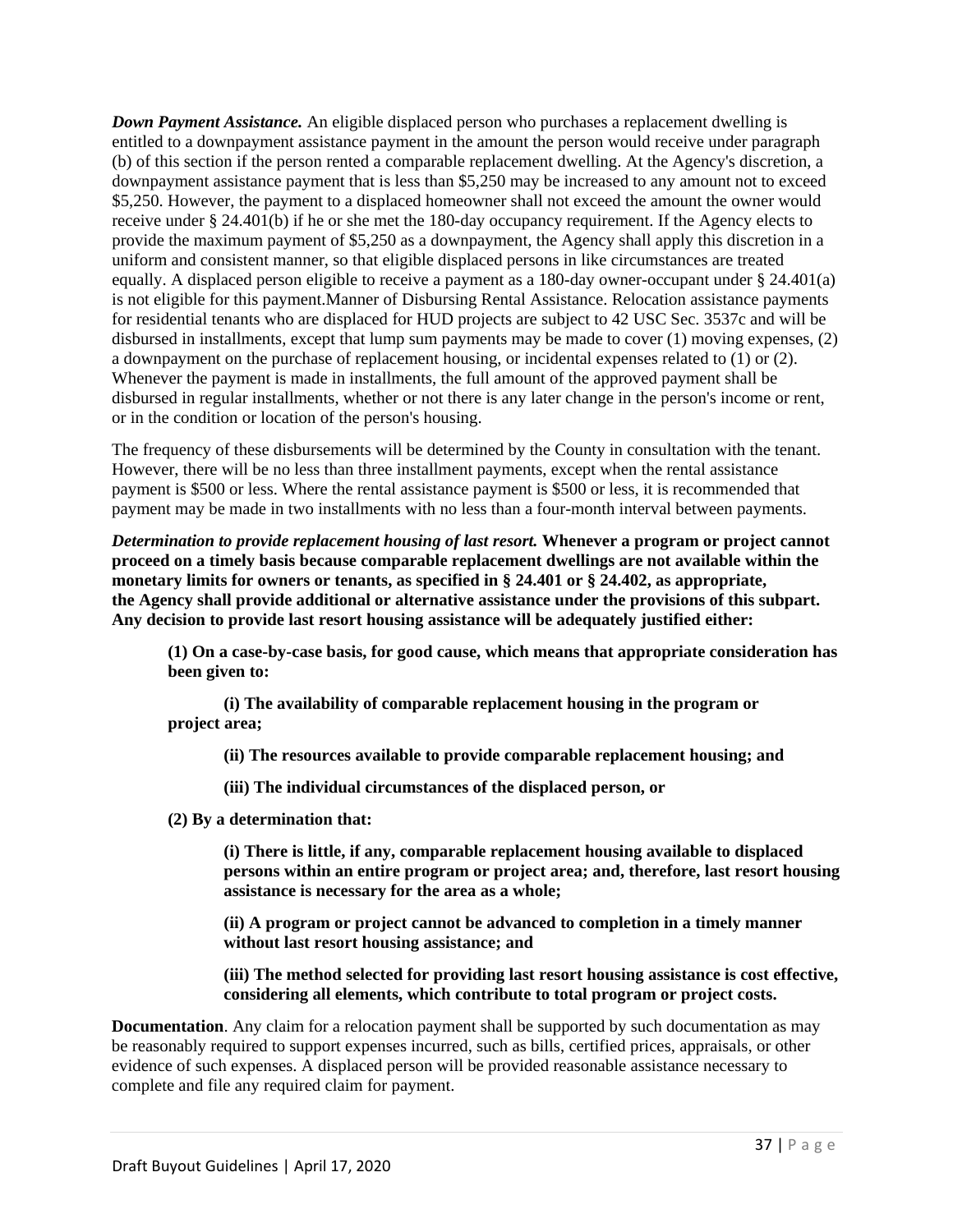**Expeditious payments.** The County shall review claims in an expeditious manner. The claimant shall be promptly notified as to any additional documentation that is required to support the claim. Payment for a claim shall be made as soon as feasible following receipt of sufficient documentation to support the claim.

**Advanced payments**. If a person demonstrates the need for an advanced relocation payment in order to avoid or reduce a hardship, the County shall issue the payment, subject to such safeguards as are appropriate to ensure that the objective of the payment is accomplished.

(d)Time for filing.

(1) All claims for a relocation payment shall be filed with the County no later than 18 months after:

(i) For tenants, the date of displacement.

(ii) For owners, the date of displacement or the date of the final payment for the buyout of the real property, whichever is later.

(2) The County shall waive this time period for good cause.

**Notice of denial of claim**. If the County disapproves all or part of a payment claimed or refuses to consider the claim on its merits because of untimely filing or other grounds, it shall promptly notify the claimant in writing of its determination, the basis for its determination, and the procedures for appealing that determination.

**Mobile homes.** Relocation assistance for owners of mobile homes on rented land will be handled on a case-by-case basis depending on physical and financial feasibility. Two options are available; moving the mobile home to a lot outside of the floodplain or offering a replacement mobile home outside the floodplain. The County will perform a cost-benefit analysis for each mobile home applicant and select the most financially feasible option. In both relocation options, moving costs and 42 months of lot fees will be paid for by the County. Both options are described below.

*Moves from a mobile home.* A [displaced person'](https://www.law.cornell.edu/cfr/text/49/24.301)s actual, reasonable and necessary moving expenses for moving personal property from a [mobile home](https://www.law.cornell.edu/cfr/text/49/24.301) may be determined based on the cost of one, or a combination of the following methods: (self-moves based on the lower of two bids or estimates are not eligible for reimbursement under this section. Eligible expenses for moves from a [mobile home](https://www.law.cornell.edu/cfr/text/49/24.301) include those expenses described in paragraphs  $(g)(1)$  through  $(g)(7)$  of this section. In addition to the items in [paragraph \(a\)](https://www.law.cornell.edu/cfr/text/49/24.301#a) of this section, the owner-occupant of a [mobile home](https://www.law.cornell.edu/cfr/text/49/24.301) that is moved as personal property and used as the [person's](https://www.law.cornell.edu/cfr/text/49/24.301) replacement [dwelling,](https://www.law.cornell.edu/cfr/text/49/24.301) is also eligible for the moving expenses described in paragraphs  $(g)(8)$  through  $(g)(10)$  of this section.)

**(1)***Commercial move* - moves performed by a professional mover.

**(2)***Self-move* - moves that may be performed by the [displaced person](https://www.law.cornell.edu/cfr/text/49/24.301) in one or a combination of the following methods:

**(i)***Fixed Residential Moving Cost Schedule.* (Described in [§ 24.302.\)](https://www.law.cornell.edu/cfr/text/49/24.302)

**(ii)***Actual cost move.* Supported by receipted bills for labor and equipment. Hourly labor rates should not exceed the cost paid by a commercial mover. Equipment rental fees should be based on the actual cost of renting the equipment but not exceed the cost paid by a commercial mover.

**Replacement housing payment for 180-day mobile homeowner displaced from a [mobile home,](https://www.law.cornell.edu/cfr/text/49/24.502) and/or from the acquired [mobile home](https://www.law.cornell.edu/cfr/text/49/24.502) site.**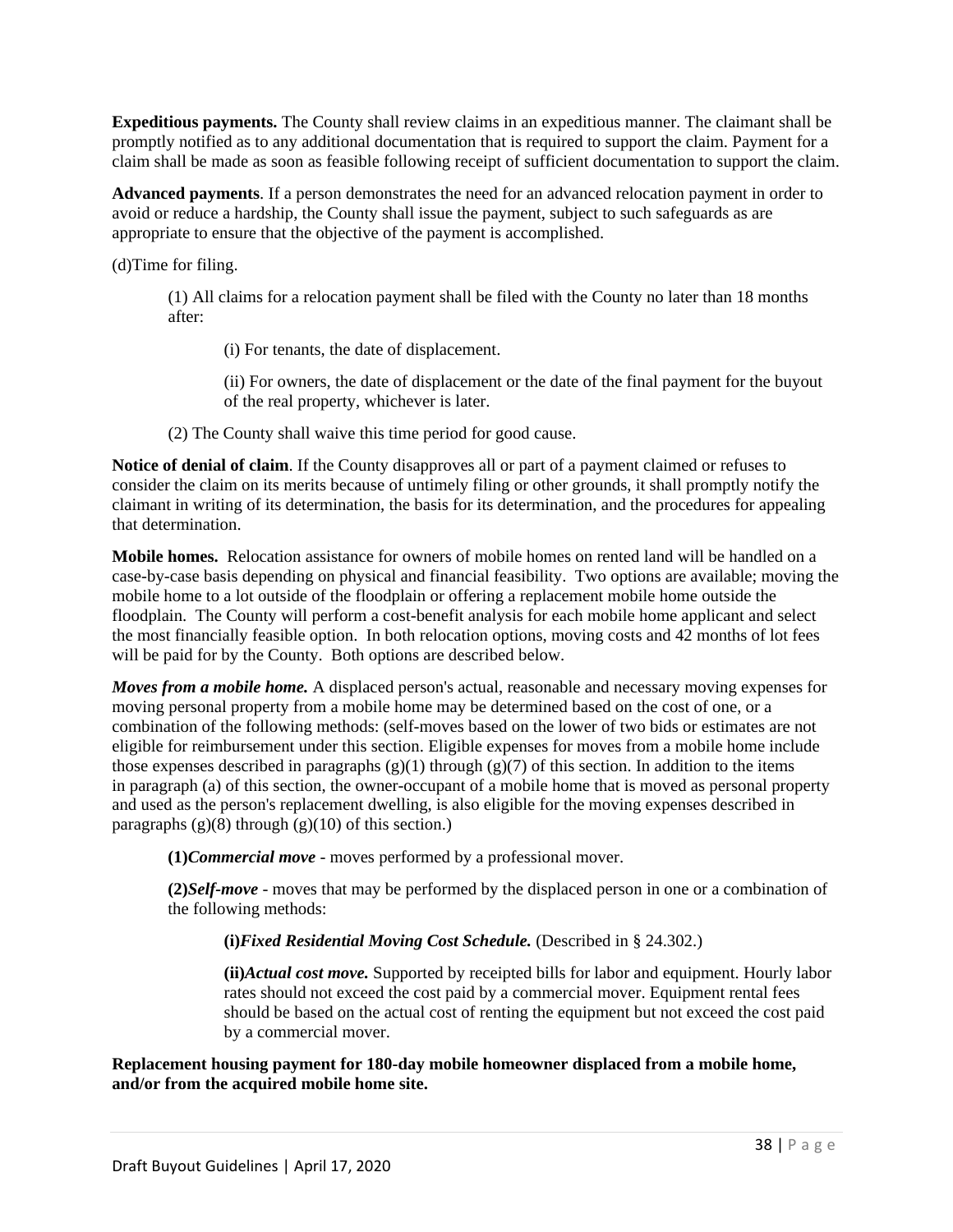**(a)***Eligibility.* An owner-occupant displaced from a [mobile home](https://www.law.cornell.edu/cfr/text/49/24.502) or site is entitled to a replacement housing payment, not to exceed \$31,00.00, under [§ 24.401](https://www.law.cornell.edu/cfr/text/49/24.401) if:

**(1)** The [person](https://www.law.cornell.edu/cfr/text/49/24.502) occupied the [mobile home](https://www.law.cornell.edu/cfr/text/49/24.502) on the displacement site for at least 180 days immediately before:

**(i)** The [initiation of negotiations](https://www.law.cornell.edu/cfr/text/49/24.502) to acquire the [mobile home,](https://www.law.cornell.edu/cfr/text/49/24.502) if the [person](https://www.law.cornell.edu/cfr/text/49/24.502) owned the [mobile home](https://www.law.cornell.edu/cfr/text/49/24.502) and the [mobile home](https://www.law.cornell.edu/cfr/text/49/24.502) is real property;

**(ii)** The initiation [of negotiations](https://www.law.cornell.edu/cfr/text/49/24.502) to acquire the [mobile home](https://www.law.cornell.edu/cfr/text/49/24.502) site if the [mobile](https://www.law.cornell.edu/cfr/text/49/24.502)  [home](https://www.law.cornell.edu/cfr/text/49/24.502) is personal property, but the [person](https://www.law.cornell.edu/cfr/text/49/24.502) owns the [mobile home](https://www.law.cornell.edu/cfr/text/49/24.502) site; or

**(iii)** The date of the [County's](https://www.law.cornell.edu/cfr/text/49/24.502) written notification to the owner-occupant that the owner is determined to be displaced from the [mobile home](https://www.law.cornell.edu/cfr/text/49/24.502) as described in paragraphs  $(a)(3)(i)$  through  $(iv)$  of this section.

**(2)** The [person](https://www.law.cornell.edu/cfr/text/49/24.502) meets the other basic eligibility requirements at [§ 24.401\(a\)\(2\);](https://www.law.cornell.edu/cfr/text/49/24.401#a_2) and

**(3)** The [County](https://www.law.cornell.edu/cfr/text/49/24.502) acquires the [mobile home](https://www.law.cornell.edu/cfr/text/49/24.502) as real estate, or acquires the [mobile home](https://www.law.cornell.edu/cfr/text/49/24.502) site from the displaced owner, or the [mobile home](https://www.law.cornell.edu/cfr/text/49/24.502) is personal property but the owner is displaced from the [mobile home](https://www.law.cornell.edu/cfr/text/49/24.502) because the [County](https://www.law.cornell.edu/cfr/text/49/24.502) determines that the mobile home:

**(i)** Is not, and cannot economically be made decent, safe, and sanitary;

**(ii)** Cannot be relocated without substantial damage or unreasonable cost;

**(iii)** Cannot be relocated because there is no available comparable replacement site; or

**(iv)** Cannot be relocated because it does not meet [mobile home](https://www.law.cornell.edu/cfr/text/49/24.502) park entrance requirements.

**(b)***Replacement housing payment computation for a 180-day owner that is displaced from a mobile home*. The replacement housing payment for an eligible displaced 180-day owner is computed as described at [§ 24.401\(b\)](https://www.law.cornell.edu/cfr/text/49/24.401#b) incorporating the following, as applicable:

**(1)** If the [County](https://www.law.cornell.edu/cfr/text/49/24.502) acquires the [mobile home](https://www.law.cornell.edu/cfr/text/49/24.502) as real estate and/or acquires the owned site, the purchase cost used to compute the price differential payment is the actual amount paid to the owner as just compensation for the buyout of the [mobile home,](https://www.law.cornell.edu/cfr/text/49/24.502) and/or site, if owned by the displaced mobile homeowner.

**(2)** If the [County](https://www.law.cornell.edu/cfr/text/49/24.502) does not purchase the [mobile home](https://www.law.cornell.edu/cfr/text/49/24.502) as real estate but the owner is determined to be displaced from the [mobile home](https://www.law.cornell.edu/cfr/text/49/24.502) and eligible for a replacement housing payment based on paragraph  $(a)(1)(iii)$  of this section, the eligible price differential payment for the purchase of a comparable replacement [mobile home,](https://www.law.cornell.edu/cfr/text/49/24.502) is the lesser of the displaced mobile homeowner's net cost to purchase a replacement [mobile home](https://www.law.cornell.edu/cfr/text/49/24.502) (*i.e.*, purchase price of the replacement [mobile home](https://www.law.cornell.edu/cfr/text/49/24.502) less trade-in or sale proceeds of the displacement mobile home); or, the cost of the [County's](https://www.law.cornell.edu/cfr/text/49/24.502) selected comparable [mobile](https://www.law.cornell.edu/cfr/text/49/24.502)  [home](https://www.law.cornell.edu/cfr/text/49/24.502) less the [County'](https://www.law.cornell.edu/cfr/text/49/24.502)s estimate of the salvage or trade-in value for the [mobile](https://www.law.cornell.edu/cfr/text/49/24.502)  [home](https://www.law.cornell.edu/cfr/text/49/24.502) from which the [person](https://www.law.cornell.edu/cfr/text/49/24.502) is displaced.

**(3)** If a comparable replacement [mobile home](https://www.law.cornell.edu/cfr/text/49/24.502) site is not available, the price differential payment shall be computed on the basis of the reasonable cost of a conventional [comparable replacement dwelling.](https://www.law.cornell.edu/cfr/text/49/24.502)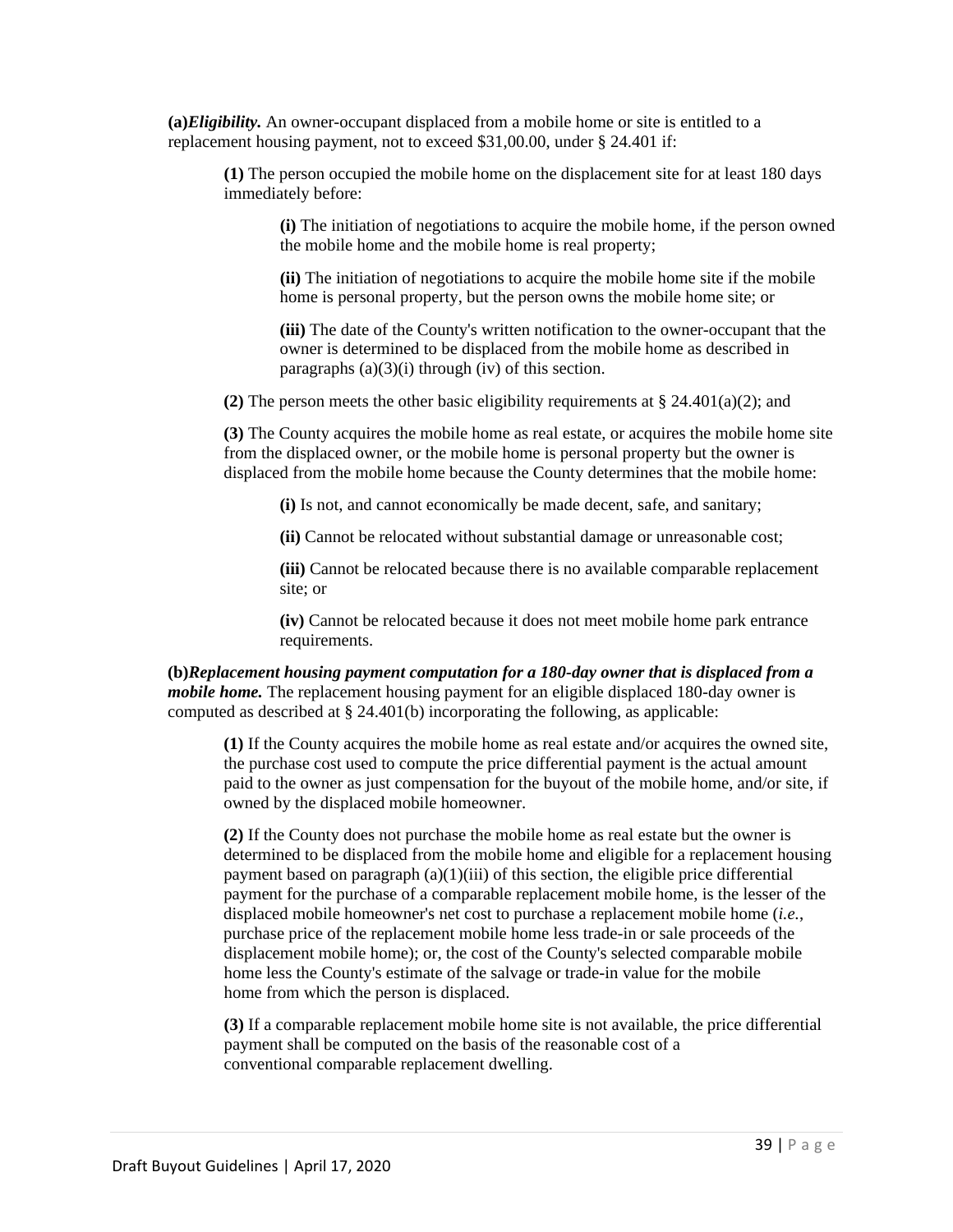**(c)***Rental assistance payment for a 180-day owner-occupant that is displaced from a leased or rented mobile home site.* If the displacement [mobile home](https://www.law.cornell.edu/cfr/text/49/24.502) site is leased or rented, a displaced 180-day owner-occupant is entitled to a rental assistance payment computed as described in [§](https://www.law.cornell.edu/cfr/text/49/24.402#b)  [24.402\(b\).](https://www.law.cornell.edu/cfr/text/49/24.402#b) This rental assistance payment may be used to lease a replacement site; may be applied to the purchase price of a replacement site; or may be applied, with any replacement housing payment attributable to the [mobile home,](https://www.law.cornell.edu/cfr/text/49/24.502) to the purchase of a replacement [mobile](https://www.law.cornell.edu/cfr/text/49/24.502)  [home](https://www.law.cornell.edu/cfr/text/49/24.502) or conventional decent, safe and sanitary [dwelling.](https://www.law.cornell.edu/cfr/text/49/24.502)

**(d)***Owner-occupant not displaced from the mobile home.* If the [County](https://www.law.cornell.edu/cfr/text/49/24.502) determines that a [mobile home](https://www.law.cornell.edu/cfr/text/49/24.502) is personal property and may be relocated to a comparable replacement site, but the owner-occupant elects not to do so, the owner is not entitled to a replacement housing payment for the purchase of a replacement [mobile home.](https://www.law.cornell.edu/cfr/text/49/24.502) However, the owner is eligible for moving costs described at [§ 24.301](https://www.law.cornell.edu/cfr/text/49/24.301) and any replacement housing payment for the purchase or rental of a comparable site as described in this section or § [24.503](https://www.law.cornell.edu/cfr/text/49/24.503) as applicable.

In some cases, renters of participating properties may be paying little to no rent, posing a challenge for relocation assistance. In those cases, the County will offer pay for moving costs and offer relocation assistance for the gap between the estimated fair market rent of the displacement unit and the monthly cost of a replacement unit outside of the floodplain.

# <span id="page-40-0"></span>§4.10.1 Complaint and Appeal Process

All written citizen complaints which identify deficiencies relative to the County's buyout program will merit careful and prompt consideration. All good faith attempts will be made to satisfactorily resolve the complaints at the local level. Complaints must be filed with the Chief Elected Official (Judge/Mayor), Agency Head, or Executive Director who will investigate and review the complaint. A written response from the Chief Elected Official, Agency Head, or Executive Director to the complainant will be made within 15 working days, where practicable.

All citizen complaints relative to Fair Housing/Equal Opportunity violations involving discrimination will be forwarded to the following address for disposition:

Texas Workforce Commission Civil Rights Division 1117 Trinity Street, Room 144-T Austin, Texas 78701

Policy and/or procedure changes meant to satisfy a valid compliant may require a policy manual amendment. The County will undertake this activity if the compliant warrants such a revision. The County will not undertake any policy and/or procedure changes stemming from complaints that can be categorized in the following ways:

- 1. The applicant's description of needs and objectives is plainly inconsistent with available facts and data;
- 2. The activities to be undertaken are plainly inappropriate to meeting the needs and objectives identified by the applicant; or
- 3. The request does not comply with the requirements set forth by HUD or the GLO

Documentation must be kept at the local level to support compliance with the aforementioned requirements.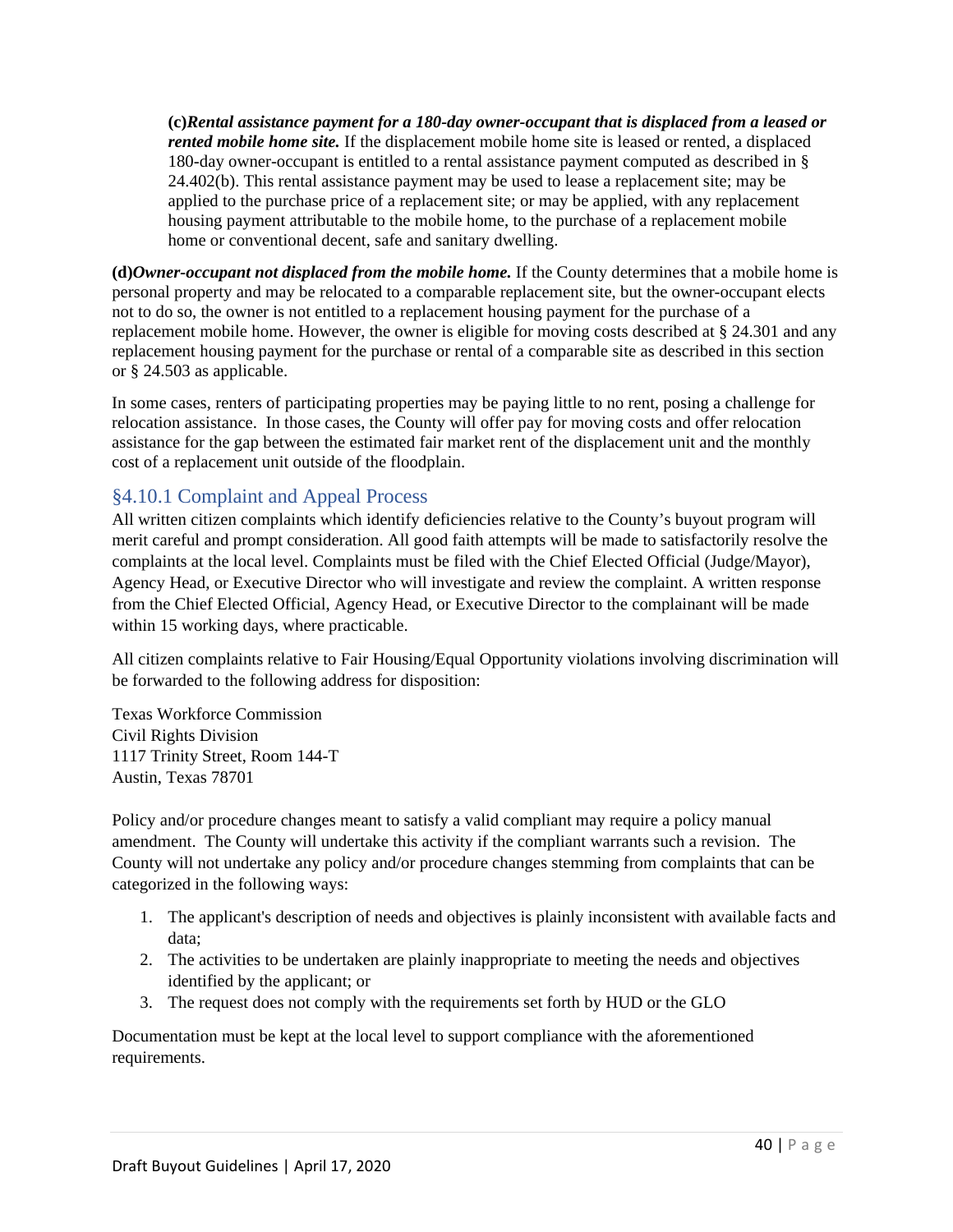# <span id="page-41-0"></span>§4.10.2 Case Management Services

The County recognizes that its buyout program has many guidelines, policies, nuances, and requirements that may present challenges for persons without expert knowledge of CDBG-DR programs. As a result, the County has chosen to use specialized Case Managers to assist property owners that participate in the program. Each property owner and tenant will be assigned a Case Manager who will remain their pointof-contact for meetings and phone calls throughout the buyout program's activities and steps. Applicants will only be reassigned Case Managers if there are changes to staff, or if necessary because of language barriers or homeowner disabilities. Every Case Management assignment decision will be made with the property owner's best interest in mind and often times the property owner's input and preferences will be heavily considered. Case Managers will be somewhat like an agent with an escrow company, confirming everyone's papers are in order, making sure each party produces the properly signed documents when required, and verifying information on each document. They will also be like a coach as they guide property owners and tenants through a complex program, ideally building a positive relationship with them. Case Managers must assure that each program participant completes every required step in the process. Additionally, Case Managers must create a documentary record that proves every required step is properly completed.

#### <span id="page-41-1"></span>§4.10.2a Other Languages and Disabilities

Program Case Managers will be able to communicate with the applicant in their primary language and should be assigned to the clients as appropriate. If necessary, a translation service will be procured by the third-party Case Manager provider. Additionally, they must ensure effective communications with persons with disabilities pursuant to 24 CFR 8.6 and other fair housing and civil rights requirements (such as the effective communication requirements under section 504 and the Americans with Disabilities Act). Counselors will be trained to be well-versed in all housing recovery activity requirements.

# <span id="page-41-2"></span>§4.11.1 Applicant Closings (Real Estate Settlement)

The County and the homeowner will agree to the terms of the real estate transaction when they sign the contract of sale. The contract of sale will not be customized for each individual applicant – a contract template will be designed by the County's attorney. The contract will stipulate the terms of the real estate closing. It will direction for the seller in terms of the anticipated vacancy date, the on-or-about closing date, the sellers' responsibility for disconnecting utilities, and what happens to abandoned items on the property. The applicant will agree to these terms in writing and will be responsible for complying with the terms of the contract. The contract will also include language regarding seller failures to comply with the terms.

In many cases, the County anticipates that homeowners will move on their closing date or shortly before their closing date. At the time of closing, the seller will surrender occupancy to the property and will no longer have access to any structures there. To assist homeowners with the burden of moving, the County will supply each homeowner with a list of moving companies and storage facilities local to the buyout target areas.

It is the County's policy to avoid undue procedural obstacles that delay, inconvenience, or impair completing transactions under the Program. The County, for this reason, accommodates reasonable seller requests when doing so does not expose the program to delay, liability, extra costs, or risk of loss.

The County can, under certain conditions, accommodate a seller who requests that all of the net proceeds from sale of a parcel under the program be paid to an agent instead of the seller in the conveyance granting title to the County and who executed the contract of sale.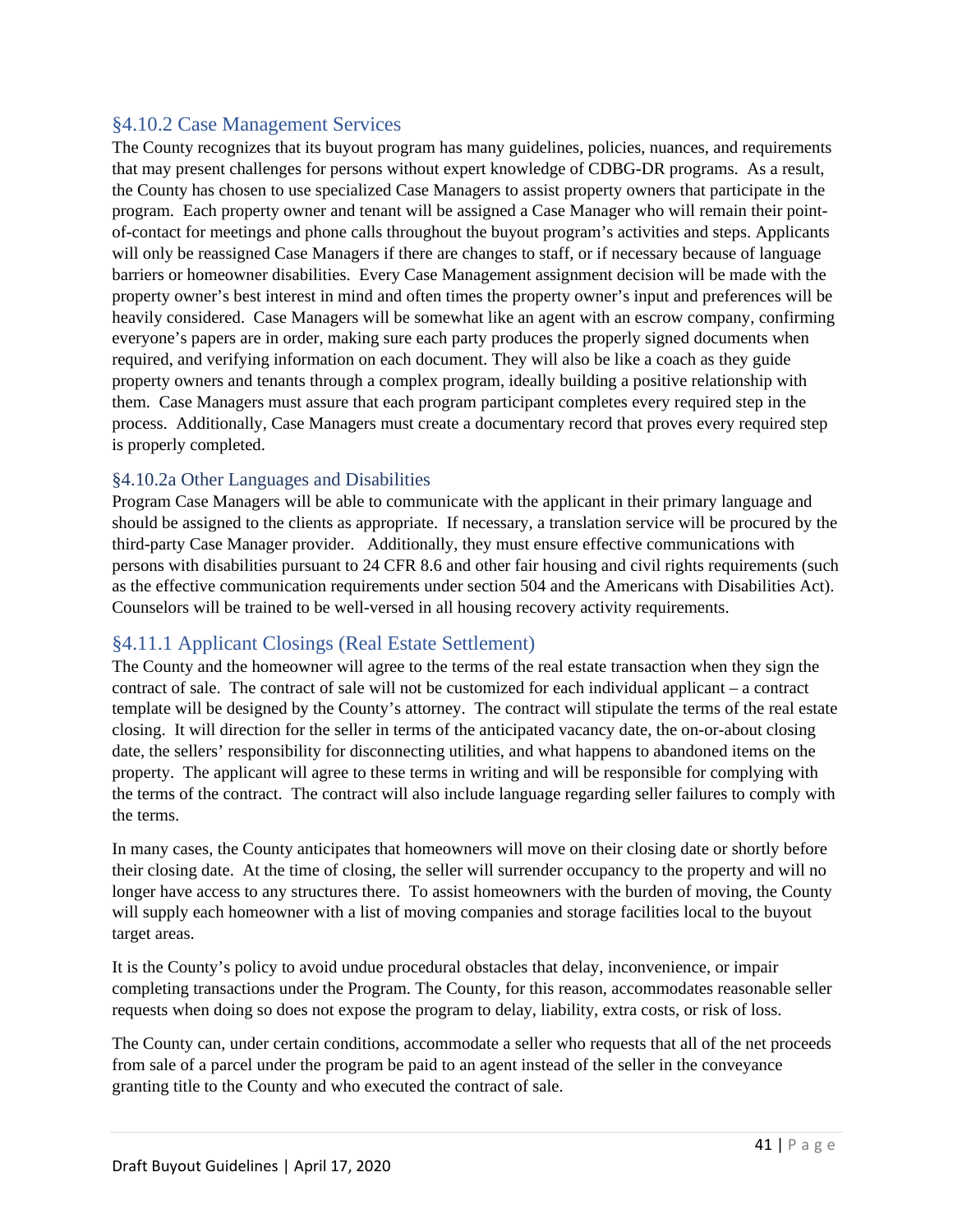If the terms of this procedure are fully satisfied, the seller must make the request in writing, acknowledge that payment to the agent will satisfy seller's right to net purchase proceeds, and indemnify the County for any losses resulting from disbursement to the agent.

# <span id="page-42-0"></span>§4.11.1a Foreclosures and Short Sales

Property owners who lost ownership of their homes due to foreclosure are ineligible for assistance, as they are no longer the owners of record. However, the buyout program may purchase properties that are in foreclosure proceedings by obtaining an Undertaking Letter and full mortgage payoff from the foreclosing attorney. Voluntarily selling a property with a delinquent mortgage balance is a common remedy for the non-payment of a mortgage.

In some cases, the outstanding balance of the mortgage may be greater than the purchase price of the property. In such cases, the property owner is unable to convey clear title to the County because the mortgage cannot be satisfied. As a result, the property owner has two options available to them:

- The property owner may bring personal funds to the closing table to satisfy the mortgage in full. While this solution is not practical for most property owners, particularly LMI property owners with fixed incomes, it is an option that will allow the conveyance of the property with clear title.
- The property owner and their Case Manager can work with the mortgage servicer to obtain a short sale approval. A short sale is a sale of real estate in which the net proceeds from selling the property will fall short of the debts secured by liens against the property. In this case, if all lien holders agree to accept less than the amount owed on the debt, a sale of the property can be accomplished.

The County's buyout program will undertake all efforts to assist property owners with obtaining a short sale if the property owner desires an outcome involving a short sale. However, short sale approvals are subject to the lender review, and cannot be guaranteed as an outcome in all cases. Property owners should inform their assigned Case Manager if they think a short sale will be required to convey title.

# <span id="page-42-1"></span>§4.11.2 End-Use Restrictions

The County memorializes the covenants made in connection with the property in the CDBG- DR Program. For properties purchased through the Program, a Declaration of Covenants and Restrictions (EBA Agreement) is incorporated with the deed for each parcel and recorded in the real property records office that serves the county where the property is found. Copies of the EBA Agreements are saved in the Program files. All restrictive covenants are recorded prior to, or at the time of, disposition. The Wharton County Road and Bridge Maintenance Departments will be responsible for monitoring the end-use of buyout properties to ensure no future redevelopment. Any cost of maintaining the property after demolition will be paid for by Wharton County, unless a HUD-allowable agreement is made with another party.

# <span id="page-42-2"></span>§4.12.1 Demolition of Structures

The County is responsible for demolishing structures after buyout purchases are complete. Structures must be demolished 45 days after the County obtains title to the property. Exceptions may only be made to the 45-day rule for health and safety concerns or if necessary permitting and environmental review processes make it impossible to meet that deadline. The County will also comply with HUD guidance related to lead and asbestos (see §4.4.2). The County's demolition contractor must adhere to all federal, state, and local laws pertaining to the safe demolition and disposal of materials.

From the Department of Labor Davis-Bacon handbook: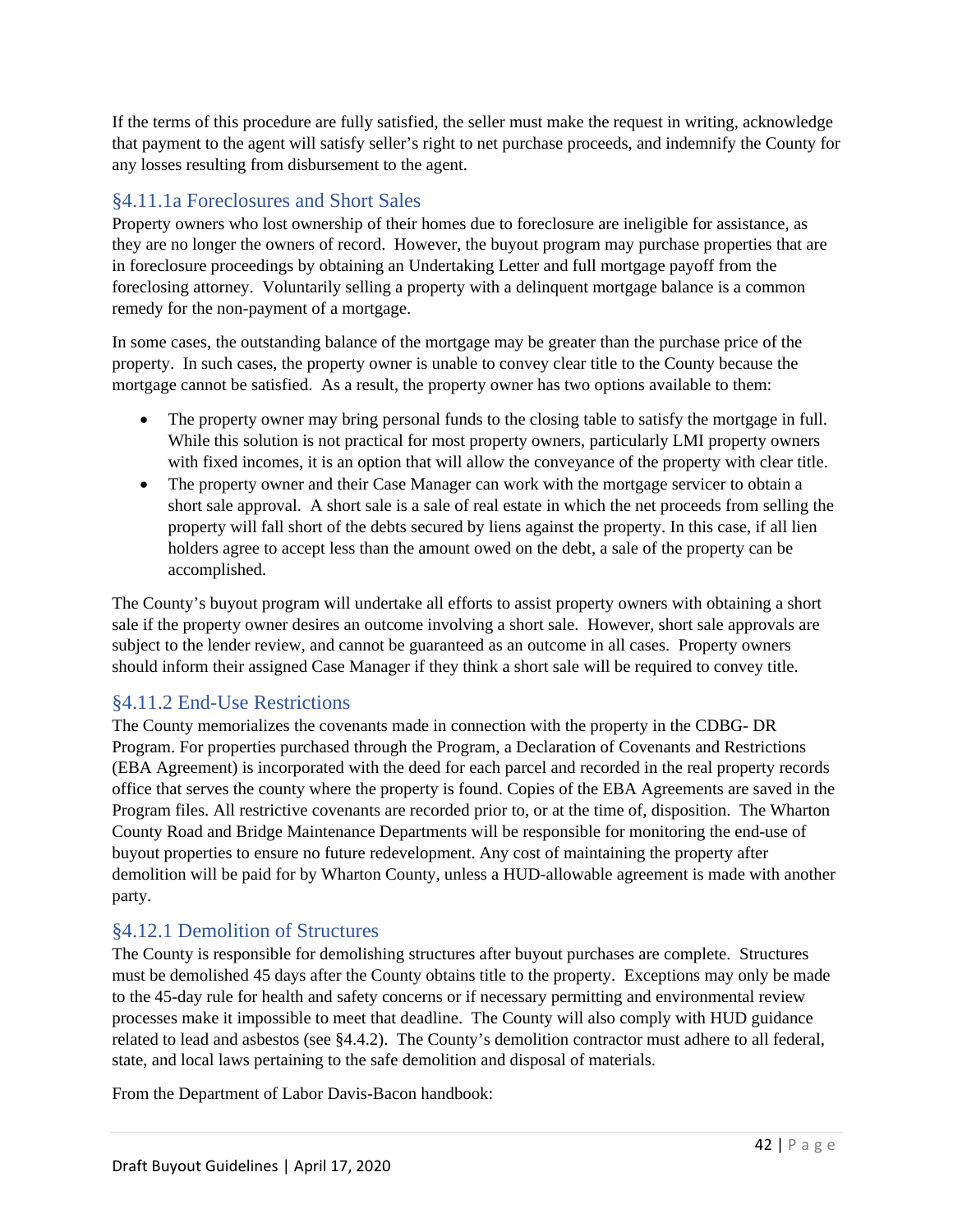*Demolition work in relation to construction. (a) To determine whether a demolition contract is subject to DBRA, it is necessary to look at the entire scope of that contract as well as other contracts that might be part of the same overall project. Demolition, standing alone, (except for demolition work under Urban Renewal projects authorized pursuant to the Housing Act of 1949, as amended) is not necessarily considered to be "construction, alteration, and/or repair of a public building or a public work" subject to the prevailing wage requirements of DBRA. For example, the demolition of a building because such structure is no longer needed would not in itself be a covered construction activity. However, where an existing building is being demolished and further construction activity at the site is contemplated that is subject to DBRA, DBRA would apply to such demolition, such as demolition performed to permit construction of a new building or highway (see AAM No. 190 and FOH 14d08).*

Based on this guidance, the County will not monitor wages for its demolition contractor, as the standalone demolition activity is exempt from DBRA.

#### <span id="page-43-0"></span>§4.13.1 File Closeout

Following completion of buyout activities, including the disbursement of any post-closing resettlement incentives, the County will complete an end-to-end ("ETE") checklist to ensure the file meets all of the applicable program requirements. This task will be completed for each applicant file regardless of if the applicant received any funds or completed a real estate transaction. The County will comply with all GLO file closeout procedures, including (but not limited to) the "left side/right side" file organization format.

#### <span id="page-43-1"></span>§4.13.2 Audit Requirements

The County's management information system provides immediate tracking and imaging of all buyout program documentation, including but not limited to:

- Property owner notifications
- Eligibility verification documentation
- Financial funds disbursement
- Documentation to ensure data security and Program oversight to create a clear audit trail of the Program.

All Property owner data will be secured in the County's management information system for a specified period of time.

Recordkeeping, including scanning, uploading to the GLO's management information system, and filing of pertinent program documentation retention policies are to provide both a physical and an electronic record of activities so that documentation is accessible for audit purposes.

Documentation standards allow for program activities to be traced so that any possible audit issues are resolved. Records will be maintained in hard copy and/or electronically. All records will be copied, scanned, and filed for physical and electronic record. In order to protect non-public personal information, data security measures will be in place, such as hardware and software data security protocols and physical security for hard copy files.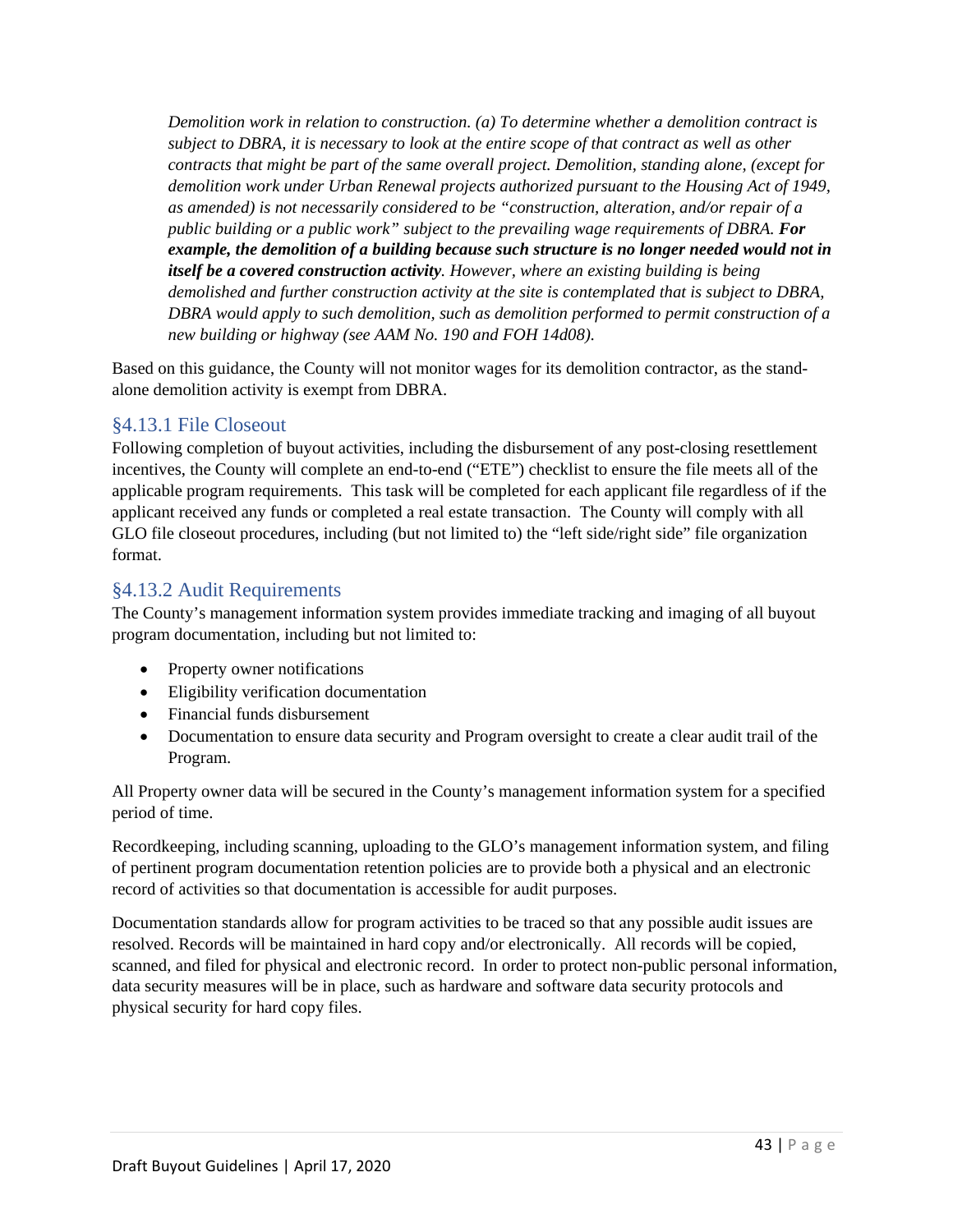# <span id="page-44-0"></span>§5.0.1 Target Area Map